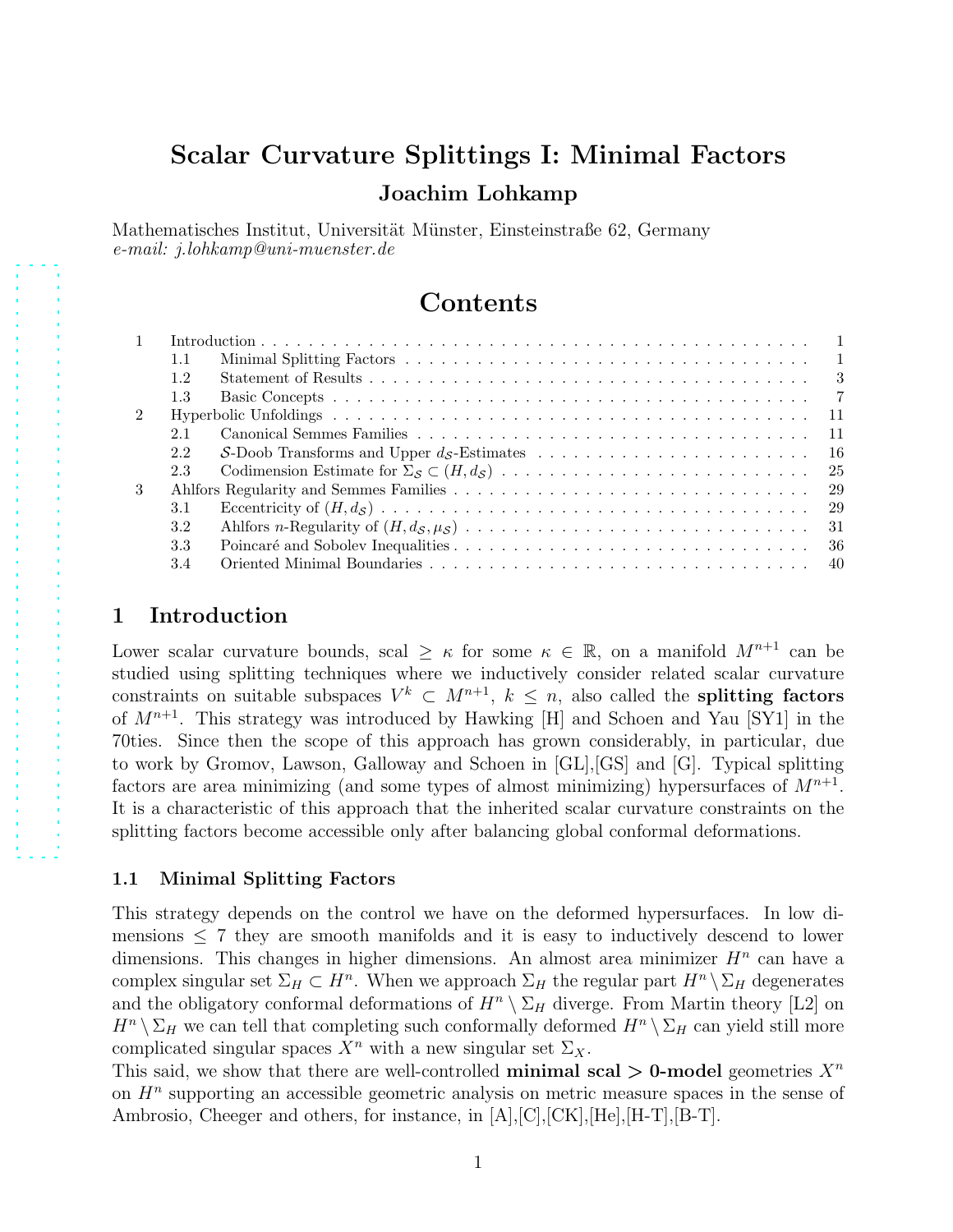For the sample case of a compact area minimizer in a scal  $> 0$ -manifold  $M^{n+1}$  with induced Riemannian metric  $g_H$  on  $H^n \setminus \Sigma_H$  we get:

Minimal Splitting Factors There is a conformally deformed metric  $\Phi^{4/n-2} \cdot g_H$ , for some  $C^{2,\alpha}$ -regular  $\Phi > 0$ ,  $\alpha \in (0,1)$ , which we call the **minimal factor metric**, so that:

- the metric completion  $(X^n, d_X)$  of  $(H^n \setminus \Sigma_H, \Phi^{4/n-2} \cdot g_H)$  is compact and **homeomorphic** to the completion  $(H^n, d_H)$  of  $(H^n, g_H)$ .
- scal $(\Phi^{4/n-2} \cdot g_H) > 0$  and in any  $p \in \Sigma_X$ ,  $X^n$  has scal > 0-curved tangent cones. This permits an inductive asymptotic analysis of X near  $\Sigma_X$  similar to the case of area minimizers. In particular, we get that  $\Sigma_X \subset X$  has **Hausdorff codimension**  $\geq 7$ .
- $X<sup>n</sup>$  can be augmented to a **metric measure space** that is **Ahlfors** n-regular, in particular, **doubling**, and that admits **Poincaré inequalities**. This implies further regularity properties of  $X$  like the presence of **isoperimetric inequalities**.

The defining property of  $X^n$  is that  $\Phi$  has minimal growth towards  $\Sigma$ , compared to other admissible deformations. Details and extensions are explained in Ch[.1.2](#page-2-0) below.

In part II [\[L5\]](#page-41-10) we use the symmetries of scal > 0-curved tangent cones and the control from the Ahlfors *n*-regularity and the isoperimetric inequality to inductively remove  $\Sigma$ . A typical application, we cite from  $\begin{bmatrix} L5 \end{bmatrix}$ , is a splitting scheme with built-in stepwise regularization:

**Partial Regularization** Let  $H^n$ ,  $n \geq 2$ , be a compact area minimizer, with singular set  $\Sigma$ , in a scal > 0-manifold M<sup>n+1</sup>. Then there are arbitrarily small neighborhoods U of Σ, so that H \ U is **conformal** to a scal > 0-manifold  $(X_U, g_X)$  with minimal boundary  $\partial X_U$ .

The point is that although, in general, the boundary  $\partial X_U$  is also singular, its singular set  $\Sigma_{\partial X_U}$  will have a lower dimension than  $\Sigma_H$ . The minimality of  $\partial X_U$ , in the scal > 0 ambient manifold  $X_U^1$  $X_U^1$ , then allows us to iteratively shift singular problems to lower dimensions before they disappear in dimension 7, cf. the introduction of [\[L5\]](#page-41-10) and the survey [\[L4\]](#page-41-11).

In turn, Schoen and Yau [\[SY2\]](#page-41-12) have described an alternative strategy using nestings of singular minimizers. Minimal splitting factors may be of use in such a setting as well.

Comparison with the Classical Approach To get minimal splitting factor we use a setup that differs from the traditional approach, as used for instance in [\[SY1\]](#page-41-1) or [\[GL\]](#page-41-2), for a regular compact area minimizing hypersurface  $H^n$  in a scal  $> 0$ -manifold  $M^{n+1}$ . In that classical case one considers the first eigenfunction  $f_H > 0$  of the conformal Laplacian  $L_H = -\Delta + \frac{n-2}{4(n-1)} \cdot \text{scal}_H$ , i.e.  $L_H f_H = \lambda_H \cdot f_H$ . Then the stability of H implies that the first eigenvalue  $\lambda_H$  is positive and the transformation law

(1) 
$$
\mathrm{scal}(f_H^{4/(n-2)} \cdot g_H) \cdot f_H^{\frac{n+2}{n-2}} = L_H(f_H) = \lambda_H \cdot f_H > 0,
$$

shows that  $\operatorname{scal}(f_H^{4/(n-2)} \cdot g_H) > 0$ , since  $\lambda_H > 0$  and  $f_H > 0$ . Turning to the singular case  $\Sigma_H \neq \emptyset$  we make some simple but essential modifications. To explain them let  $A_H$  be the second fundamental form on  $H \setminus \Sigma \subset M$ , |A| is its norm and we use a fixed S-transform  $\langle A \rangle > 0$ , cf. Ch. [1.3.](#page-6-0) For the present we may think of  $\langle A \rangle$  as a revamped version of  $|A|$ .

<span id="page-1-0"></span><sup>&</sup>lt;sup>1</sup>Actually  $\partial X_U$  is two-sided minimal in a slightly larger (non-complete) scal > 0-manifold  $Y_U \supset \overline{X_U}$ .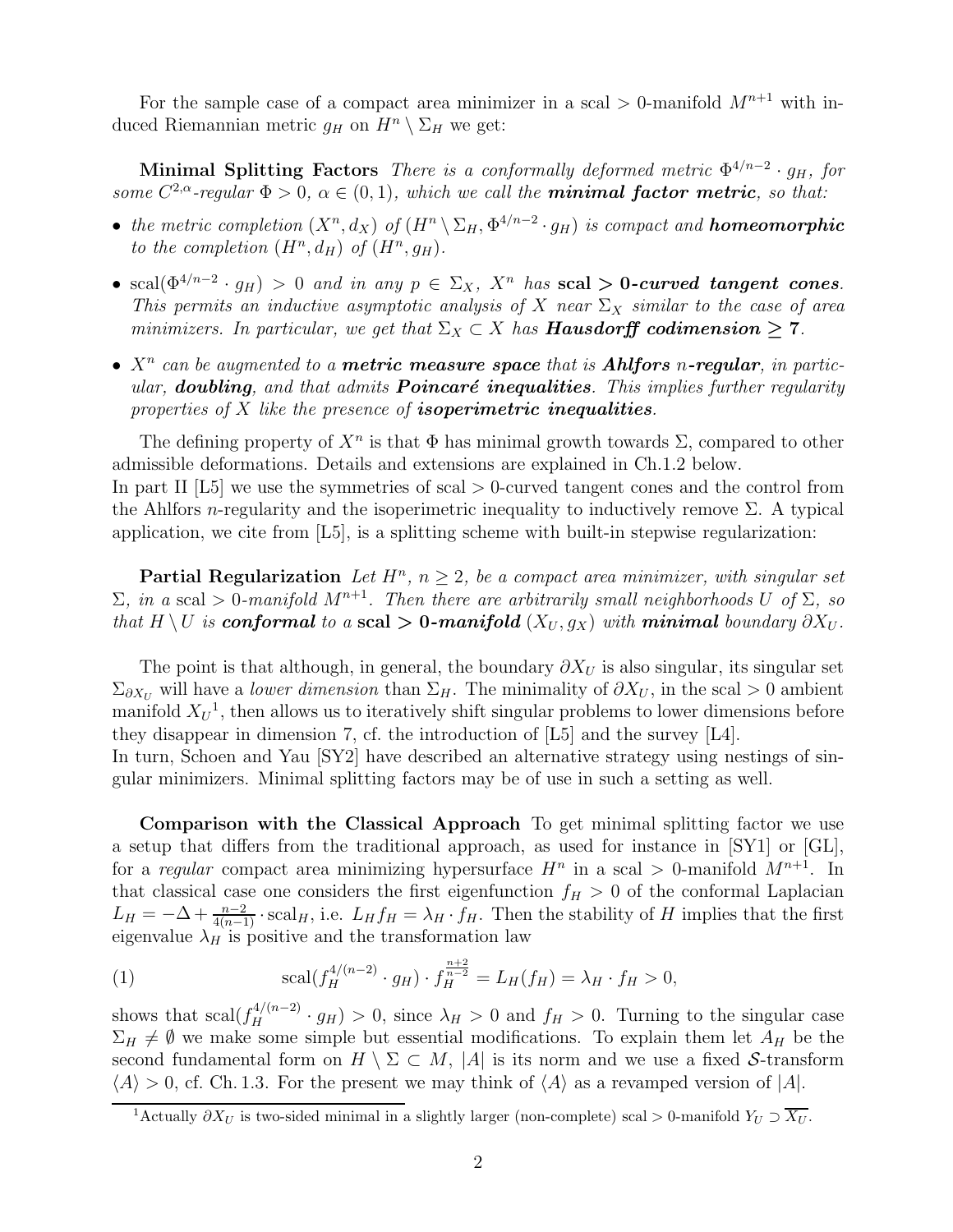- In place of the ordinary eigenvalue equation  $L_H f_H = \lambda_H \cdot f_H$  we consider an  $\langle A \rangle$ -weighted eigenvalue equation, i.e. the eigenvalue equation for  $\langle A \rangle^{-2} \cdot L$ :
	- (2)  $L_H(u_\lambda) = \lambda \cdot \langle A \rangle^2 \cdot u_\lambda$  on  $H \setminus \Sigma$ , for some  $\lambda > 0$ .

<span id="page-2-1"></span>We note that [\(2\)](#page-2-1), and in particular  $\lambda$ , remains *invariant under global scalings* of H.

- Different from the regular case  $\Sigma_H = \emptyset$  we have many different positive solutions also for any subcritical eigenvalue  $\lambda < \lambda_H^{(A)}$ , where  $\lambda_H^{(A)}$  is the principal eigenvalue of  $\langle A \rangle^{-2} \cdot L$ . One can show that  $\lambda_H^{(A)} > 0$ . We choose some subcritical eigenvalue  $\lambda \in (0, \lambda_H^{(A)})$ . The point is that for these  $\lambda$  the potential theory of  $L_H - \lambda \cdot \langle A \rangle^2$  is particularly well-controlled near  $\Sigma$ even without knowing any structural detail of  $\Sigma$ .
- We choose a (super)solution  $\Phi > 0$  of [\(2\)](#page-2-1) with minimal growth towards  $\Sigma_H$  to conformally deform  $g_H$  to the *minimal factor metric*  $\Phi^{4/(n-2)} \cdot g_H$ . This keeps the Hausdorff dimension of the new singular set small and, combined with the scaling invariance of [\(2\)](#page-2-1), this choice yields scal > 0-curved tangent cones as the exclusive blow-up geometries in singular points.

In the regularizations of [\[L5\]](#page-41-10) we employ the asymptotic geometry of  $(H^n \setminus \Sigma_H, \Phi^{4/n-2} \cdot g_H)$ near  $\Sigma$ , resembling that of scal  $> 0$ -cones, to construct surgery style deformations bending  $(H \setminus U, \Phi^{4/(n-2)} \cdot g_H)$  to a scal > 0-manifold with minimal  $\partial U$  as described above. In turn, the isoperimetry of the minimal factor geometry is used to validate these properties.

#### <span id="page-2-0"></span>1.2 Statement of Results

The results hold for area minimizing hypersurfaces and for broader classes of almost minimizers  $H \in \mathcal{G}$ , provided we have  $\lambda_H^{\langle A \rangle} > 0$ . We recall the definition of  $\mathcal{G}$  and other basics in Ch. [1.3](#page-6-0) below. For the sake of consistency we state our results for any  $H \in \mathcal{G}$ . For regular H the results remain valid but they oftentimes become trivial, e.g., when subcritical eigenfunctions do not exist. With this caveat in mind, we consider, for the rest of the paper, a fixed pair of subcritical and principal eigenvalue (see Ch. [1.3.](#page-6-0)D.3):

(3) 
$$
0 < \lambda < \lambda_H^{\langle A \rangle}, \text{ for the given } H \in \mathcal{G}.
$$

We need  $\lambda > 0$  to get conformal deformations to scal > 0-metrics whereas  $\lambda_H^{(A)} - \lambda > 0$  is crucial for the validity of the potential theoretic arguments from [\[L1\]](#page-41-13)–[\[L3\]](#page-41-14). The actual values are immaterial for the qualitative aspects of the theory.

Now we turn to the definition of our basic metrics. Due to the locally Lipschitz regular coefficients of  $L_{H,\lambda} := L_H - \lambda \cdot \langle A \rangle^2$ , solutions of  $L_{H,\lambda} \phi = 0$  are  $C^{2,\alpha}$ -regular, for any  $\alpha \in (0, 1)$ . This suggests the following regularity assumptions.

**Definition 1.1** (Minimal Factor Metrics) For  $H \in \mathcal{G}$  let  $\Phi > 0$  be a  $C^{2,\alpha}$ -supersolution of  $L_{H,\lambda}\phi = 0$  on  $H \setminus \Sigma_H$  so that in the case

- <span id="page-2-2"></span>•  $H \in \mathcal{G}^c$ :  $\Phi$  is a solution in a neighborhood of  $\Sigma$  with **minimal growth** towards  $\Sigma$ .
- $H \in \mathcal{H}_n^{\mathbb{R}}$ :  $\Phi$  is a solution on  $H \setminus \Sigma_H$  with **minimal growth** towards  $\Sigma$ .

We call the scal > 0-metrics  $\Phi^{4/(n-2)}$  ·  $g_H$  on  $H \setminus \Sigma$  the **minimal factor metrics**.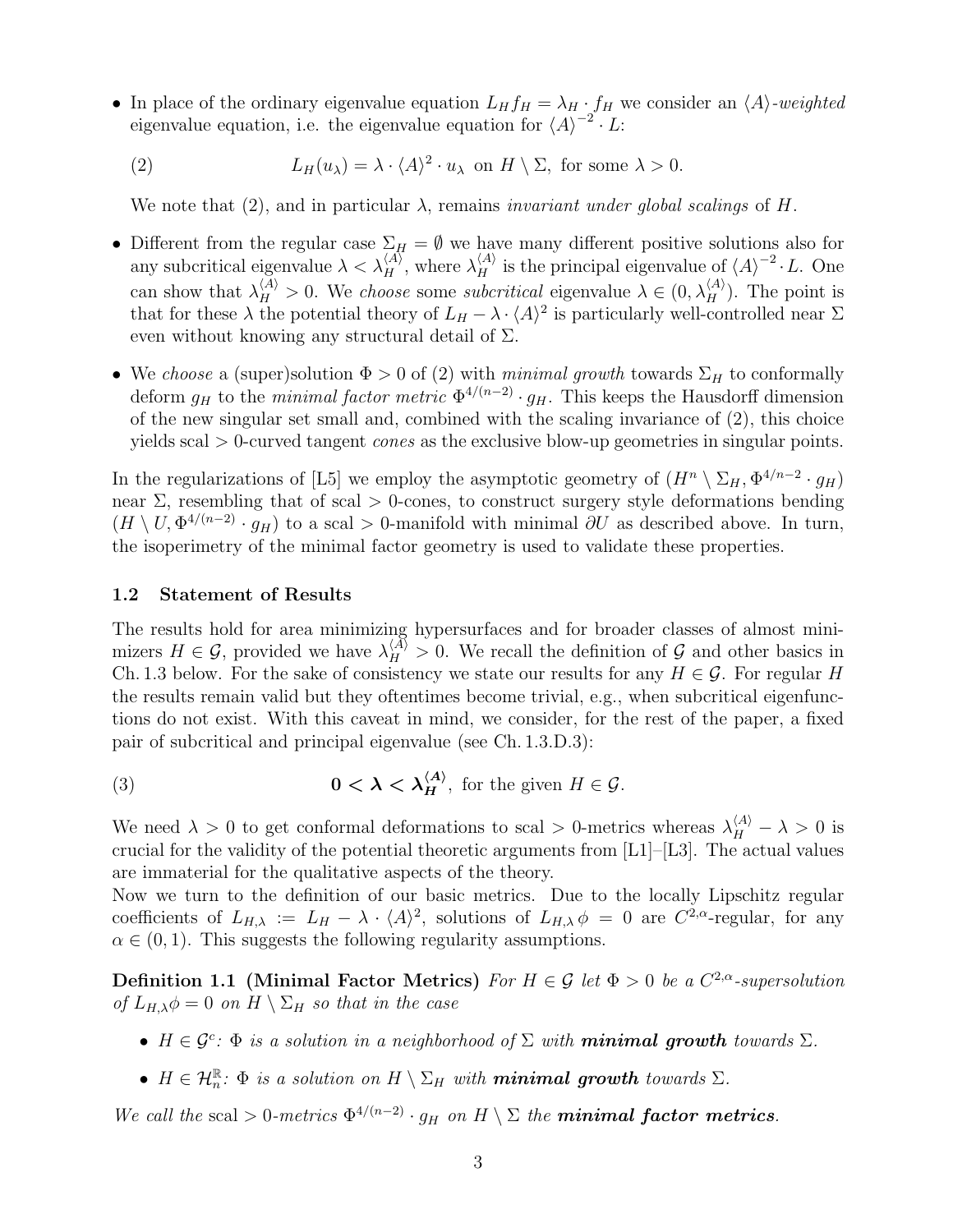**Remark 1.2** Minimal factor metrics are naturally assigned to any  $H \in \mathcal{G}$ . This is owing to the boundary Harnack inequality [2.8](#page-16-0)([\[L2,](#page-41-5) Theorem 3.4 and 3.5]). It shows that for any two such supersolutions  $\Phi_1$ ,  $\Phi_2$  on  $H \backslash \Sigma_H$  we have some constant  $c \ge 1$  so that  $c^{-1} \cdot \Phi_1 \le \Phi_2 \le c \cdot \Phi_1$ near  $\Sigma$ . For  $H \in \mathcal{H}_n^{\mathbb{R}}$ , the boundary Harnack inequality even shows that  $\Phi$  is uniquely determined up to multiples, i.e.  $\Phi_2 \equiv c \cdot \Phi_1$ . Then constants in estimates depending on  $(H, \Phi)$ will only depend on  $H$  since  $c$  equally appears on both sides of the respective inequality.

Since  $\lambda < \lambda_H^{(A)}$ , we do not have regular positive solutions with minimal growth towards all of  $\widehat{\Sigma}$  but we have a **minimal Green's function**  $G(x, y)$  for  $L_{H,\lambda}$ . This is a function G :  $H \setminus \Sigma \times H \setminus \Sigma \to (0, \infty]$  that is finite and  $C^{2,\alpha}$ -regular outside the diagonal  $\{(x, x) | x \in H \setminus \Sigma\}$ and satisfies the equation  $L_{H,\lambda} G(\cdot, y) = \delta_y$  in a distributional sense, where  $\delta_y$  is the Dirac delta function with basepoint y and  $G(\cdot, y)$  has minimal growth towards  $\Sigma$ .

This minimal Green's function is uniquely determined.  $G(\cdot, y)$  is a supersolution, for any  $y \in H \setminus \Sigma_H$ . Throughout this paper we exclusively use minimal Green's functions.

<span id="page-3-2"></span>**Example 1.3** With  $G(\cdot, y)$  one may construct supersolutions which are proper solutions of minimal growth near  $\Sigma$ . For any open set V with compact closure  $\overline{V} \subset H \setminus \Sigma$  and a smooth function f on  $H \setminus \Sigma$  with  $f \equiv 0$  on  $(H \setminus \Sigma) \setminus V$  and  $f > 0$  on V, we set

<span id="page-3-0"></span>(4) 
$$
\mathbf{S}(x) = \mathbf{S}[H, \lambda, V, f](x) := \int_{H \backslash \Sigma} G(x, y) f(y) dV(y).
$$

This is a smooth positive supersolution of  $L_{H,\lambda}\phi = 0$  on  $H \setminus \Sigma$  with  $S \in H_{\langle A \rangle}^{1,2}$  $\chi_{\langle A \rangle}^{1,2}(H \setminus \Sigma),$  [\[L2,](#page-41-5) Lemma 3.11 and Prop. 3.12], and it solves  $L_{H,\lambda}\phi = 0$  away from V with minimal growth towards  $\hat{\Sigma}$ . The Riesz decomposition theorem shows that any regular supersolution that is a proper solutions outside V and has minimal growth near  $\Sigma$  can be written in the form [\(4\)](#page-3-0).

Minimal factor geometries share many fundamental geometric properties with the original (almost) minimizing geometry on  $H$ . This is closely tied to the minimal growth condition for Φ. For general conformal deformations the results of this paper become invalid.

<span id="page-3-1"></span>**Theorem 1.4 (Singular Sets)** For any  $H \in \mathcal{G}$  we have:

- The metric completion  $(X^n, d_X)$  of  $(H \setminus \Sigma, \Phi^{4/(n-2)} \cdot g_H)$  is a geodesic metric space and it is **homeomorphic** to  $(H, d_H)$ ,  $(X^n, d_X) \cong (H, d_H)$  and, hence,  $\Sigma_X \cong \Sigma_H$ . Thus, we can write it as  $(H, d_{\mathcal{S}}(\Phi))$  or briefly  $(H, d_{\mathcal{S}})$  and, for  $H \in \mathcal{G}_n^c$ ,  $(H, d_{\mathcal{S}})$  is compact.
- The **Hausdorff dimension** of the singular set  $\Sigma_X$  of  $(X^n, d_X) = (H, d_S)$  is  $\leq n 7$ .

We call  $(H, d<sub>S</sub>)$  a minimal spitting factor, briefly a **minimal factor**, of its ambient space M and  $d_{\mathcal{S}}$  the completed **minimal factor metric** extending the definition [1.1](#page-2-2) on  $H \setminus \Sigma$ .

The second assertion is a non-trivial refinement of  $\Sigma_X \cong \Sigma_H$  since the identity map  $id_H$ :  $(H, d_H) \rightarrow (H, d_S)$  is not Lipschitz regular. What we show is that the upper dimensional bound for  $\Sigma_X$  is again  $n-7$  but we do not know whether the Hausdorff dimension, in particular of lower dimensional pieces of  $\Sigma_H$ , remains unchanged cf. Remark [2.18](#page-24-1) below. The following two results show that minimal factors form a **blow-up invariant** class of spaces and, in singularities, any of these spaces admits  $\text{scal} > 0$ -tangent cones. This will be used to inductively study the scalar curvature geometry near  $\Sigma$ , in particular in [\[L5\]](#page-41-10).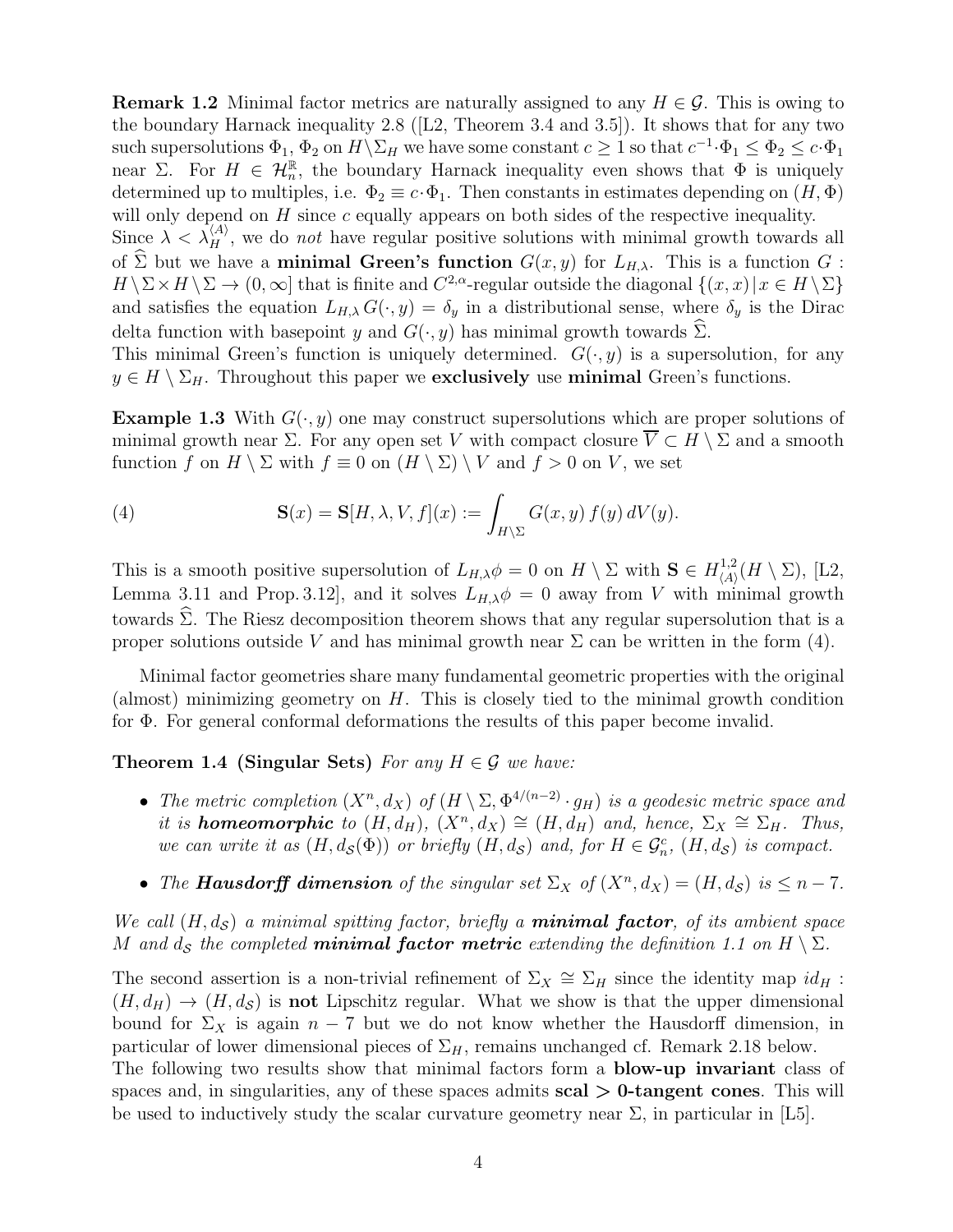**Theorem 1.5 (Blow-Ups)** For  $H \in \mathcal{G}$  we consider  $(H, d_{\mathcal{S}}(\Phi_H))$ , any  $p \in \Sigma_H$  and any tangent cone  $C$  in  $p$ . Then we get the following **blow-up invariance:** Any sequence  $(H, \tau_i \cdot d_{\mathcal{S}}(\Phi_H))$  scaled by a sequence  $\tau_i \to \infty$ ,  $i \to \infty$ , around p, subconverges<sup>[2](#page-4-0)</sup> and the limit of any converging subsequence is  $(C, d_{\mathcal{S}}(\Phi_C))$  for some tangent cone C.

**Theorem 1.6 (Euclidean Factors)** For any non-totally geodesic  $H \in \mathcal{H}_n^{\mathbb{R}}$  there is a **unique**<sup>#</sup> space  $(H, d_{\mathcal{S}}(\Phi_H))$ , i.e. unique up to global scaling. For  $C \in \mathcal{SC}_n$  the associated space  $(C, d_{\mathcal{S}}(\Phi_C))$  is invariant under scaling around  $0 \in C$ , that is, it is again a cone.

There is no such blow-up invariant scheme for *principal* eigenvalues. The  $\langle A \rangle$ -weighted principal eigenvalues are scaling invariant and we have  $\lambda_H^{(A)} \leq \lambda_C^{(A)}$  $\chi_C^{(A)}$ , and typically  $\lambda_H^{(A)} < \lambda_C^{(A)}$ , cf. [\[L3,](#page-41-14) Lemma 3.9]. This means that, in general,  $\lambda_H^{\langle A \rangle}$  is a non-principal eigenvalue on C. In [\[L4\]](#page-41-11), we actually use this as a degree of freedom. We *choose* a  $\lambda$  that is much smaller than  $\lambda_H^{(A)}$  to get lower bounds on the growth rate of solutions towards the singular set.

 $(H, d<sub>S</sub>(\Phi_H))$  admits a canonical augmentation to a **metric measure space** from an extension of  $\Phi^{2\cdot n/(n-2)}\cdot \mu_H$  on  $H \setminus \Sigma$ ,  $\mu_H$  is the *n*-dimensional Hausdorff measure on  $(H^n, d_H)$ .

Definition 1.7 (Minimal Factor Measures) For any  $H \in \mathcal{G}_n$  equipped with a minimal factor metric  $\Phi^{4/(n-2)} \cdot g_H$ , we define the **minimal factor measure**  $\mu_{\mathcal{S}}$  on  $H$  by

(5) 
$$
\mu_{\mathcal{S}}(E) := \int_{E \setminus \Sigma_H} \Phi^{2 \cdot n/(n-2)} \cdot d\mu_H, \text{ for any Borel set } E \subset H.
$$

<span id="page-4-1"></span> $\mu_S$  is a **Borel measure** on  $(H, d_S)$ , cf. [\[H-T,](#page-41-9) pp. 62–64]. This uses the Hausdorff dimension estimate for  $\Sigma \subset (H, d_{\mathcal{S}}(\Phi_H))$ , Theorem [1.4,](#page-3-1) and the Ahlfors regularity, Theorem [1.8,](#page-4-1) below.

Theorem 1.8 (Ahlfors Regularity) For  $H \in \mathcal{G}_n$ , the space  $(H, d_{\mathcal{S}}, \mu_{\mathcal{S}})$  is Ahlfors n**regular**: there are constants  $A(H, \Phi), B(H, \Phi) > 0$  so that for any  $q \in H$ :

(6) 
$$
A \cdot r^n \leq \mu_{\mathcal{S}}(B_r(q), d_{\mathcal{S}}) \leq B \cdot r^n, \text{ for any } r \in [0, \text{diam}(H, d_{\mathcal{S}})).
$$

<span id="page-4-2"></span>For  $H \in \mathcal{H}_n^{\mathbb{R}}$  the constants only depend on the dimension, that is, we have  $A(n), B(n) > 0$ .

Corollary 1.9 (Doubling Properties) For any  $H \in \mathcal{G}_n$  there is a  $C(H, \Phi) > 0$ , and  $C(n) > 0$  for  $H \in \mathcal{H}_n^{\mathbb{R}}$ , so that  $(H, d_{\mathcal{S}}, \mu_{\mathcal{S}})$  has the following properties:

•  $\mu_S$  is **doubling**: for any  $q \in H$  and  $r \in [0, \text{diam}(H, d_S))$ :

(7) 
$$
\mu_{\mathcal{S}}(B_{2r}(q), d_{\mathcal{S}}) \leq C \cdot \mu_{\mathcal{S}}(B_{r}(q), d_{\mathcal{S}}).
$$

• For balls  $B_* \subset B \subset H$  we have a **relative lower volume decay** of order n:

(8) 
$$
\text{diam}(B_*)^n/\text{diam}(B)^n \leq C \cdot \mu_{\mathcal{S}}(B_*)/\mu_{\mathcal{S}}(B).
$$

• For  $H \in \mathcal{G}_n^c$ , the total volume relative to  $\mu_{\mathcal{S}}$  is finite:  $\mu_{\mathcal{S}}(H) < \infty$ .

<span id="page-4-0"></span><sup>2</sup>This is a convergence of the underlying minimizers and the conformal deformation, cf. Ch. [1.3.](#page-6-0)E.1.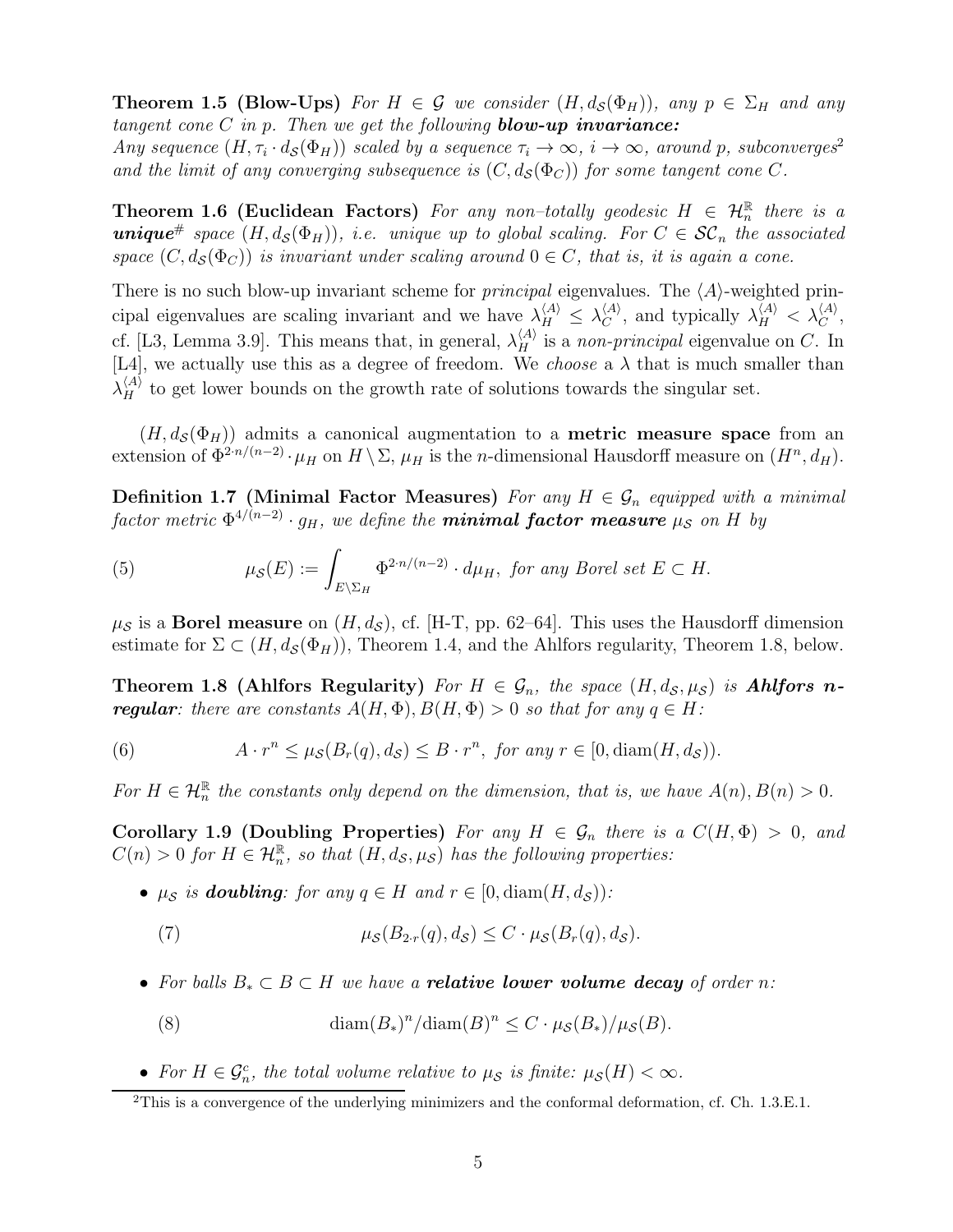<span id="page-5-0"></span> $(H, d_{\mathcal{S}}, \mu_{\mathcal{S}})$  admits **Semmes families of curves**. The presence of such families is essential to establish Poincaré inequalities, cf.  $[Se, He, H-T]$  $[Se, He, H-T]$  $[Se, He, H-T]$ , including the following version.

**Theorem 1.10** (Poincaré inequality) For any  $H \in \mathcal{G}$ , there are  $C_0(H, \Phi) > 0$ ,  $\gamma_0(H, \Phi) \geq$ 1, depending only on n for  $H \in \mathcal{H}_n^{\mathbb{R}}$ , so that for concentric balls  $B \subset \gamma_0 \cdot B \subset (H, d_{\mathcal{S}})$ , for any function u on H, integrable on bounded balls, and every upper gradient w of u we have:

$$
(9) \int_B |u - u_B| \, d\mu_{\mathcal{S}} \le C_0 \cdot \operatorname{diam}(B) \cdot \int_{\gamma_0 \cdot B} w \, d\mu_{\mathcal{S}}, \text{ where } f_B := \int_B f \, d\mu_{\mathcal{S}} := \int_B f \, d\mu_{\mathcal{S}}/\mu_{\mathcal{S}}(B).
$$

A measurable function  $w \geq 0$  on  $(H, d_{\mathcal{S}})$  is an upper gradient of u if  $|u(x) - u(y)| \leq$  $\int_{c} w(s)ds$  for all rectifiable curves c joining x to y, for any pair  $x, y \in H$ . An example, for  $u \in Lip_{loc}(\Omega)$ , is  $|\nabla u|(x) := \liminf_{\varrho \to 0} \sup_{y \in \overline{B_{\varrho}(x)}} |u(x) - u(y)|/\varrho$ , cf.[\[M,](#page-41-16) p.982]. Using Cor[.1.9](#page-4-2) we can improve Theorem [1.10](#page-5-0) using [\[H-T,](#page-41-9) Theorem 9.1.15], [\[M,](#page-41-16) Theorem 4.5, Remark 4.6].

Corollary 1.11 (Sobolev Inequality) For any  $H \in \mathcal{G}$ , there is a constant  $C_1(H, \Phi) > 0$ , depending only on n for  $H \in \mathcal{H}_n^{\mathbb{R}}$ , so that for some open ball  $B \subset H$ , an  $L^1$ -function u on B and every upper gradient w of u on B, we have

(10) 
$$
\left(\int_B |u - u_B|^{n/(n-1)} d\mu_{\mathcal{S}}\right)^{(n-1)/n} \leq C_1 \cdot \text{diam}(B) \cdot \int_B w d\mu_{\mathcal{S}}.
$$

In turn, this and [1.8](#page-4-1) improve [1.10](#page-5-0) to the case where  $\gamma_0 = 1$ , cf. [\[H-T,](#page-41-9) Remark 9.1.19]. Theorems [1.8](#page-4-1) and [1.10](#page-5-0) and work of Ambrosio and Miranda, in [\[A\]](#page-40-0) and [\[M\]](#page-41-16), show that  $(H, d_{\mathcal{S}}, \mu_{\mathcal{S}})$  admits a proper BV(=bounded variations) theory. For a perimeter concept  $\mu_{\mathcal{S}}^{n-1}$ S adapted to  $(H, d<sub>S</sub>, \mu<sub>S</sub>)$  we have isoperimetric inequalities for minimal splitting factors.

**Theorem 1.12 (Isoperimetric Inequality)** For  $H \in \mathcal{G}$  there is a constant  $\gamma(H, \Phi) > 0$ , depending only on n when  $H \in \mathcal{H}_n^{\mathbb{R}}$ , so that for any Caccioppoli set, i.e. a Borel set with locally finite perimeter,  $U \subset H$ :

(11) 
$$
\min\{\mu_{\mathcal{S}}(B_{\rho}\cap U),\mu_{\mathcal{S}}(B_{\rho}\setminus U)\}^{(n-1)/n}\leq \gamma\cdot\mu_{\mathcal{S}}^{n-1}(B_{\rho}\cap\partial U),\text{ for any }\rho>0.
$$

As a consequence of the Ahlfors regularity and the isoperimetric inequality we have

Corollary 1.13 (Volume Growth) For  $(H, d_S, \mu_S)$ , some open subset  $\Omega \subset H$  and an oriented minimal boundary  $L^{n-1} \subset \Omega$  bounding an open set  $L^+ \subset \Omega$  there are constants  $\kappa, \kappa^+(H, \Phi) > 0$ , so that for any  $p \in L$ :

(12) 
$$
\kappa \cdot r^{n-1} \leq \mu_{\mathcal{S}}^{n-1}(L \cap B_r(p)) \text{ and } \kappa^+ \cdot r^n \leq \mu_{\mathcal{S}}(L^+ \cap B_r(p)),
$$

for  $r \in [0, (A/B)^{1/n} \cdot \text{dist}(p, \partial \Omega)/4)$  and where  $0 < A < B$  are the Ahlfors constants. For  $H \in \mathcal{H}_n^{\mathbb{R}}, \, \kappa, \kappa^+ > 0$  depend only on n.

Remark 1.14 The methods and results of this paper carry over to Plateau problems, that is, to (almost) minimizers with boundary. They equally admit hyperbolic unfoldings and the associated potential theory. The needed regularity assumptions for the hypersurfaces and adaptedness properties of the operators are specified in [\[L2,](#page-41-5) Remark 3.10].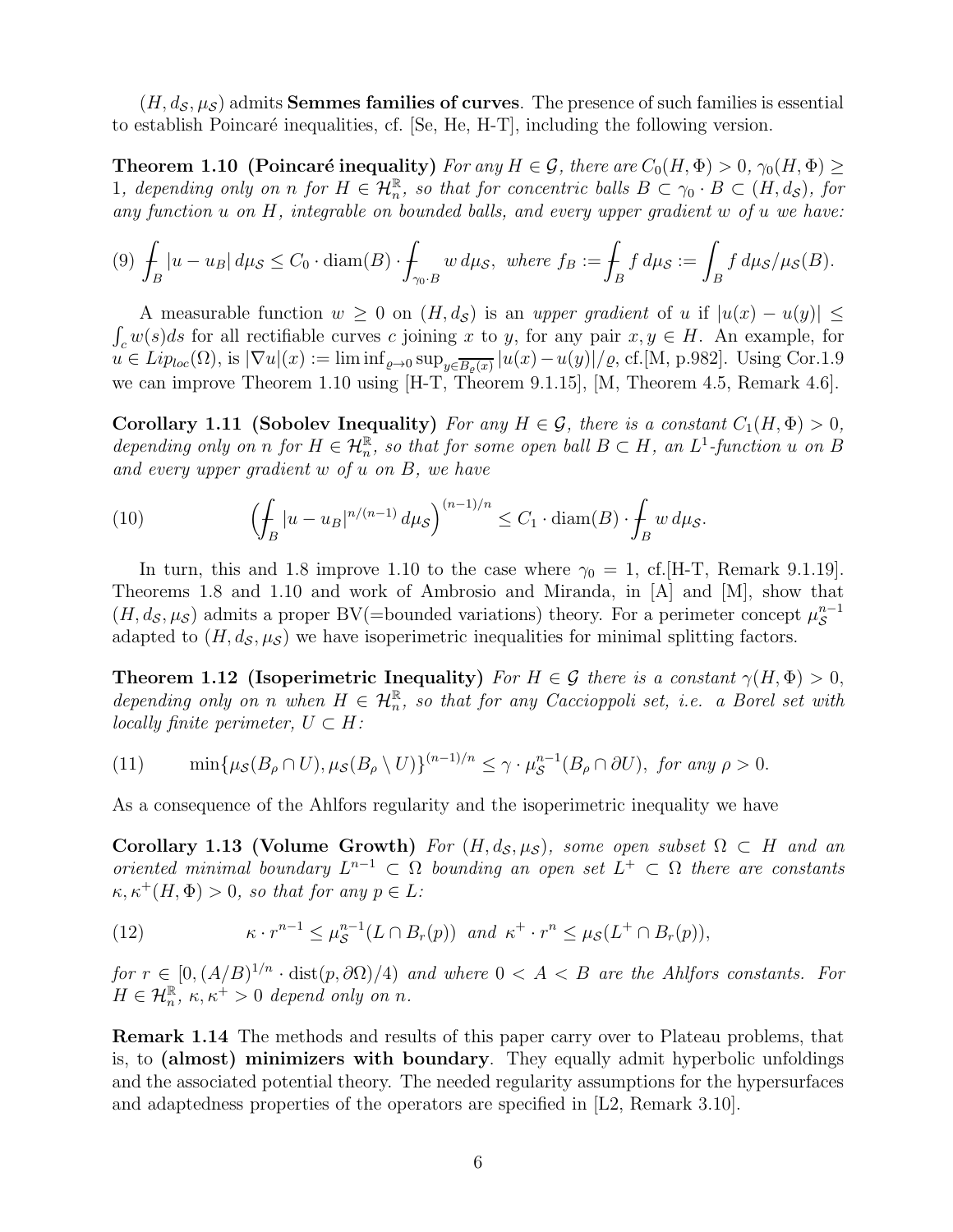Organization of the Paper The main results are the Ahlfors regularity and the Poincaré inequality for  $(H, d_\mathcal{S}, \mu_\mathcal{S})$ . They broadly use the conformal Gromov hyperbolic structure we have on area minimizing (and on almost minimizing) hypersurfaces, cf.  $[L1]-[L3]$  $[L1]-[L3]$ . In Ch. 2 we define canonical Semmes families of curves on the original (almost) area minimizer H using hyperbolic geodesics on  $H$ . Then we use Doob transforms to derive controls for the length of curves in such families under the transition to  $(H, d<sub>S</sub>)$ . A first application is that the metric completion of  $(H \setminus \Sigma, \Phi^{4/(n-2)} \cdot g_H)$  is homeomorphic to  $(H, d_H)$ . From a geometric reinterpretation of work from [\[L2\]](#page-41-5) and [\[L3\]](#page-41-14) we get the existence of scal  $> 0$ -tangent cones. We combine this with the length control to estimate the Hausdorff dimension of  $\Sigma$  relative to  $(H, d<sub>S</sub>)$ . In Ch. 3 we estimate the eccentricity of balls  $(H, d<sub>S</sub>)$  relative to balls in  $(H, d<sub>H</sub>)$ . This becomes an ingredient for estimates of the volume of distance balls in the metric measure space  $(H, d_{\mathcal{S}}, \mu_{\mathcal{S}})$  to derive the Ahlfors regularity of  $(H, d_{\mathcal{S}}, \mu_{\mathcal{S}})$ . Finally we verify that the canonical Semmes families satisfy the Semmes axioms also relative to  $(H, d_{\mathcal{S}}, \mu_{\mathcal{S}})$ . These results imply the validity of a Poincaré inequality on  $(H, d<sub>S</sub>, \mu<sub>S</sub>)$ .

Remark 1.15 The present paper, together with its second part [\[L5\]](#page-41-10), extend our earlier (unpublished) lecture notes [\[L6\]](#page-41-17) to improve their accessibility and to broaden the range of applications. In  $[L4]$  we survey the approach and the vital rôle of hyperbolic geometry.

#### <span id="page-6-0"></span>1.3 Basic Concepts

We summarize some basic notations, concepts and results from  $[L1]-[L3]$  $[L1]-[L3]$  we use in this paper.

**A. Basic Classes** of *integer multiplicity rectifiable currents* of dimension  $n \geq 2$  with connected support inside some complete, smooth Riemannian manifold  $(M^{n+1}, g_M)$ 

 $\mathcal{H}_n^c$ :  $H^n \subset M^{n+1}$  is compact locally mass minimizing without boundary.

 $\mathcal{H}_n^{\mathbb{R}}$ :  $H^n \subset \mathbb{R}^{n+1}$  is a complete hypersurface in flat Euclidean space  $(\mathbb{R}^{n+1}, g_{eucl})$  with  $0 \in H$  that is an oriented minimal boundary of some open set in  $\mathbb{R}^{n+1}$ .

 $\mathcal{H}_n$ :  $\mathcal{H}_n := \mathcal{H}_n^c \cup \mathcal{H}_n^{\mathbb{R}}$  and  $\mathcal{H} := \bigcup_{n \geq 1} \mathcal{H}_n$ . We briefly refer to  $H \in \mathcal{H}$  as an area minimizer.

 $\mathcal{C}_n$ :  $\mathcal{C}_n \subset \mathcal{H}_n^{\mathbb{R}}$  is the space of area minimizing *n*-cones in  $\mathbb{R}^{n+1}$  with tip in 0.

 $\mathcal{SC}_n$ :  $\mathcal{SC}_n \subset \mathcal{C}_n$  is the subset of cones which are at least singular in 0.

 $\mathcal{G}_n^c$ :  $H^n \subset M^{n+1}$  is a compact **almost minimizer**, cf. [1.3.](#page-6-0)D. below. We set  $\mathcal{G}^c := \bigcup_{n \geq 1} \mathcal{G}_n^c$ .

$$
\mathcal{G}_n\colon\thinspace \mathcal{G}_n:=\mathcal{G}_n^c\cup\mathcal{H}_n^{\mathbb{R}} \text{ and } \mathcal{G}:=\bigcup_{n\geq 1} \mathcal{G}_n.
$$

 $\mathcal{K}_{n-1}$ : For any area minimizing cone  $C \subset \mathbb{R}^{n+1}$  with tip 0, we get the (non-minimizing) minimal hypersurface  $S_C := \partial B_1(0) \cap C \subset S^n \subset \mathbb{R}^{n+1}$  and we set  $\mathcal{K}_{n-1} := \{ S_C \mid C \in \mathcal{C}_n \}.$  We write  $\mathcal{K} = \bigcup_{n \geq 1} \mathcal{K}_{n-1}$  for the space of all such hypersurfaces  $S_C$ .

We note that each of the classes  $\mathcal{H}_n$ ,  $\mathcal{H}_n^{\mathbb{R}}$  and  $\mathcal{G}_n$  is *closed under blow-ups*.

**B.** One-Point Compactifications of hypersurfaces  $H \in \mathcal{H}_n^{\mathbb{R}}$  are denoted by  $H$ . For the singular set  $\Sigma_H$  of some  $H \in \mathcal{H}_n^{\mathbb{R}}$  we always add  $\infty_H$  to  $\Sigma$  as well, even when  $\Sigma$  is already compact, to define  $\Sigma_H := \Sigma_H \cup \infty_H$ . On the other hand, for  $H \in \mathcal{G}_n^c$  we set  $H = H$  and  $\Sigma = \Sigma$ .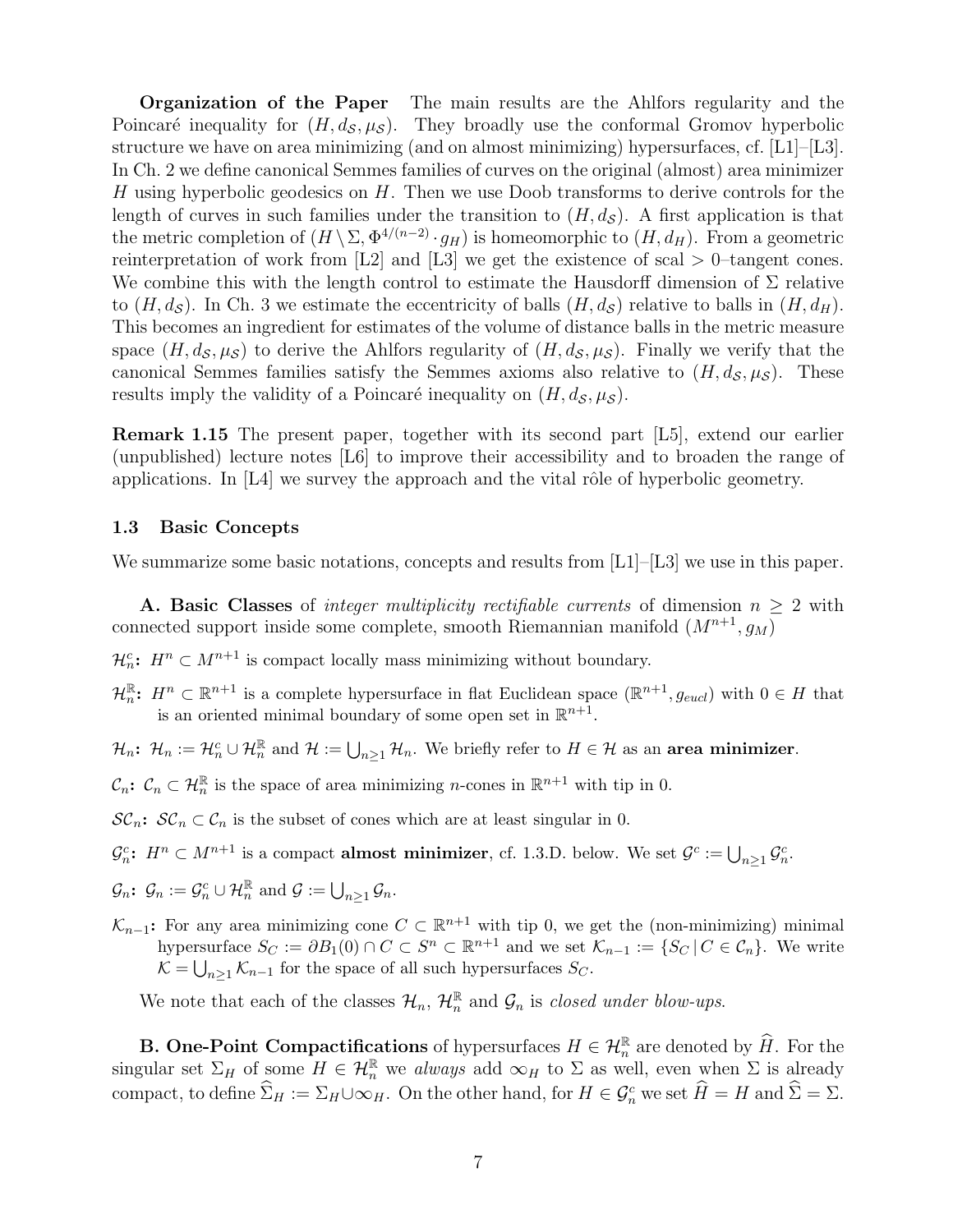**C.1.** S-Structures An S-transform  $\langle A \rangle$  is a distance measure to singular and highly curved parts of an almost minimizer. There are several ways to define such an  $\langle A \rangle$ , but they all share some simple properties: an assignment  $\langle A \rangle$  which associates with any  $H \in \mathcal{G}$  a locally Lipschitz function  $\langle A \rangle_H : H \setminus \Sigma_H \to \mathbb{R}^{\geq 0}$  is an S-transform, more precisely a Hardy S-transform, provided it satisfies the following axioms.

- If  $H \subset M$  is totally geodesic, then  $\langle A \rangle_H \equiv 0$ . Otherwise we have  $\langle A \rangle_H > 0$ ,  $\langle A \rangle_H \ge$  $|A_H|, \langle A \rangle_H(x) \to \infty$ , for  $x \to p \in \Sigma_H$  and  $\langle A \rangle_{\lambda \cdot H} \equiv \lambda^{-1} \cdot \langle A \rangle_H$  for any  $\lambda > 0$ .
- If H is not totally geodesic, and thus  $\langle A \rangle_H > 0$ , we define the S-distance  $\delta_{\langle A \rangle_H} :=$  $1/\langle A \rangle_H$ .  $\delta_{\langle A \rangle_H}$  is  $L_{\langle A \rangle}$ -Lipschitz regular for some constant  $L_{\langle A \rangle} = L(\langle A \rangle, n) > 0$ , i.e.,

 $|\delta_{\langle A \rangle_H}(p) - \delta_{\langle A \rangle_H}(q)| \leq L_{\langle A \rangle} \cdot d_H(p,q)$  for any  $p,q \in H \setminus \Sigma$  and any  $H \in \mathcal{G}_n$ .

We may choose  $\langle A \rangle_H$  so that  $\mathbf{L}_{\langle A \rangle} = 1$ . Throughout this paper, and the second part [\[L5\]](#page-41-10), we make this choice to simplify our computations.

- If  $H_i \in \mathcal{H}_n$ ,  $i \geq 1$ , is a sequence converging to the limit space  $H_{\infty} \in \mathcal{H}_n$ , then  $\langle A \rangle_{H_i} \stackrel{C^{\alpha}}{\longrightarrow}$ −→  $\langle A \rangle_{H_{\infty}}$  for any  $\alpha \in (0,1)$ . For general  $H \in \mathcal{G}_n$ , this **naturality** holds for blow-ups:  $\langle A \rangle_{\tau_i \cdot H} \stackrel{C^{\alpha}}{\longrightarrow} \langle A \rangle_{H_{\infty}}$ , for any sequence  $\tau_i \to \infty$  so that  $\tau_i \cdot H \to H_{\infty} \in \mathcal{H}_n^{\mathbb{R}}$ .
- For any compact  $H \in \mathcal{G}^c$  and any  $C^{\alpha}$ -regular  $(2,0)$ -tensor  $B, \alpha \in (0,1)$ , on the ambient space M of H with  $B|_H \neq -A_H$  there exists a constant  $k_{H;B} > 0$  such that

$$
\int_H |\nabla f|^2 + |A + B|_H|^2 \cdot f^2 dV \ge k_{H;B} \cdot \int_H \langle A \rangle^2 \cdot f^2 dV \ge k_{H;B} \cdot \int_H \frac{f^2}{\text{dist}_H(x,\Sigma)^2} dV.
$$

It is worthy to recall that a *totally geodesic* almost minimizer H, where  $|A| \equiv 0$ , is automatically regular since  $|A|$  diverges when we approach hypersurface singularities.

Any S-transform  $\langle A \rangle$  admits a  $C^{\infty}$ -Whitney smoothing  $\langle A \rangle^*$  that still satisfies these axioms except for a slightly weaker form of naturality:

<span id="page-7-0"></span>(13) 
$$
c_1 \cdot \delta_{\langle A \rangle}(x) \le \delta_{\langle A \rangle^*}(x) \le c_2 \cdot \delta_{\langle A \rangle}(x) \quad \text{and} \quad |\partial^\beta \delta_{\langle A \rangle^*}/\partial x^\beta|(x) \le c_3(\beta) \cdot \delta_{\langle A \rangle}^{1-|\beta|}(x)
$$

for constants  $c_i(H, \beta) > 0$ , with  $c_i(n, \beta) > 0$  for  $\mathcal{H}_n^{\mathbb{R}}$ ,  $i = 1, 2, 3$ . Here,  $\beta$  is a multi-index for derivatives with respect to normal coordinates around  $x \in H \setminus \Sigma$ . Throughout this paper we choose one fixed pair of a S-transform and an associated Whitney smoothing  $\langle A \rangle$  and  $\langle A\rangle^*$  . The precise choices are immaterial for the sequel as the results will not depend on the concrete  $S$ -transform or Whitney smoothing.

**C.2.** S-Pencils We can use  $\langle A \rangle$  is to quantify a non-tangential way of approaching  $\Sigma$ . We define S-pencils to describe an inner cone condition viewing  $\Sigma_H$  as the boundary of  $H \setminus \Sigma_H$ :

(14) 
$$
\mathbb{P}(z,\omega) := \{x \in H \setminus \Sigma \,|\, \omega \cdot d_H(x,z) < \delta_{\langle A \rangle}(x)\}
$$

pointing to  $z \in \Sigma$ , where  $\omega > 0$ . The angle  $\arctan(\omega^{-1})$  is some kind of aperture of  $\mathbb{P}(z,\omega)$ relative to z. When H is a cone C singular in 0, we write  $C \setminus \{0\} \cong S_C \times \mathbb{R}^{>0}$ , for  $S_C :=$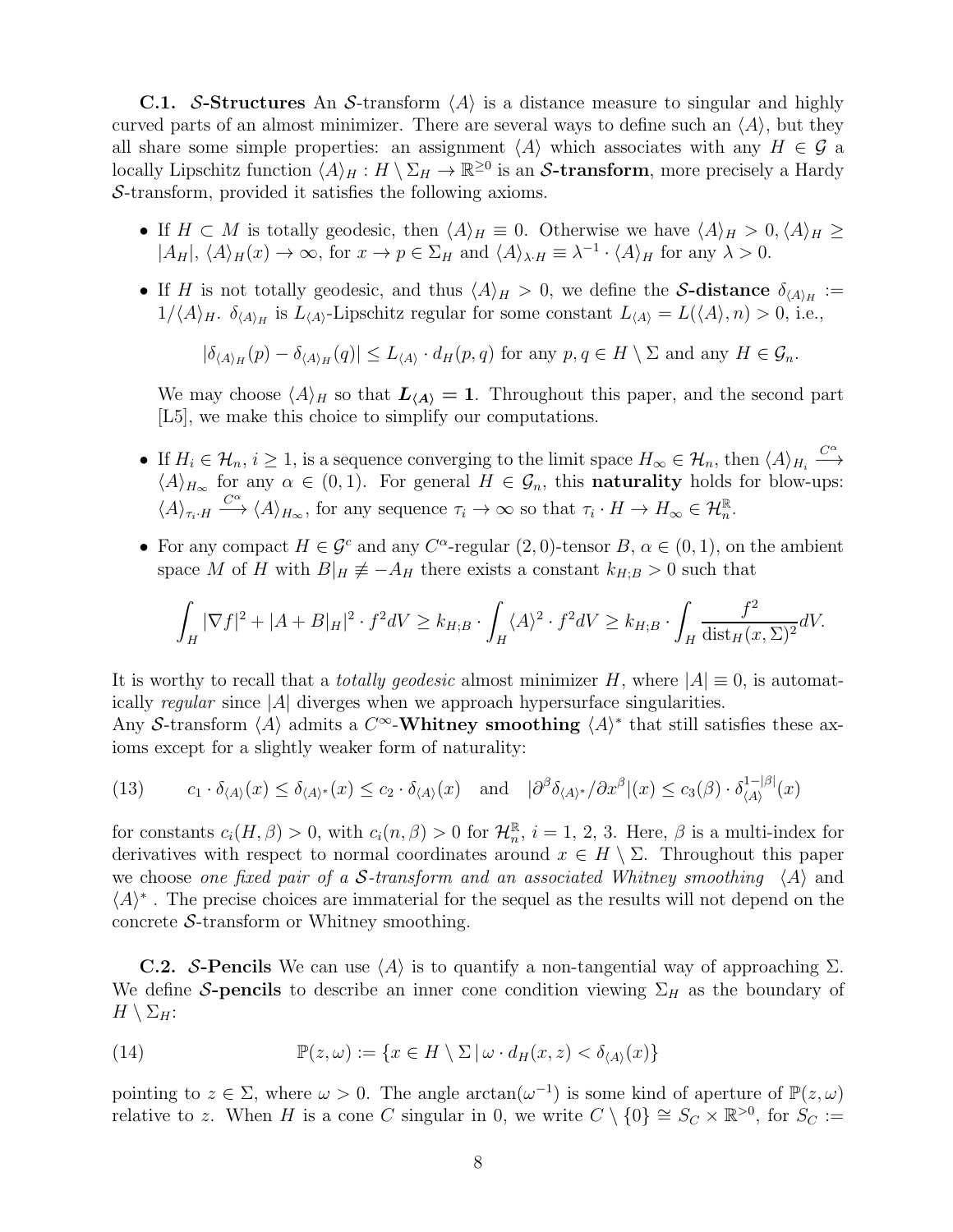$\partial B_1(0) \cap C$ . Then the pencil  $\mathbb{P}(0, \omega)$  is just a subcone  $C(U) \subset C$  over some open set  $U \subset S_C$ . It will be useful to also define the **truncated S-pencils**  $\mathbb{TP}$ . Compared to the S-pencils  $\mathbb{P}$ , the TP are in controllable distance to the singular set and ID-maps easily extend to these sets.

(15) 
$$
\mathbb{TP}(z,\omega,R,r) = \mathbb{TP}_H(z,\omega,R,r) := B_R(z) \setminus B_r(z) \cap \mathbb{P}(z,\omega) \subset H.
$$

**C.3.** S-Sobolev spaces We use dedicated Sobolev spaces, the Hilbert spaces  $H_{\langle A \rangle}^{1,2}$  $\chi^{1,2}_{\langle A \rangle}(H \backslash \Sigma).$ We recall from [\[L1,](#page-41-13) Ch. 5.1]:

- The  $H^{1,2}_{(A)}$  $\mathcal{A}_{\langle A \rangle}^{1,2}\text{-scalar product: }\langle f,g \rangle_{H_{\langle A \rangle}^{1,2}(H \setminus \Sigma)} := \int_{H \setminus \Sigma} \langle \nabla f,\nabla g \rangle + \langle A \rangle^2 \cdot f \cdot g \, dV, \text{ for } C^2\text{-a}.$ functions  $f, g$ . The  $H_{(A)}^{1,2}$ <sup>1,2</sup> norm associated to this scalar product is written  $|f|_{H^{1,2}_{\langle A \rangle}(H \setminus \Sigma)}$ .
- The S-Sobolev space  $H_{\langle A \rangle}^{1,2}$  $\chi^{1,2}_{\langle A \rangle}(H \setminus \Sigma)$  is the  $H^{1,2}_{\langle A \rangle}$  $\chi_{\langle A \rangle}^{1,2}(H \setminus \Sigma)$ -completion of the subspace of functions in  $C^2(H \setminus \Sigma)$  with finite  $H^{1,2}_{\langle A \rangle}$  $\chi^{1,2}_{\langle A \rangle}(H \setminus \Sigma)$ -norm.  $H^{1,2}_{\langle A \rangle}$  $\chi_{\langle A \rangle}^{1,2}(H \setminus \Sigma)$  is a Hilbert space.

For non–totally geodesic hypersurfaces  $H \in \mathcal{G}$ , we have a vital **compact approximation** result

(16) 
$$
H_{\langle A \rangle}^{1,2}(H \setminus \Sigma) \equiv H_{\langle A \rangle,0}^{1,2}(H \setminus \Sigma) := H_{\langle A \rangle}^{1,2}
$$
-completion of  $C_0^2(H \setminus \Sigma)$ 

where  $C_0^2(H \setminus \Sigma)$  is the space of smooth functions with compact support on  $H \setminus \Sigma$ .

**D.1.** Almost Minimizers An almost minimizer  $H<sup>n</sup>$  is a possibly singular hypersurface looking more and more like an area minimizer the closer we zoom into it.

More precisely, the volume of a ball  $B_r(p) \subset H^n$  of radius  $r > 0$  exceeds that of the area minimizer with the same boundary by at most  $c_H \cdot r^{n+2\cdot\beta}$ , for some constant  $c_H > 0$ . Such an almost minimizer  $H^n$  is a  $C^{1,\beta}$ -hypersurface except for some singular set  $\Sigma_H$  of Hausdorffdimension  $\leq n-7$ . Sequences of scalings  $H_i = \tau_i \cdot H$  of  $H$ , for some sequence  $\tau_i \to \infty$ , for  $i \to \infty$ , around a given singular point  $x \in \Sigma \subset H^n$ , flat norm subconverge<sup>[3](#page-8-0)</sup> to area minimizing tangent cones  $C^n \subset \mathbb{R}^{n+1}$ .

D.2. Tameness and ID-Maps In the case of Euclidean area minimizers we know that  $H \setminus \Sigma_H$  is smooth and there is even a  $C^k$ -approximation by tangent cones C for any  $k \in \mathbb{Z}^{\geq 0}$ in the following sense. For  $B_R(q) \cap C \setminus \Sigma_C$ ,  $R > 0$ , we have from Allard theory: for any  $k \in \mathbb{Z}^{\geq 1}$  and large i,  $B_R(q_i) \cap H_i$ , for suitable  $q_i \in H \setminus \Sigma$ , is a local  $C^k$ -section

$$
\Gamma_i: B_R(q) \cap C \to B_R(q_i) \cap H_i \subset \nu
$$
 of the normal bundle  $\nu$  of  $B_R(q) \cap C$ 

up to minor adjustments near  $\partial B_R(q)$  and, for  $i \to \infty$ ,  $\Gamma_i$  converges in  $C^k$ -norm to the zero section, which we identify with  $B_R(q) \cap C$ . We call the  $C^k$ -section  $\mathbf{ID} := \Gamma_i$  the asymptotic *identification map* or **ID-map** for short. We will later briefly say the  $H_i$  compactly **IDmap-converge** to  $C$  and write **ID** when all other details are known from the context. With **ID**-maps  $C^k$ -functions on  $B_R(p_i) \cap H_i$  become comparable to  $C^k$ -functions on  $B_R(p) \cap C$  from an ID-map pull-back to C (or  $H_{\infty}$ ). We use this to specify the class G of almost minimizers with a sufficient degree of regularity for the purposes of this series of papers: an almost minimizer H belongs to G provided the following  $C^{k,\gamma}$ -tameness properties, for some  $k \geq 2$ ,  $\gamma \in (0,1)$ , hold:

<span id="page-8-0"></span><sup>3</sup>Saying a sequence subconverges means it converges after some possible selection of a subsequence.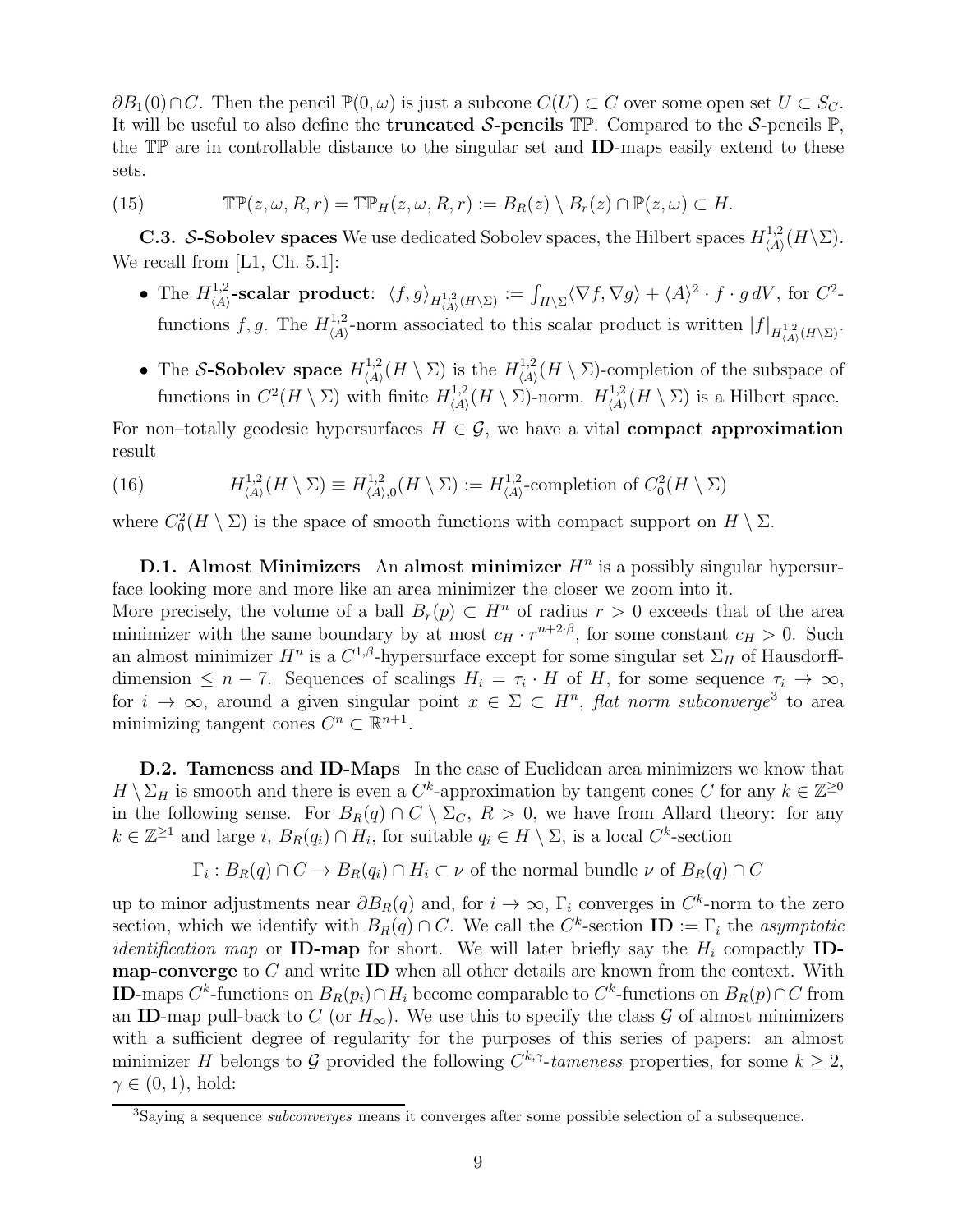- (i) The (generalized) mean curvature is locally bounded.
- (ii)  $H \setminus \Sigma$  and the **ID**-maps  $\Gamma_i$  are  $C^{k,\gamma}$ -regular with  $|\mathbf{ID} \underline{id}_C|_{C^k,\gamma(B_R(q) \cap C)} \to 0$ , for  $i \to \infty$ , for any given tangent cone C,  $p \in \Sigma_H$  and  $q \in C$  with  $\overline{B_R(q)} \subset C \setminus \sigma_C$ , for some  $R > 0$ .

Throughout this paper we assume  $k = 5$  (and drop  $\gamma$ ) to be on the safe side. Besides area minimizers,  $\mathcal G$  covers cases we typically encounter in scalar curvature geometry or general relativity like hypersurfaces of prescribed mean curvature but also cases not arising from variational principles, like marginally outer trapped surfaces (= horizons of black holes).

**D.3. Principal Eigenvalues** Let  $H \in \mathcal{G}$  be a non–totally geodesic almost minimizer. Then we use potential theory, from [\[L2\]](#page-41-5) and [\[L3\]](#page-41-14), to study the conformal Laplacian near  $\Sigma$ .

- There exists a finite constant  $\tau = \tau(H) > -\infty$  such that for any  $C^2$ -function f compactly supported in  $H \setminus \Sigma$ :  $\int_H f \cdot L_H f dV \geq \tau \cdot \int_H \langle A \rangle^2 \cdot f^2 dV$ . The largest such  $\tau \in \mathbb{R}$ is the **principal eigenvalue**  $\lambda_H^{(A)}$  of  $\delta_{(A)}^2 \cdot L$ . For any  $H \in \mathcal{G}$ , we have  $\lambda_H^{(A)} > -\infty$ .
- If, in addition,  $\operatorname{scal}_M \geq 0$  and  $H \in \mathcal{H}$ , then  $\lambda_H^{(A)} > 0$ . This is a proper upgrade to the classically known positivity of the ordinary principal eigenvalue of L.

Throughout this paper we express the eigenfunctions as solutions of the equations  $L_{H,\lambda} \phi = 0$ for the following shifted conformal Laplacian:

(17) 
$$
L_{H,\lambda} := L_H - \lambda \cdot \langle A \rangle^2, \text{ for } \lambda < \lambda_H^{\langle A \rangle},
$$

for the principal eigenvalue  $\lambda_H^{(A)}$  of  $\langle A \rangle^{-2} \cdot L$ . For  $\lambda = \lambda_H^{(A)}$ , there is a positive solution of  $L_{H,\lambda} \phi = 0$  which is the counterpart to the first eigenfunction in the smooth compact case. However, the potential theory of  $L_{H,\lambda_H^{(A)}}$  is less well-controlled than that of  $L_{H,\lambda}$  for subcritical eigenvalues  $\lambda < \lambda_H^{(A)}$ . The condition  $\lambda < \lambda_H^{(A)}$  is essential to derive the fundamental asymptotic control over solutions of  $L_{H,\lambda} \phi = 0$ . In the potential theory of these conformal Laplacians  $L_{H,\lambda}$  is called S-adapted when  $\lambda < \lambda_H^{(A)}$ . In particular,  $L_H$  is is S-adapted when  $\lambda_H^{\langle A \rangle} > 0$ , whereas  $L_{H,\lambda_H^{\langle A \rangle}}$  is never S-adapted.

**E.1.** Induced Solutions We can derive estimates for eigenfunctions on  $H$  from induced eigenfunctions on C. We briefly recall how this works: while we scale by increasingly large  $\tau > 0$ , we observe that  $\tau \cdot \mathbb{TP}_H(p,\omega,R/\tau,r/\tau)$ , cf. C.2., is better and better  $C<sup>k</sup>$ -approximated by the corresponding truncated S-pencil in the given tangent cone. This carries over to the analysis on P. When we choose any  $p \in \Sigma_H$  then we have for any  $\varepsilon > 0$ ,  $R > 1 > r > 0$  and some  $\omega \in (0,1)$  and any solution  $u > 0$  of  $L(H) \phi = 0$  there exists some  $\tau^*(L, u, \varepsilon, \omega, R, r, p) > 0$  such that for any  $\tau \geq \tau^*$  there is some tangent cone  $C_p^{\tau}$  with  $|\mathbf{ID} - id_{C_p^{\tau}}|_{C^{k,\gamma}(\mathbb{TP}_{C_p^{\tau}}(0,\omega,R,r))} \leq \varepsilon$  and a solution  $v > 0$ , of  $L(C_p^{\tau}) \phi = 0$ , that can be chosen independently of  $\varepsilon, \omega, R, r$ , with

(18) 
$$
|u \circ \mathbf{ID}/v - 1|_{C^{2,\alpha}(\mathbb{TP}_{C_p^{\tau}}(0,\omega,R,r))} \leq \varepsilon.
$$

We call such a solution  $v$  on  $C_p^{\tau}$  an **induced solution**.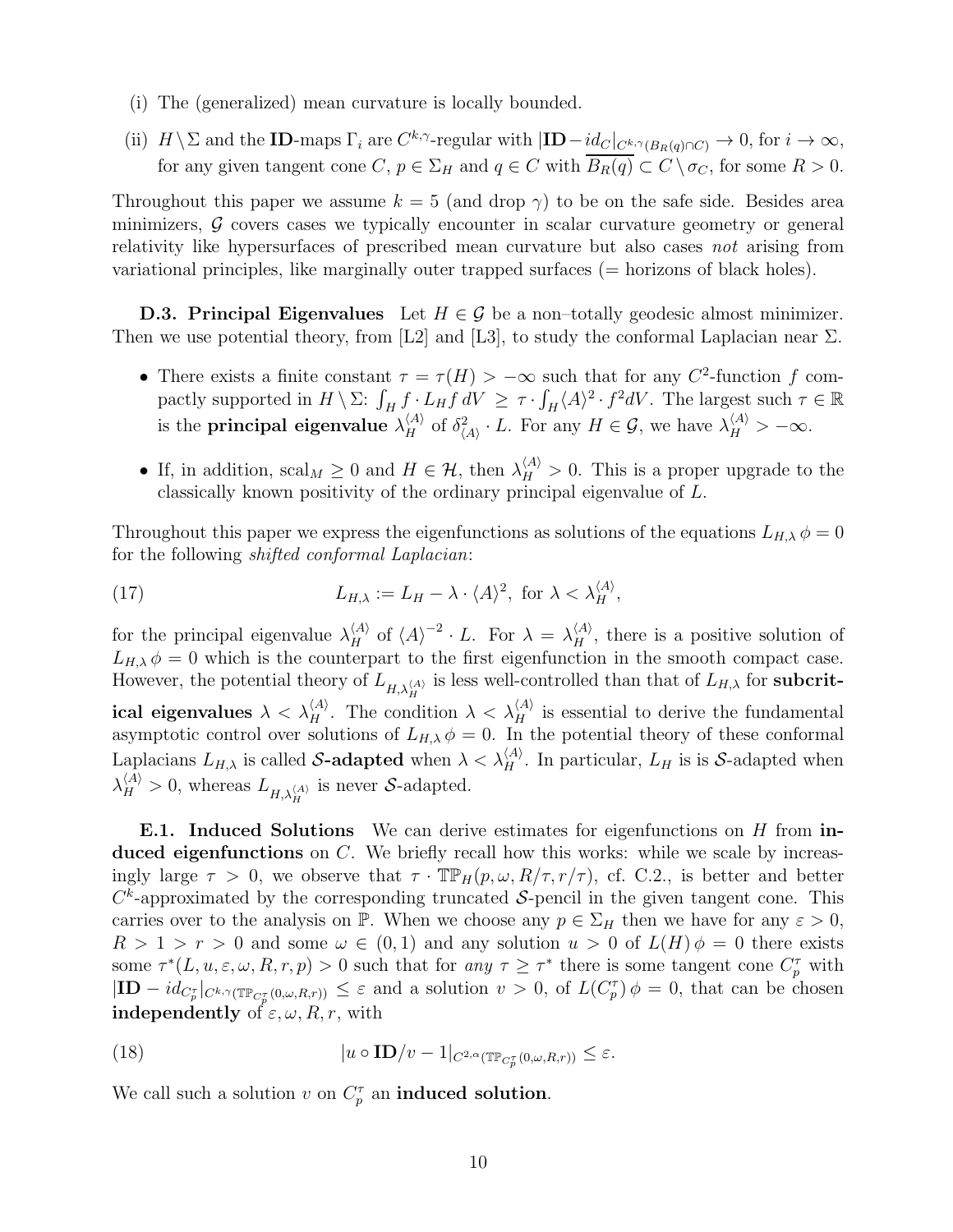**E.2.** Minimal Growth A (super)solution  $u \geq 0$  of  $L_{H,\lambda} \phi = 0$  has minimal growth towards  $p \in \widehat{\Sigma}$ , if there is a supersolution  $w > 0$ , such that  $(u/w)(x) \to 0$ , for  $x \to p$ ,  $x \in H \setminus \Sigma$ . We say u has **minimal growth** towards  $W \subset \Sigma$  if u has minimal growth towards any point  $p \in W$ . An important result, [\[L4,](#page-41-11) Th.3], which we use extensively, is that minimal growth is inherited under convergence of the underlying spaces, in particular under blow-ups. We consider three cases:

- **Tangent Cones** Let  $u > 0$  be a supersolution of  $L_{H,\lambda}\phi = 0$ ,  $\lambda < \lambda_H^{(A)}$  that is a solution on a neighborhood V of some  $z \in \Sigma$  with minimal growth towards  $V \cap \Sigma$ . Then, if C is a tangent cone of H in z, any solution induced on C has minimal growth towards  $\Sigma_C$ .
- General Blow-Ups More generally, let  $u > 0$  be a supersolution of  $L_{H,\lambda}\phi = 0$ ,  $\lambda < \lambda_H^{(A)}$  that is a solution on a neighborhood V of  $z \in \Sigma$  with minimal growth towards  $V \cap \Sigma$  and consider a sequence  $s_i \to \infty$  of scaling factors and a sequence of points  $z_i \to z$ in  $\Sigma_H$  such that  $(s_i \cdot H, z_i)$  subconverges to a limit space  $(H_\infty, z_\infty)$  with  $H_\infty \in \mathcal{H}_n^{\mathbb{R}}$ . Then the induced solutions on  $H_{\infty} \setminus \Sigma_{H_{\infty}}$  have minimal growth towards  $\Sigma_{H_{\infty}}$ .
- Tangent Cones at Infinity For  $H \in \mathcal{H}_n^{\mathbb{R}}$  the argument of [\[L3,](#page-41-14) Th.3] equally applies to tangent cones at infinity. Recall that they are the possible limit spaces we get from scaling H by some sequence  $\tau_i > 0$  with  $\tau_i \to 0$  for  $i \to \infty$ . We assume  $u > 0$  solves  $L_{H,\lambda}\phi = 0, \lambda < \lambda_H^{(A)}$ , with minimal growth towards  $\Sigma_H$  (but not towards infinity). Then, for any tangent cone  $C$  of  $H$  at infinity, any solution induced on  $C$  has minimal growth towards  $\Sigma_C$ .

## <span id="page-10-0"></span>2 Hyperbolic Unfoldings

The Gromov hyperbolic metric  $d_{\langle A \rangle}$  on hypersurfaces  $H \in \mathcal{G}$  is used throughout this paper. We oftentimes use all three geometries  $d_H$ ,  $d_S$  and  $d_{\langle A \rangle}$  in one argument. Here we discuss some basics.

## <span id="page-10-1"></span>2.1 Canonical Semmes Families

**Definition 2.1 (Gromov Hyperbolicity)** A metric space X is **geodesic**, when any two points can be joined by a geodesic, i.e., a path that is an isometric embedding of an interval. A geodesic metric space X is  $\delta$ -hyperbolic, if all its geodesic triangles are  $\delta$ -thin for some  $\delta \geq 0$ , that is, the  $\delta$ -neighborhood of any two sides of such a triangle contains the third side. The space X is called **Gromov hyperbolic** when it is  $\delta$ -hyperbolic for some  $\delta$ .

A generalized geodesic ray  $\gamma: I \to X$  is an isometric embedding of the interval  $I \subset \mathbb{R}$ into X, where either  $I = [0, \infty)$ , then  $\gamma$  is a proper geodesic ray, or  $I = [0, R]$ , for some  $R \in (0,\infty)$ . Then  $\gamma$  is a geodesic arc. When we fix a base point  $p \in X$  we can use the hyperbolicity to canonically identify any  $x \in X$  with a (properly) generalized ray  $\gamma_x$  with endpoint  $\gamma(R) = x$ . We extend the definition of such a ray to  $I = [0, \infty]$  setting  $\gamma(t) = \gamma(R)$ when  $t \in [R, \infty]$ .

**Definition 2.2 (Gromov Boundary)** Let X be a complete Gromov hyperbolic space. The **Gromov boundary**  $\partial_G X$  of X is the set of equivalence classes  $[\gamma]$  of geodesic rays, starting from a base point  $p \in X$ , with two rays being equivalent if they have finite Hausdorff distance.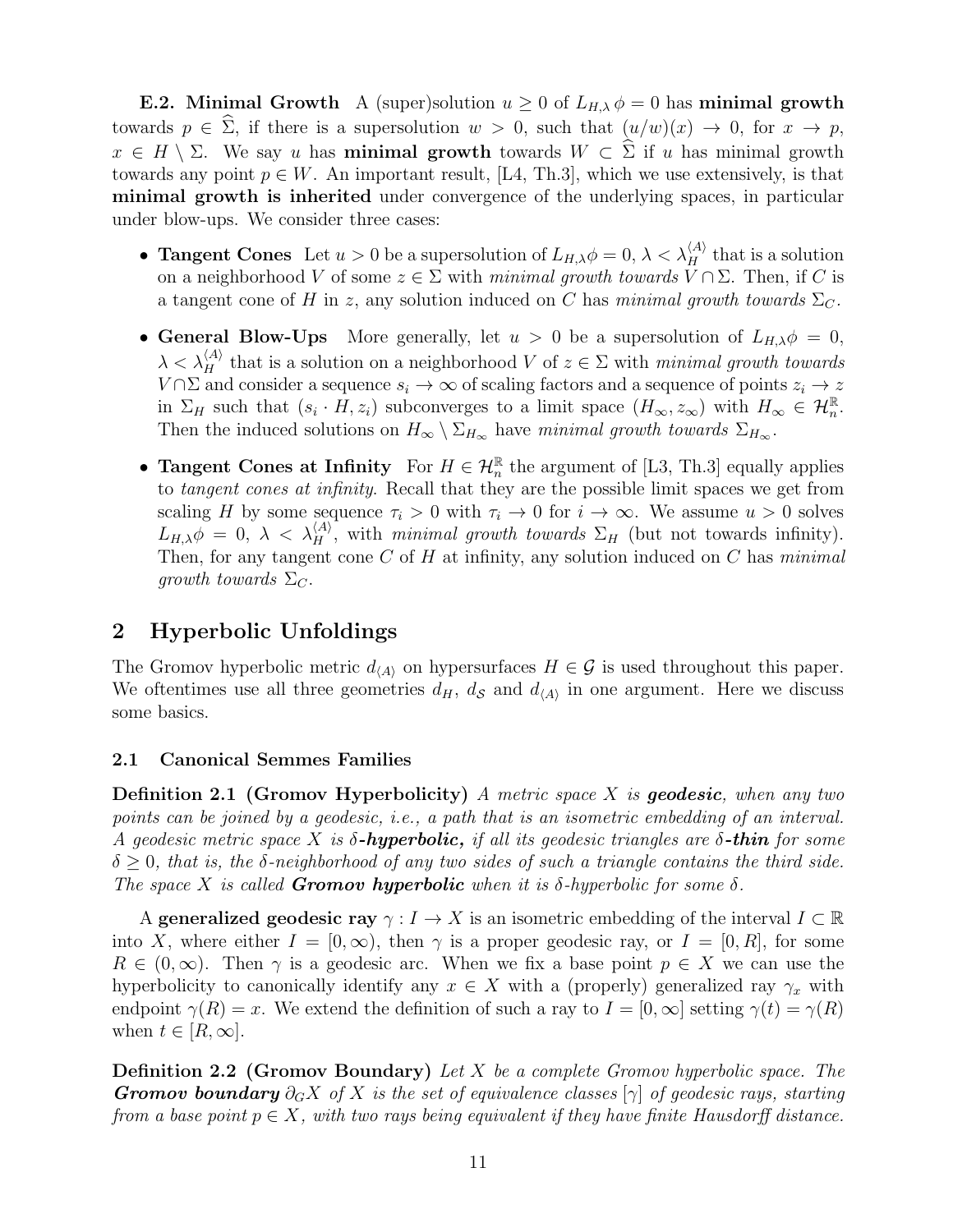$\partial_G X$  does not depend on the choice of the base point p. To topologize  $\overline{X}_G = X \cup \partial_G X$ , we say  $x_n \in \overline{X}$  converges to  $x \in \overline{X}$  if there exist generalized rays  $c_n$  with  $c_n(0) = p$  and  $c_n(\infty) = x_n$  subconverging (on compacta) to a generalized ray c with  $c(0) = p$  and  $c(\infty) = x$ . The canonical map  $X \hookrightarrow \overline{X}_G$  is a homeomorphism onto its image,  $\partial_G X$  is closed and  $\overline{X}_G$  is compact and called the Gromov compactification of X.

Now we turn to almost minimizers  $H \in \mathcal{G}$ . The locally Lipschitz Riemannian metric  $\langle A \rangle^2 \cdot g_H$  and its  $C^{\infty}$ -Whitney smoothing  $(\langle A \rangle^*)^2 \cdot g_H$ , both defined on  $H \setminus \Sigma$ , induce the distance functions  $d_{\langle A \rangle_H}$  and  $d_{\langle A \rangle_H^*}$ , where we drop the index H, and write  $d_{\langle A \rangle}$  and  $d_{\langle A \rangle^*}$ , when H is known from the context. We recall [\[L1,](#page-41-13) Theorem 1.11, Cor. 3.6 and Prop. 3.11].

**Theorem 2.3 (Hyperbolic Unfoldings)** For any non–totally geodesic  $H \in \mathcal{G}$ ,  $(H\backslash\Sigma, d_{\langle A \rangle})$ and the quasi-isometric  $(H \setminus \Sigma, d_{\langle A \rangle^*})$  are **complete Gromov hyperbolic spaces** with **bounded geometry** and we call them **hyperbolic unfoldings** of  $(H \setminus \Sigma, g_H)$ . We have:

• The identity map on  $H \setminus \Sigma$  extends to **homeomorphisms** 

<span id="page-11-0"></span>
$$
\widehat{H} \cong \overline{(H \setminus \Sigma, d_{\langle A \rangle})}_G \cong \overline{(H \setminus \Sigma, d_{\langle A \rangle^*)}_G} \text{ and } \widehat{\Sigma} \cong \partial_G(H \setminus \Sigma, d_{\langle A \rangle}) \cong \partial_G(H \setminus \Sigma, d_{\langle A \rangle^*}),
$$

- the assignment  $(H \setminus \Sigma, d_{\langle A \rangle})$  to  $H \in \mathcal{G}$  is **natural**:  $d_{\langle A \rangle_H}$  commutes with the compact convergence of the regular portions of a sequence of underlying  $H_k \in \mathcal{G}$  with limit  $H_{\infty}$ ,
- for  $H \in \mathcal{H}_n^{\mathbb{R}}$ ,  $(H \setminus \Sigma, d_{\langle A \rangle})$  is  $\delta(n)$ -hyperbolic with  $(\sigma_n, \ell_n)$ -bounded geometry and  $(H \setminus$  $(\Sigma, d_{\langle A \rangle^*})$  is  $\delta^*(n)$ -hyperbolic of  $(\sigma_n, \ell_n)$ -bounded geometry.  $\sigma_n$  and  $\ell_n$  depend only on n.

Remark 2.4 1. The condition for bounded geometry is this: For a global Lipschitz constant  $\ell \geq 1$  and a radius  $\rho > 0$ , there exists around any  $p \in H \setminus \Sigma$  an  $\ell$ -bi-Lipschitz chart  $\phi_p : B_{\varrho}(p) \to U_p$  from the ball  $B_{\varrho}(p)$  in  $(H \setminus \Sigma, d_{\langle A \rangle})$  to an open set  $U_p \subset (\mathbb{R}^n, g_{\mathbb{R}^n})$ . We shall always assume that  $0 \in U_p$  and  $\phi_p(p) = 0$ . We say that  $(H \setminus \Sigma, d_{\langle A \rangle})$  has  $(\varrho, \ell)$ -bounded *geometry*. For the smooth manifold  $(H \setminus \Sigma, d_{\langle A \rangle^*})$  we have a smooth bounded geometry with a uniform bound on the Riemann tensor and its covariant derivatives up to order k.

2. For  $H \in \mathcal{H}_n^{\mathbb{R}}$ , the boundary  $\partial_G(H \setminus \Sigma, d_{\langle A \rangle})$  always contains the point at infinity even when H is regular, whereas for regular  $H \in \mathcal{G}_n^c$ , we have  $\partial_G(H \setminus \Sigma, d_{\langle A \rangle}) = \emptyset$ .

3. We frequently use scaling and blow-up arguments from geometric measure theory. We note that the scalings  $\lambda \cdot H$ , for some  $\lambda > 0$ , of the original (almost) minimizing geometries  $(H, d_H)$  are compensated by  $\langle A \rangle_{\lambda \cdot H} \equiv \lambda^{-1} \cdot \langle A \rangle_H$ , that is, H and  $\lambda \cdot H$  have the same hyperbolic unfolding.  $\Box$ 

We start with a geometric application of hyperbolic unfoldings. For this we recall that to handle analysis on rather general metric measure spaces, Semmes has decompiled the classical proof of Poincaré inequality on  $\mathbb{R}^n$  where, in an important step, one uses the presence of uniformly distributed families of curves linking any two given points [\[Se,](#page-41-15) [He,](#page-41-8) [H-T\]](#page-41-9). The abstracted concept is that of thick families of curves, also called Semmes families, satisfying the conditions (i) and (ii) in [2.5](#page-12-0) below. Under some reasonable assumptions on the metric space, the presence of Semmes families implies the validity of a Poincaré inequality. On almost minimizers we have Poincaré, Sobolev and isoperimetric inequalities [\[BG\]](#page-41-18). In this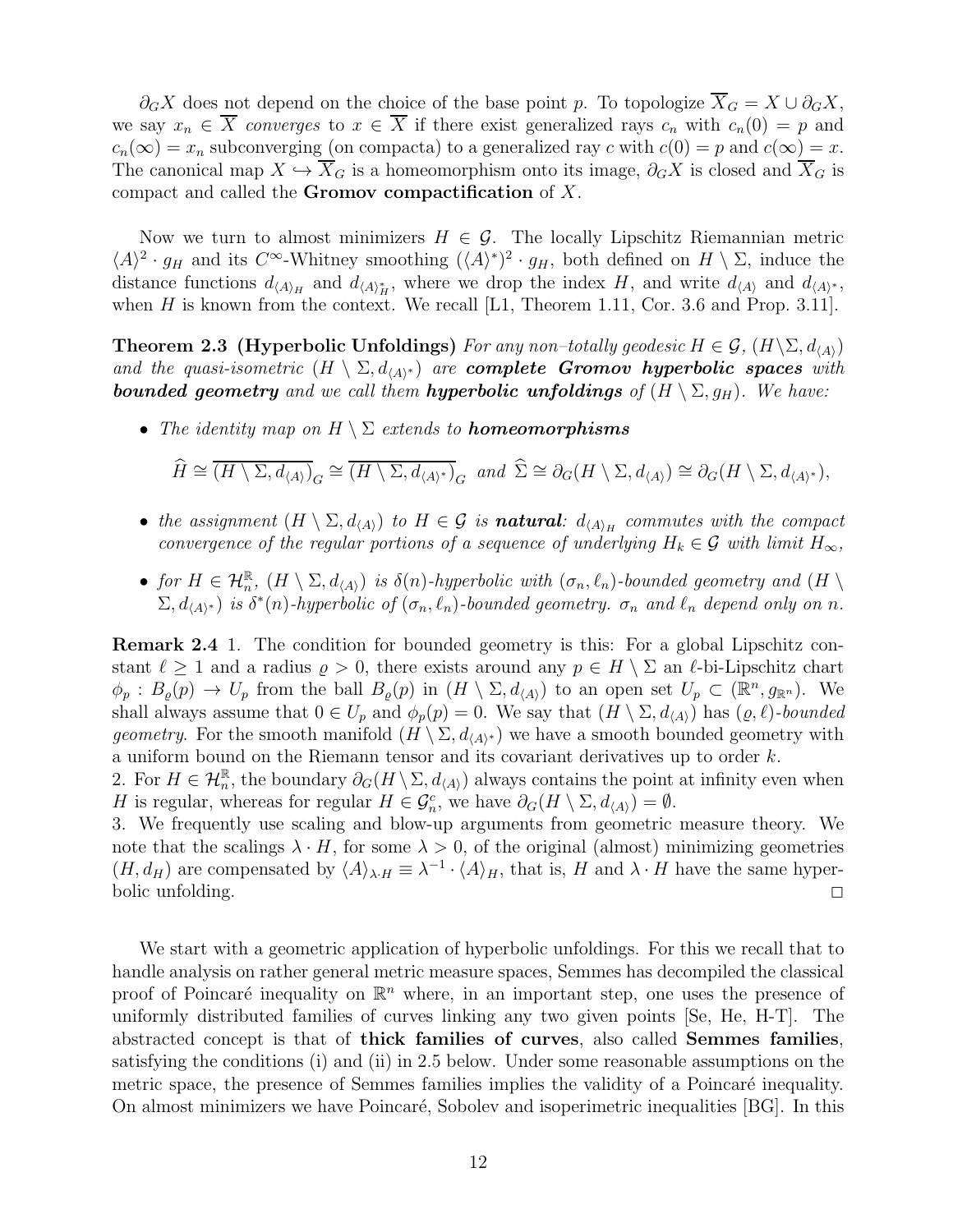case the presence of Semmes families comes hardly as a surprise, but there is a little extra we get from hyperbolic unfoldings. The hyperbolic geodesics give us canonically defined Semmes families on  $(H, d_H)$ . The interesting point is that they are still Semmes families relative to  $(H, d<sub>S</sub>)$  and the (yet to define) minimal factor measure  $\mu<sub>S</sub>$ . This is proved in Ch. [3.3](#page-35-0) where it is used to derive Poincaré inequalities for  $(H, d<sub>S</sub>, \mu<sub>S</sub>)$ .

<span id="page-12-0"></span>Proposition 2.5 (Canonical Semmes Families on  $H \in \mathcal{G}_n$ ) For any  $H \in \mathcal{G}_n$ , there are constants  $C = C(H) > 0$ , with  $C = C(n) > 0$  for  $H \in \mathcal{H}_n^{\mathbb{R}}$ , and families  $\Gamma_{p,q}$  of rectifiable curves  $\gamma: I_{\gamma} \to H$ ,  $I_{\gamma} \subset \mathbb{R}$ , joining any two  $p, q \in H$  so that:

- (i) For any  $\gamma \in \Gamma_{p,q}: l(\gamma|_{[s,t]}) < C \cdot d(\gamma(s), \gamma(t))$  for  $s, t \in I_{\gamma}$ .
- (ii) Each family  $\Gamma_{p,q}$  carries a probability measure  $\sigma_{p,q}$  so that for any Borel set  $A \subset X$ , the assignment  $\gamma \mapsto l(\gamma \cap A)$  is  $\sigma$ -measurable with

<span id="page-12-1"></span>(19) 
$$
\int_{\Gamma_{p,q}} l(\gamma \cap A) d\sigma(\gamma) \leq C \cdot \int_{A_{C,p,q}} \left( \frac{d(p,z)}{\mu(B_{d(p,z)}(p))} + \frac{d(q,z)}{\mu(B_{d(q,z)}(q))} \right) d\mu(z)
$$
  
for  $A_{C,p,q} := (B_{C \cdot d(p,q)}(p) \cup B_{C \cdot d(p,q)}(q)) \cap A$ .

**Remark 2.6** The family  $\Gamma_{p,q}$  is a fibration of a twisted double cone in  $(H, d_H)$ , directly obtained from S-uniformity of H, which surrounds a geodesic  $\gamma_{p,q}$  in the hyperbolic unfolding, see Step 2 below. We call  $\gamma_{p,q}$  the core of  $\Gamma_{p,q}$ . There is a degree of freedom in the definition of  $\Gamma_{p,q}$  we exploit in Ch[.3.3:](#page-35-0) we can prescribe the thickness d of the double cone and get families of curve families  $\Gamma_{p,q}[d]$  and of measures  $\sigma_{p,q}[d]$  for sufficiently small  $d > 0$ , depending only on H, only on n when  $H \in \mathcal{H}_n^{\mathbb{R}}$ . The smaller d becomes the better we can control the elliptic analysis on  $\Gamma_{p,q}[d]$ , but the larger  $C(H)$  and  $C(n)$  have to be chosen.  $\Box$ 

**Proof** We show that on  $\mathbb{R}^n$  such thick families of curves can be constructed explicitly. Then we use hyperbolic unfoldings to transfer these families to  $(H, d_H)$ .

Step 1 (Euclidean Model) For  $x, y \in \mathbb{R}^n$  we consider the hyperplane  $L^{n-1}(x, y)$  orthogonal to the line segment  $[x, y] \subset \mathbb{R}^n$  passing through the midpoint  $m(x, y)$  of  $[x, y]$ . We consider a ball  $B_r := B_r^{n-1}(m(x, y)) \subset L^{n-1}(x, y)$  of radius  $r \in (0, d(x, y)]$ . For any  $z \in B_r$ , let  $\gamma_z$  be the unit speed curve from x to y we get when we follow the line segments [x, z] and  $[z, y]$ . The path space

(20) 
$$
\Gamma_{x,y}^{\mathbb{R}^n} = \Gamma_{x,y}^{\mathbb{R}^n}(r) := \{ \gamma_z \mid z \in B_r \}
$$

is supported on the double cone  $\bigcup \{\gamma | \gamma \in \Gamma^{\mathbb{R}^n}_{x,y} \} \setminus \{x,y\}$  with edge  $\partial B_r$ . There is a canonical  $\sqrt{2}$ -bi-Lipschitz map  $Q_{\gamma_z}: [x, y] \to \gamma_z, z \in B_r$ . The orthogonal projection to  $[x, y]$  is the inverse map. We also define the following **enveloping rounded double cones**  $\mathbf{E}_{x,y}^{\mathbb{R}^n}(\varsigma)$ :

<span id="page-12-2"></span>(21) 
$$
\mathbf{E}_{x,y}^{\mathbb{R}^n}(\varsigma) := \bigcup_{z \in [x,y]} B_{\varsigma \cdot \min\{|x-z|, |y-z|\}}(z), \text{ for some } \varsigma > 0.
$$

Since  $\bigcup \{\gamma | \gamma \in \Gamma^{\mathbb{R}^n}_{x,y} \} \setminus \{x,y\} \subset \mathbf{E}^{\mathbb{R}^n}_{x,y}(\varsigma)$  for  $\varsigma \geq 2 \cdot r/d(x,y)$ , we henceforth choose  $\varsigma :=$  $2 \cdot r/d(x, y)$ . We will later use these envelopes to get analytic estimates on  $\Gamma_{x,y}^{\mathbb{R}^n}$  by means of Harnack inequalities on  $\mathbf{E}_{x,y}^{\mathbb{R}^n}(\varsigma)$ . Since  $r \leq d(x,y)$  we have some  $C_0 > 0$ , independent of  $x, y$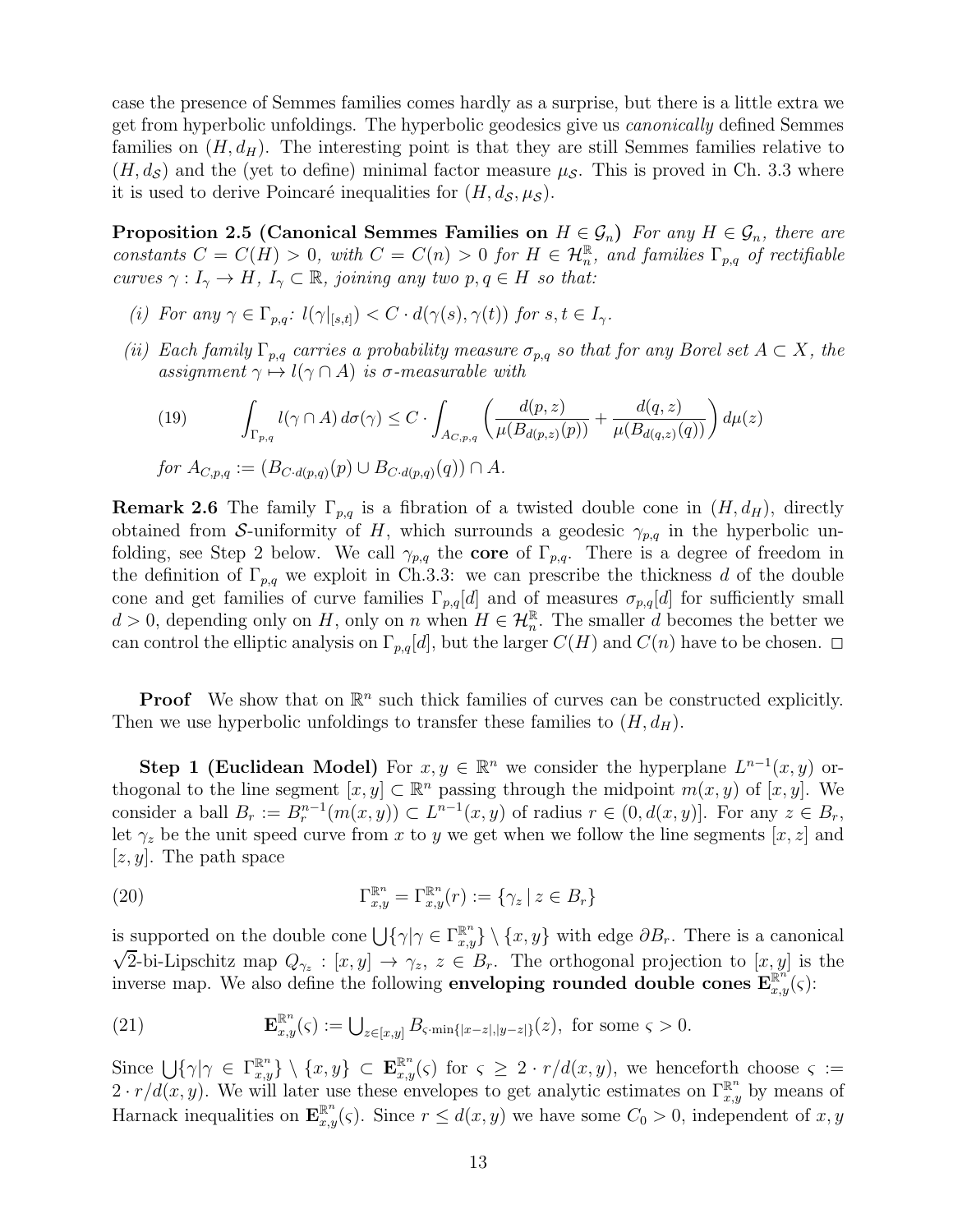and r, so that (i) is satisfied for any  $\gamma \in \Gamma_{x,y}^{\mathbb{R}^n}$ . Towards (ii), we define a probability measure  $\alpha_{x,y}^{\mathbb{R}^n}(r)$  on  $\Gamma_{x,y}^{\mathbb{R}^n}(r)$ :

(22) 
$$
\alpha_{x,y}^{\mathbb{R}^n}(W) := \mathcal{H}^{n-1}\left(\left\{z \in B_r^{n-1} \mid \gamma_z \in W\right\}\right) / \mathcal{H}^{n-1}(B_r^{n-1}), \text{ for any Borel subset } W \subset \Gamma_{x,y}^{\mathbb{R}^n}.
$$

From the coarea formula [\[AFP,](#page-40-2) Lemma 2.99], we see that for any Borel set  $A \subset \mathbb{R}^n$ , the function  $\gamma \mapsto \ell(\gamma \cap A)$  on  $\Gamma^{\mathbb{R}^n}_{x,y}$  is  $\alpha^{\mathbb{R}^n}_{x,y}$ -measurable and thus expressions on both sides of [\(19\)](#page-12-1) are Borel measures evaluated on  $A$ . Now assume that all points in  $A$  are closer to  $x$  than to y. For the distance between corresponding points on any two segments, we have

(23) 
$$
d(s \cdot z_1 + (1 - s) \cdot x, s \cdot z_2 + (1 - s) \cdot x) \le 2 \cdot r \cdot s, \text{ for } s \in [0, 1] \text{ and } z_1, z_2 \in B_r.
$$

From this, the coarea formula gives the following inequality for the annuli  $A_j := A \cap$  $B(x, 2^{-j}d(x, y)) \setminus B(x, 2^{-j-1}d(x, y)), j \in \mathbb{Z}^{\geq 0}$ :

<span id="page-13-2"></span>(24) 
$$
\int_{B_r} \ell(\gamma_z \cap A) d\mathcal{H}^{n-1}(z) = \sum_{j=0}^{\infty} \int_{B_r} \ell(\gamma_z \cap A_j) d\mathcal{H}^{n-1}(z) \leq \sum_{j=0}^{\infty} 2^{(j+2)(n-1)} \mu(A_j)
$$

$$
\leq 4^{n-1} \cdot \int_{A \cap B(x,d(x,y))} \frac{d(x,z)}{\mu(B_{d(x,z)}(x))} d\mu(z).
$$

In the last inequality we used that  $\mu(B_{d(x,z)}(x)) = c_n \cdot d(x,z)^n$ , where  $c_n > 0$  is the volume of the unit ball, to remove the factor  $2^{j \cdot (n-1)}$ . For A closer to y than to x, we argue similarly with the integrand  $d(y, z)/\mu(B_{d(y, z)}(y))$  and decomposing a general A into the two components of points closer to x or y we get  $(19)$  in  $(ii)$ . For  $(i)$  and  $(ii)$  we choose  $C = 4^{n-1}/(c_{n-1} \cdot r^{n-1}) + C_0.$ 

**Step 2 (S-Uniform Envelopes)** Since the Gromov compactification  $\overline{X}_G$  of  $X = (H \setminus$  $(\Sigma, \langle A \rangle^2 \cdot g_H)$  is homeomorphic to  $(H, d_H)$ , there is for any two points  $p, q \in H$  a hyperbolic geodesic  $\gamma_{p,q} \subset X \cup \{p,q\} \subset \overline{X}_G$  that joins these points. This choice yields [2.5\(](#page-12-0)i) for  $\gamma_{p,q}$ , the core curve in the yet to define family  $\Gamma_{p,q}$ . Namely, relative to  $(H, g_H)$ , each segment  $\widetilde{\gamma}_{x,y} \subset \gamma_{p,q}$  joining two points  $x, y \in \gamma_{p,q}$  is S-uniform, more precisely a c-S-uniform curve for some  $c \geq 1$ , that is:

- Quasi-geodesic:  $l(\widetilde{\gamma}_{x,y}) \leq c \cdot d(x,y)$ .
- Twisted double S-cones:  $l_{min}(\widetilde{\gamma}_{x,y})(z) \leq c \cdot \delta_{\langle A \rangle}(z)$  for any  $z \in \widetilde{\gamma}_{x,y}$ .

where  $l_{min}(\widetilde{\gamma}_{x,y})(z) := \text{minimum of the lengths of the two subcurves of } \widetilde{\gamma}_{x,y}$  from x to z and from q to z. From Prop. 3.11 and Lemma 3.13 of [\[L1,](#page-41-13) Ch. 3.2], the constant c depends only on H and only on n for  $H \in \mathcal{H}_n^{\mathbb{R}}$ . Now we use the Lipschitz continuity of  $\delta_{\langle A \rangle}$  and  $\delta_{\langle A \rangle} \equiv 0$ on Σ,

<span id="page-13-0"></span>(25) 
$$
|\delta_{\langle A \rangle_H}(p) - \delta_{\langle A \rangle_H}(q)| \leq d_H(p,q) \text{ for any } p,q \in H \setminus \Sigma \text{ and any } H \in \mathcal{G}_n.
$$

This gives  $\delta_{\langle A \rangle_H}(p) \leq \text{dist}(p, \Sigma)$ , i.e.,  $\langle A \rangle_H(p) \geq \text{dist}(p, \Sigma)^{-1}$ , and when we multiply [\(25\)](#page-13-0) by  $\langle A \rangle_H(p) \cdot \langle A \rangle_H(q)$  we get [\[L1,](#page-41-13) Lemma B.2]:

<span id="page-13-1"></span>(26) 
$$
\langle A \rangle(q) \leq 2 \cdot \langle A \rangle(p)
$$
, for any  $q$  with  $d_H(p,q) \leq 1/2 \cdot \delta_{\langle A \rangle_H}(p)$ .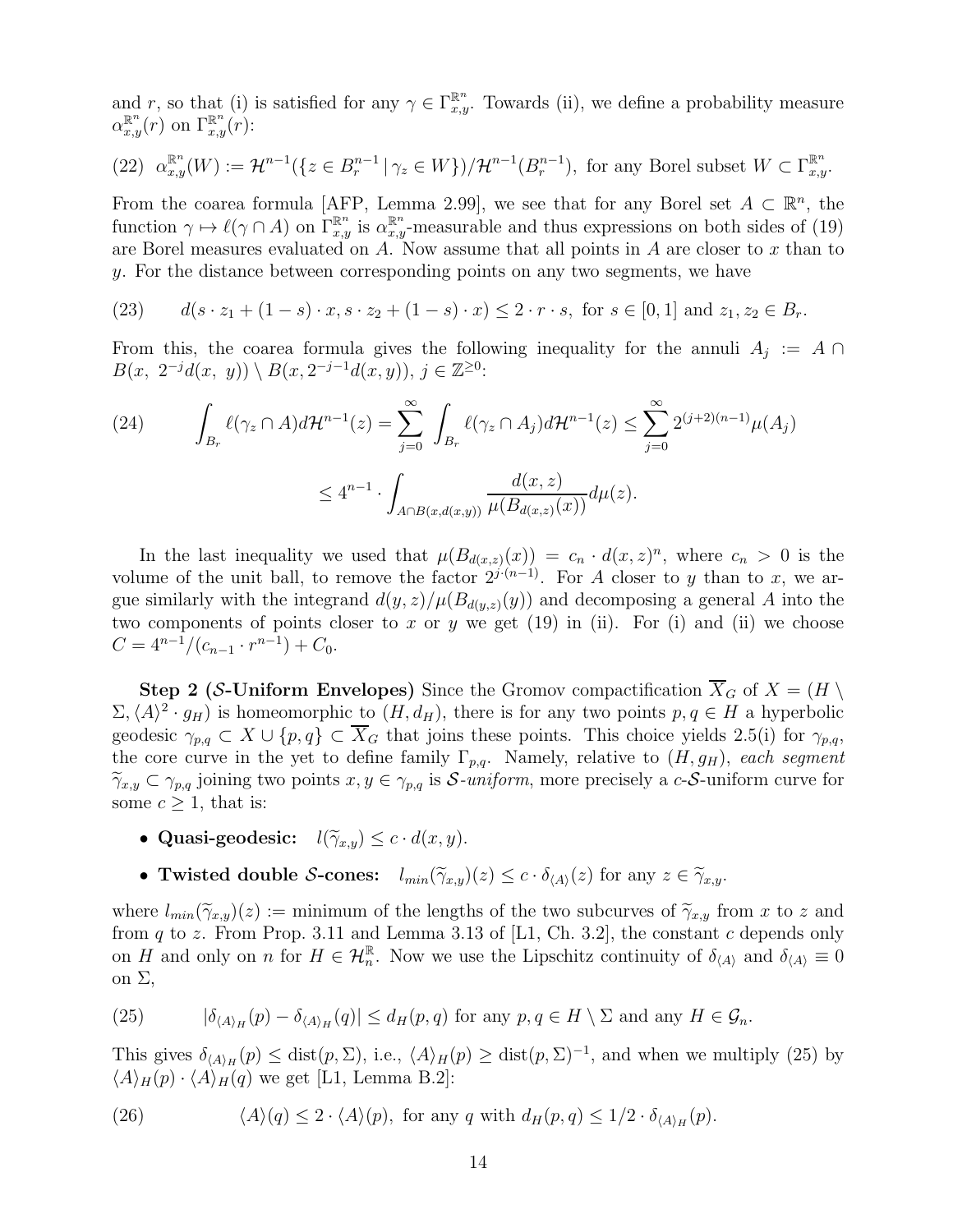Now we use the twisted double S-cone condition to get a counterpart of  $\mathbf{E}_{x,y}^{\mathbb{R}^n}(\varsigma) \subset \mathbb{R}^n$ , defined in [\(21\)](#page-12-2) above, in  $(H, d_H)$ . The interval  $[x, y] \subset \mathbb{R}^n$  is replaced by the **core**  $\gamma_{p,q} \subset H$ . The twisted double S-cone around  $\gamma_{p,q}$  is supported on what we will become the envelope of our Semmes family:

(27) 
$$
\mathbf{E}_{p,q}[d] := \bigcup_{z \in \gamma_{p,q} \setminus \{p,q\}} B_{d \cdot l_{min}(\gamma_{p,q}(z))/c}(z).
$$

We observe that for  $d \in (0,1)$ , we have  $\mathbf{E}_{p,q}[d] \subset H \setminus \Sigma$  and  $\overline{\mathbf{E}_{p,q}[d]} \cap \Sigma \subset \{p,q\}$  since

(28) 
$$
\text{dist}(z, \Sigma) \ge \delta_{\langle A \rangle_H}(z) \ge c^{-1} \cdot l_{min}(\gamma_{p,q}(z)).
$$

For any  $z \in \gamma_{p,q}$ , the balls  $B_{d \cdot l_{min}(\gamma_{p,q}(z))/c}(z) \subset B_{d \cdot \delta_{\langle A \rangle}(z)}(z)$  scaled to unit size admit common bounds on the geometry independent of z, p, q. Concretely, when  $B_{d \cdot l_{min}(\gamma_{p,q}(z))/c}$  is scaled by  $(d \cdot l_{min}(\gamma_{p,q}(z))/c)^{-1}$ , we get a ball of radius 1. For the present we write it as  $(B_1^{\circ}(z), g^{\circ})$ . The twisted double S-cone condition and  $\langle A \rangle_{\lambda\cdot H} \equiv \lambda^{-1} \cdot \langle A \rangle_H$  show that  $\langle A \rangle(z) \leq d$  and thus, from [\(26\)](#page-13-1) and further restricting  $d \in (0, 1/2)$ , we get  $\langle A \rangle(x) \leq 2 \cdot d$ , for any  $x \in B_1^{\circ}(z)$ .

Since  $|A| \le \langle A \rangle$  and  $|A|$  bounds the norm of the principal curvatures of  $B_1^{\circ}(z)$  in its scaled ambient space, the Gauss formulas give us uniform bounds on the sectional curvature. In turn, when  $H \in \mathcal{H}_n^{\mathbb{R}}$ , Allard regularity [\[Si1,](#page-41-19) Theorem 24.2] shows that for any  $\varepsilon > 0$  and any integer  $k \geq 0$  there is a small  $d \in (0, 1/2)$  so that the exponential map  $\exp_z : B_1(0) \to B_1^{\circ}(z)$ , for  $B_1(0) \subset T_z((d \cdot l_{min}(\gamma_{p,q}(z))/c)^{-1} \cdot H)$  in the tangent space in z, is a  $C^k$ -diffeomorphisms and

<span id="page-14-0"></span>(29) 
$$
|\exp_z^*(g^{\circ}) - g_{Eucl}|_{C^k(B_1(0))} \leq \varepsilon
$$
, for the pull-back  $\exp_z^*(g^{\circ})$  of  $g^{\circ}$ .

This carries over to more general  $H \in \mathcal{G}_n$ ,  $k = 3$ , using the tameness assumption of D.2. In particular, for  $\varepsilon > 0$  small enough, the exponential map in any such z is a local bi-Lipschitz map with constant  $L \leq 2$  on  $B_{d \cdot l_{min}(\gamma_{p,q}(z))/c}(0) \subset T_zH$ . Note that the Lipschitz constant L does not change under common rescaling of source and image.

For the next step, we additionally choose  $d \leq c/2$ . Summarizing, and using [\[L1,](#page-41-13) Prop. 2.7] (iv)] and [\[L1,](#page-41-13) Lemma 3.13], we see that for given  $\varepsilon > 0$  and  $k \geq 0$ , d can be chosen independently of  $p, q \in H$  and for  $H \in \mathcal{H}_n^{\mathbb{R}}$  the parameter d only depends on n.

**Step 3 (Semmes Families in**  $(H, d_H)$ ) The envelope  $\mathbf{E}_{p,q}[d]$  contains the total space of a fibration by curves that defines the desired Semmes families  $\Gamma_{p,q}$  on  $(H, d_H)$ .

Let  $\ell$  be the length of  $\gamma_{p,q} \subset (H, d_H)$ . We parameterize  $\gamma_{p,q}$  by arc-length, choose a point  $x \in \mathbb{R}^n$  with  $|x| = \ell/2$  and the family  $\Gamma_{-x,x}(r)$  in  $\mathbb{R}^n$  with  $r = d \cdot \ell/c \leq \ell/2$ . We start with the isometry, similar to a parametrization by arc length,

(30) 
$$
P_{\gamma_{p,q}}: [-x,x] \to \gamma_{p,q}, \text{ with } P_{\gamma_{p,q}}(-x) = p \text{ and } P_{\gamma_{p,q}}(x) = q.
$$

With these choices, we consider Fermi coordinates along  $[-x, x] \setminus \{-x, x\}$  on  $\mathbf{E}_{-x,x}^{\mathbb{R}^n}(\varsigma)$  and  $\gamma_{p,q} \setminus \{p,q\}$  on  $\mathbf{E}_{p,q}[d]$  and use them to extend  $P_{\gamma_{p,q}}$  to a smooth and  $2 \cdot L$ -bi-Lipschitz map  $\mathbf{P}_{\gamma_{p,q}}$  and we define

(31) 
$$
\Gamma_{p,q}[d] := \{ \mathbf{P}_{\gamma_{p,q}} \circ \gamma \mid \gamma \in \Gamma_{x,y}^{\mathbb{R}^n}(r) \}
$$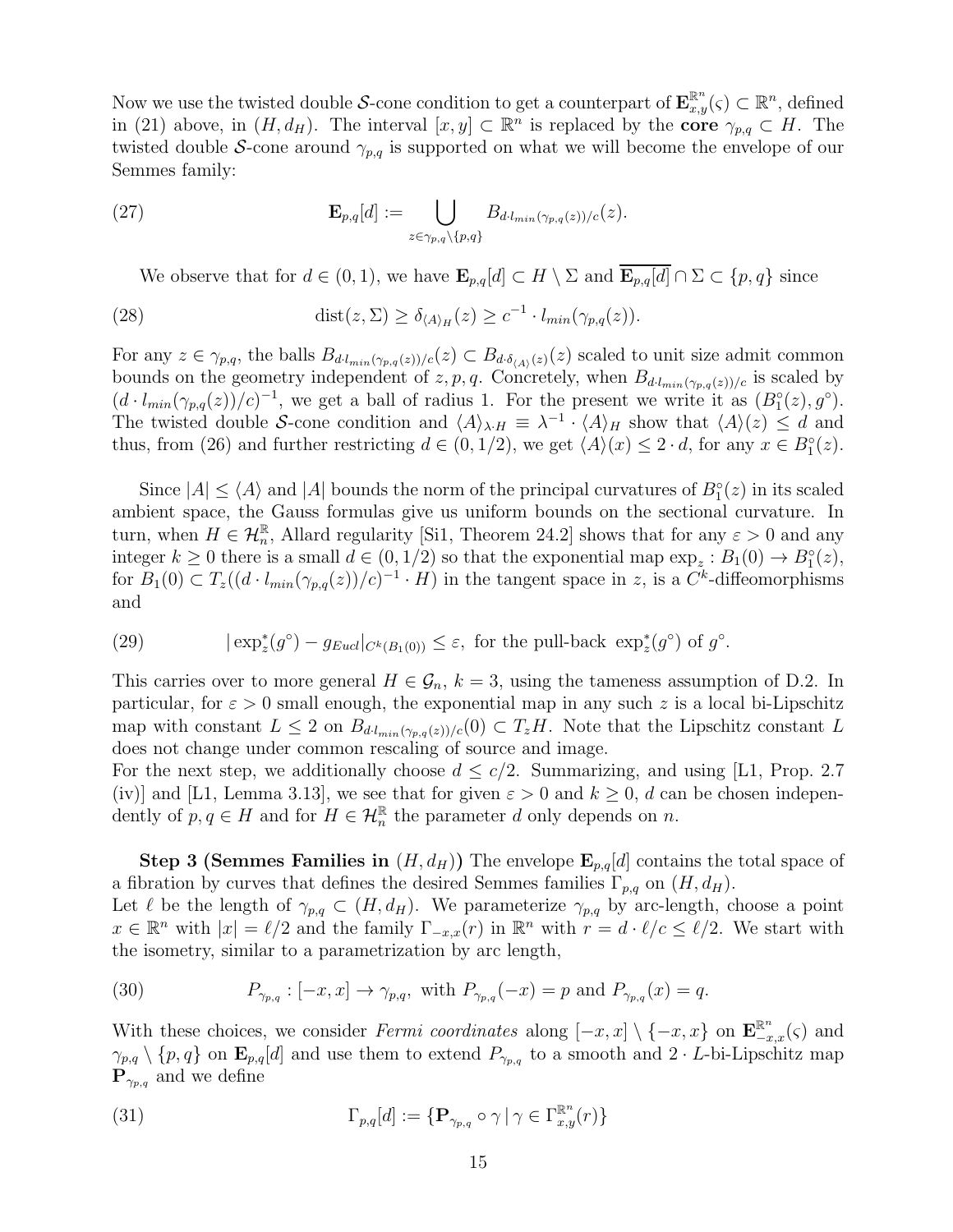with the measure  $\alpha_{p,q}[d]$  on  $\Gamma_{p,q}[d]$  induced by the measure  $\alpha_{x,-x}^{\mathbb{R}^n}(r)$  on  $\Gamma_{x,-x}^{\mathbb{R}^n}(r)$ . For the core curve, the quasi-convexity property (i) follows from the  $c$ -S-uniformity (and thus the c-quasi-geodesy of any of the subcurves). This extends to the other curves in  $\Gamma_{p,q}[d]$  from the bi-Lipschitz maps  $Q_{\gamma_z}: [x, y] \to \gamma_z$ ,  $z \in B_r$  we used in the definition of the Euclidean model families and the bi-Lipschitz maps  $\mathbf{P}_{\gamma_{p,q}}$ . For property (ii) we note that the left and the right hand side of [\(24\)](#page-13-2) are merely changed by (powers of) the bi-Lipschitz constants and they remain to be Borel measures.

#### <span id="page-15-0"></span>2.2 S-Doob Transforms and Upper  $d_S$ -Estimates

Now we turn to analytic applications of hyperbolic unfoldings. The main reason for our interest in these unfoldings is that the potential theory of  $\delta^2_{\langle A \rangle^*} \cdot L_{H,\lambda}$  on  $(H \setminus \Sigma, d_{\langle A \rangle^*})$  is nicely structured towards the Gromov boundary from the work of Ancona, cf. [\[An1\]](#page-40-3), [\[An2\]](#page-40-4) and [\[KL\]](#page-41-20).

To formulate associated boundary regularity results for  $(H \setminus \Sigma, d_H)$  along  $\Sigma$ , we briefly look at the standard conformal deformation of the flat unit disk D to the hyperbolic plane. In this *Poincaré metric*, the intersections  $B \cap D$  of flat Euclidean discs B centered in boundary points ∂D become hyperbolic halfspaces.

This suggests the following generalization: we consider hyperbolic halfspaces  $\mathbf{U} \subset (H \setminus$  $\Sigma, d_{\langle A \rangle}$ ). They are generally not quite conformally equivalent to the distance balls in  $(H, d_H)$ , but it turns out that the U, and not the distance balls in  $(H, d_H)$ , are the adequate choice for analytic estimates on  $(H, d_H)$  towards  $\Sigma_H$ . To define these halfspaces, we recall that for any  $p, y, z \in (H \setminus \Sigma, d_{\langle A \rangle^*})$ , the **Gromov product** of y and z with respect to p is defined as

(32) 
$$
(y \cdot z)_p := \frac{1}{2} \cdot (d_{\langle A \rangle^*}(p, y) + d_{\langle A \rangle^*}(p, z) - d_{\langle A \rangle^*}(y, z)).
$$

This product measures how long two geodesic rays from  $p$  to  $y$  and from  $p$  to  $z$  travel together before they diverge (and, adding  $\gamma_{y,z}$ , form a δ-thin triangle), cf. [\[GH,](#page-41-21) Lemme 2.17]:

(33) 
$$
(y \cdot z)_p \le d_{\langle A \rangle^*}(p, \gamma_{y,z}) \le (y \cdot z)_p + 4 \cdot \delta.
$$

<span id="page-15-1"></span>We use the product to describe some neighborhood bases [\[BH,](#page-41-22) Lemma III.H.3.6]:

Lemma 2.7 (Neighborhood Bases via Gromov Product) We define the following subsets for some  $z \in \partial_G(H \setminus \Sigma, d_{\langle A \rangle^*})$  and  $a > 0$ :

- $U(z, a) := \{x \in \partial_G(H \setminus \Sigma, d_{\langle A \rangle^*}) \mid \text{ there are geodesic rays } \gamma_1, \gamma_2 \text{ from } p \text{ to } \gamma_1(\infty) = z, \gamma_2(\infty) = z \}$ x such that  $\liminf_{t\to\infty} (\gamma_1(t) \cdot \gamma_2(t))_p \geq a \} \subset \partial_G(H \setminus \Sigma, d_{\langle A \rangle^*}).$
- $U(z, a) := \{x \in (H \setminus \Sigma, d_{\langle A \rangle^*}) \mid \text{there is a geodesic ray } \gamma \text{ starting from } p \text{ to } \gamma(\infty) = z \text{ such that }$  $\liminf_{t\to\infty}(\gamma(t)\cdot x)_p\geq a\}\subset (H\setminus\Sigma,d_{\langle A\rangle^*}).$
- $\mathbb{U}(z,a) := \mathbf{U}(z,a) \cup \mathbb{U}(z,a) \subset \overline{(H \setminus \Sigma, d_{\langle A \rangle^*})}_G$

Then the  $U(z, a)$  and  $U(z, a)$  are neighborhood bases of z in their respective space.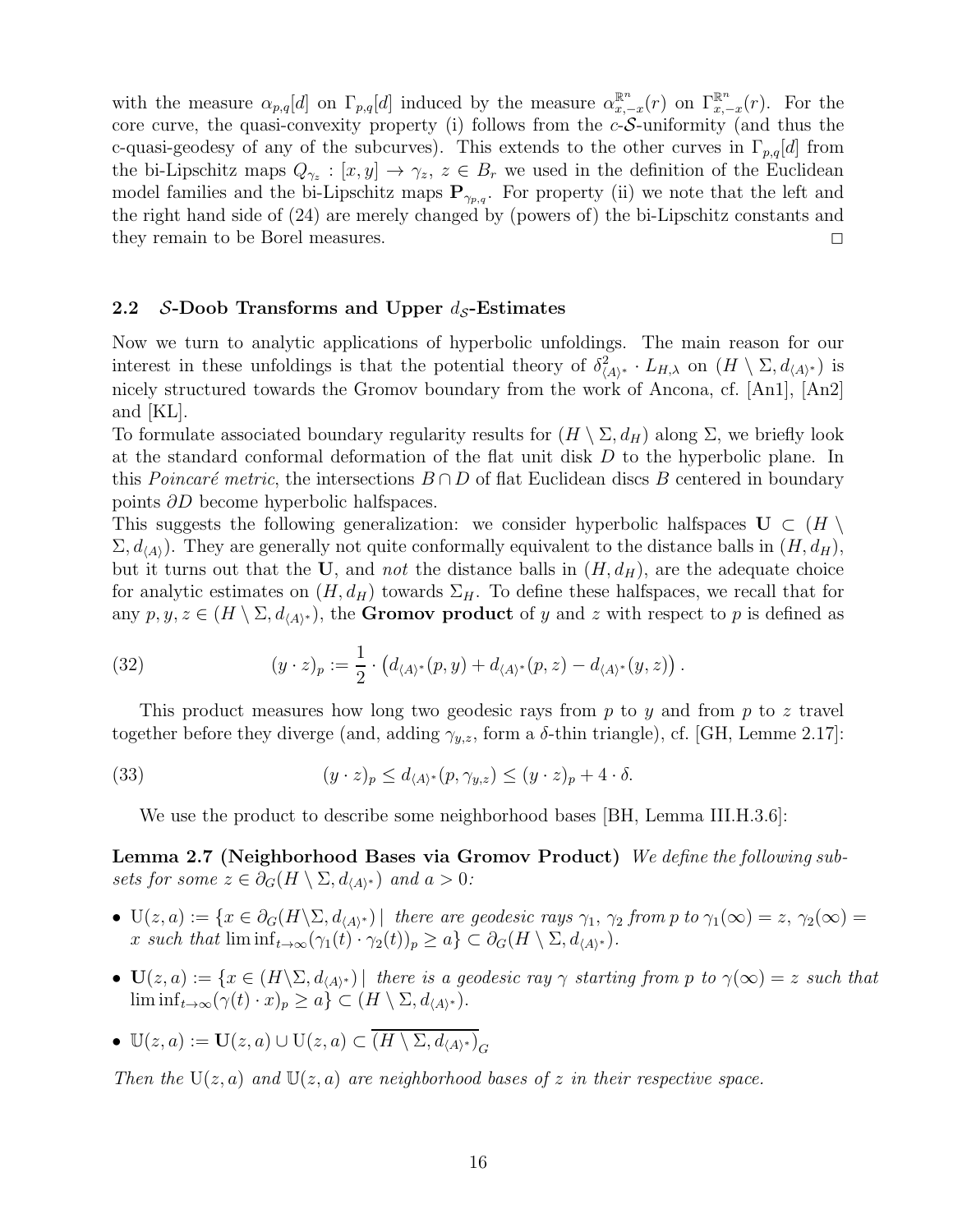There are several essentially equivalent ways to define such halfspaces, cf. [\[BHK,](#page-40-5) Lemma 8.3, [\[An2,](#page-40-4) Ch. 5.2]. [\[L2\]](#page-41-5) uses the more direct definition  $\{x \in H \setminus \Sigma \mid \text{dist}(x, \gamma([t, a))) \leq$  $dist(x, \gamma((0, t]))$ . Here we rather use  $\mathbf{U}(z, a)$ . This makes it easier to derive estimates for the minimal factor metrics.

Now we reach the central boundary regularity results [\[L2,](#page-41-5) Theorem 3.4 and 3.5], considering the singular set  $\hat{\Sigma}$  as a *boundary* of its regular complement  $H \setminus \Sigma$ . We get them by transferring the theory on the hyperbolic unfolding back to  $L_{H,\lambda}$  on  $(H \setminus \Sigma, g_H)$ . As in [\[L2,](#page-41-5) Theorem 3.4 and 3.5] we select uniformly spaced neighborhood bases around points  $z \in \hat{\Sigma}$ :

(34)  $U_k(z) := U(z, c \cdot k)$  and  $U_k(z) := U(z, c \cdot k)$  for  $k = 1, 2, ...$ 

<span id="page-16-0"></span>where  $c > 0$  depends only on the hyperbolicity constant  $\delta$  of  $(H \setminus \Sigma, d_{\langle A \rangle^*})$ . Since the hyperbolicity constant  $\delta$  is already determined from Prop. [2.3](#page-11-0) we no longer mention it in our discussions.

Theorem 2.8 (Boundary Harnack Inequality) For  $H \in \mathcal{G}$  and  $L_{H,\lambda}$  S-adapted, let u,  $v > 0$  be two supersolutions of  $L_{H,\lambda} \phi = 0$  on  $H \setminus \Sigma$  both solving  $L_{H,\lambda} \phi = 0$  on  $\mathbf{U}_k(z) \subset H \setminus \Sigma$ , around some  $z \in \widehat{\Sigma}$  and for some  $k = 1, 2, \ldots$ , with minimal growth towards  $U_k(z)$ . Then there is a constant  $C = C(H) > 0$ , and  $C = C(n) > 0$  when  $H \in \mathcal{H}_n^{\mathbb{R}}$ , independent of k, so that we have:

<span id="page-16-1"></span>(35) 
$$
u(x)/v(x) \leq C \cdot u(y)/v(y), \text{ for all } x, y \in \mathbf{U}_{k+1}(z).
$$

The same inequality holds for u, v considered as solutions of  $\delta^2_{\langle A \rangle^*} \cdot L_{H,\lambda} \phi = 0$  on  $(H \setminus \Sigma, d_{\langle A \rangle^*})$ .

Remark 2.9 (Inequalities along Arcs) The validity of [\(35\)](#page-16-1) does not depend on the interpretation of  $U_k(z)$  as neighborhoods of the singular point z. Technically, it is the relative position of  $\partial \mathbf{U}_{k+1}(z)$  to  $\partial \mathbf{U}_k(z)$  in a hyperbolic space that yields [\(35\)](#page-16-1). Therefore (35) equally holds for any hyperbolic geodesic arc  $\gamma : [0, (m+2) \cdot c + \eta] \to (H \setminus \Sigma, d_{\langle A \rangle^*})$ , for some  $\eta > 0$ ,  $m \in \mathbb{Z}^{>0}$ , of finite length from  $p = \gamma(0)$  to  $z = \gamma((m + 2) \cdot c + \eta)$  when  $p, z \in H \setminus \Sigma$ , cf.  $[An2, Théorème 6.1], [L2, Lemma 2.4 and Theorem 2.12].$  $[An2, Théorème 6.1], [L2, Lemma 2.4 and Theorem 2.12].$  $[An2, Théorème 6.1], [L2, Lemma 2.4 and Theorem 2.12].$  The extended description of the halfspaces  $U_k(\gamma)$  now reads:

• 
$$
\mathbf{U}_{k}(\gamma) := \{x \in (H \setminus \Sigma, d_{\langle A \rangle^{*}}) \mid (\gamma((k+1) \cdot c) \cdot x)_{p} \geq k \cdot c\}, \text{ for } k = 1, 2, \dots m.
$$

We note in passing that, in general,  $(H \setminus \Sigma, d_{\langle A \rangle^*})$  is not a visual metric space. That is, a finite arc  $\gamma$  does not necessarily admit extensions to complete geodesic rays or approximations by such rays.  $\square$ 

<span id="page-16-2"></span>Typical supersolutions satisfying the assumptions of Thm. [2.8](#page-16-0) are the minimal Green's function  $G(\cdot, p)$ ,  $p \in H \setminus \Sigma$ , the functions  $\mathbf{S}_{\lambda}$  from Example [1.3](#page-3-2) [\(4\)](#page-3-0) and the functions  $\Phi$  from Def. [1.1](#page-2-2) of minimal factor metrics. The boundary Harnack inequality shows that around any  $z \in \Sigma \subset H$  there is a small neighborhood so that  $\Phi \leq c \cdot G(\cdot, p)$  for some constant  $c > 0$ . We show that c is essentially independent of  $p$  and  $z$ .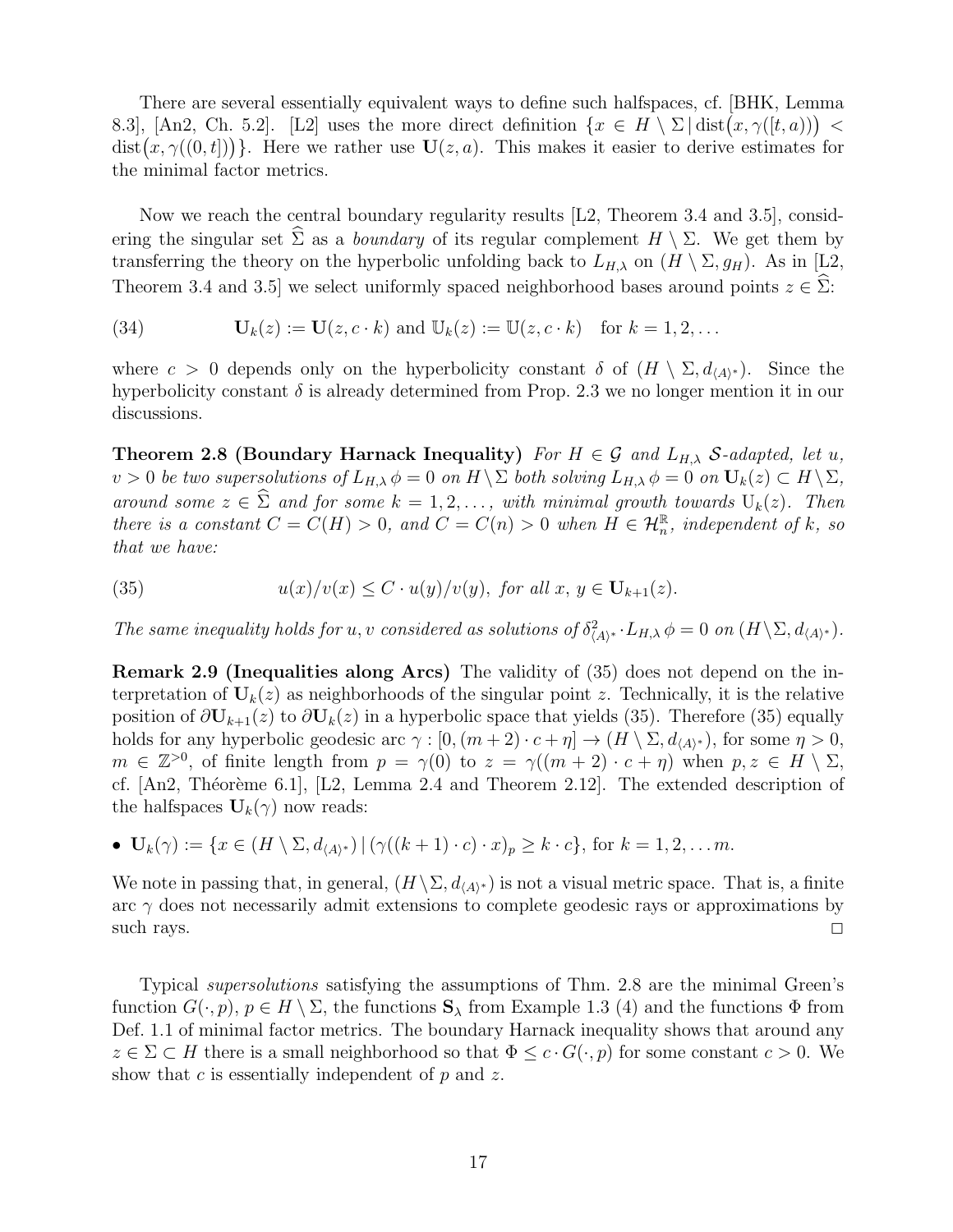Proposition 2.10 (Harnack Estimate along Geodesics) We consider the two cases where

<span id="page-17-0"></span>(i)  $H \in \mathcal{H}_n^{\mathbb{R}}$  is non-totally geodesic, (ii)  $H \in \mathcal{G}_n^c$  is singular.

Let  $p, z \in H \setminus \Sigma$  be points with  $\langle A \rangle(p) \leq a$ , for some  $a > 0$ , and  $d_H(p, z) \leq 1$ . Then, there is a constant  $\xi > 0$  with  $\xi = \xi(n, a)$  in case (i) and  $\xi = \xi(H, \Phi, a)$  in case (ii) so that

(36) 
$$
\Phi(z) \leq \xi \cdot \Phi(p) \cdot G(z, p), \text{ for any } p, z \in H \setminus \Sigma.
$$

**Proof** The idea is to link  $p \in H \setminus \Sigma$  and  $z \in H$  with a hyperbolic geodesic arc  $\gamma_{p,z}$ in  $(H \setminus \Sigma_H, d_{\langle A \rangle^*})$ , where we append z when  $z \in \Sigma$ . Then we use the Gromov product to see that [\(36\)](#page-17-0) can be derived from a combination of the ordinary and the boundary Harnack inequality. This also exploits that  $\gamma_{p,z}$  is an c-S-uniform arc in  $(H, d_H)$ , for some  $c(H) > 0$ , with  $c(n)$  for  $H \in \mathcal{H}_n^{\mathbb{R}}$ :  $l_{min}(\gamma_{p,z}(x)) \leq c \cdot \delta_{\langle A \rangle}(x)$ , for any  $x \in \gamma_{p,z}$ , and  $l(\gamma_{p,z}) \leq c \cdot d(p,z)$ .

• When  $z \in H \setminus \Sigma$  with  $\langle A \rangle(z) \leq b$ , for some  $b > 0$ , we use the  $\langle A \rangle$ -bounds in p and z and a suitable collection  $\mathcal{B}(p, z)$  of balls from the envelope  $\mathbf{E}_{p,z}[d]$  to build a *finite* ball cover of  $\gamma_{p,z}$ 

(37) 
$$
B_{d \cdot \delta_{\langle A \rangle}(p)}(p), B_{d \cdot \delta_{\langle A \rangle}(z)}(z), B_{d \cdot l_{min}(\gamma_{p,z}(x_j))/c}(x_j), j = 1, ...m,
$$

for some integer  $m(a, b, c)$  that merely depends on a, b, c but not on p, z or H. Since  $d \in (0,1/2)$ , the balls  $B_{3/2 \cdot d \cdot \delta_{\langle A \rangle}(p)}(p),\dots$  etc. still belong to  $H \setminus \Sigma$ . Thus we have a Harnack constant  $\kappa(H, a, b, c, d) > 0$  resp.  $\kappa(n, a, b, c, d) > 0$  that applies to any solution  $v > 0$ of  $L_{H,\lambda} \phi = 0$  on  $H \setminus \Sigma$  on each of the balls in  $\mathcal{B}(p, z)$  and we get  $\sup_{\bigcup \{B \in \mathcal{B}(p, z)\}} v \le$  $\kappa^{m+2} \cdot \inf_{\bigcup \{B \in \mathcal{B}(p,z)\}} v.$ 

In the case of  $H \in \mathcal{G}_n^c$ , the set where  $\Phi$  is not a proper solution is included in some compact set  $K \subset H \setminus \Sigma$  where we get such a constant  $\kappa$  from the continuity of  $\Phi$ . Thus we always have

<span id="page-17-1"></span>(38) 
$$
\sup_{\bigcup \{B \in \mathcal{B}(p,z)\}} \Phi \leq \kappa^{m+2} \cdot \Phi(p).
$$

Now we turn to case (i) and assume that [\(36\)](#page-17-0) does not hold on  $\mathcal{H}_n^{\mathbb{R}}$ . Then we have a sequence  $H_i \in \mathcal{H}_n^{\mathbb{R}}$  converging to some  $H_{\infty} \in \mathcal{H}_n^{\mathbb{R}}$  and pairs of points  $p_i, z_i$  with  $\langle A \rangle (p_i) \leq a$  and  $d_{H_i}(p_i, z_i) = 1$  (since scaling by a constant  $\geq 1$  only decreases  $\langle A \rangle(p_i)$ ) so that the  $p_i$  IDmap-converge to some  $p_{\infty} \in H_{\infty} \setminus \Sigma_{H_{\infty}}$  with  $\langle A \rangle(p_{\infty}) \leq a$ . Moreover, we can assume that the  $H_i$  are equipped with minimal growth solutions  $\Phi_i > 0$ , with  $\Phi_i(p_i) = 1$ , and minimal Green's function  $G_i$  both compactly **ID**-map-converging to  $\Phi_{\infty} > 0$ , with  $\Phi_{\infty}(p_{\infty}) = 1$  and the minimal Green's function  $G_{\infty}$  on  $H_{\infty}$ , respectively, with

<span id="page-17-2"></span>(39) 
$$
\Phi_i(z_i)/G_i(z_i, p_i) \to \infty, \text{ for } i \to \infty.
$$

We may assume that there are hyperbolic geodesic arcs  $\gamma_i$  of length  $L_i \in (0,\infty]$  in  $(H_i \setminus$  $\Sigma_{H_i}, d_{\langle A \rangle^*}$  from  $p_i$  to  $z_i$  ID-map-converging to a hyperbolic geodesic arc  $\gamma_\infty$  from  $p_\infty$  to some  $z_{\infty}$  with  $d_{H_{\infty}}(p_{\infty}, z_{\infty}) = 1$ . Then we have  $z_{\infty} \in \Sigma_{H_{\infty}}$ , otherwise the  $z_i$  would subconverge to some  $z_{\infty} \in H_{\infty} \setminus \Sigma_{H_{\infty}}$  and hence we would have  $\langle A \rangle(z_i) \leq \langle A \rangle(z_{\infty})+1 < \infty$  for i large enough and could infer from [\(38\)](#page-17-1) that  $\Phi_i(z_i)/G(z_i, p_i)$  remained bounded for  $i \to \infty$  contradicting [\(39\)](#page-17-2). Thus  $\delta_{\langle A \rangle}(z_i) \to 0$  and  $L_i \to \infty$  for  $i \to \infty$ . Now we consider a hyperbolic geodesic ray  $\gamma_i^*$  from  $p_i$  to  $\infty$  and compare it with  $\gamma_i$ :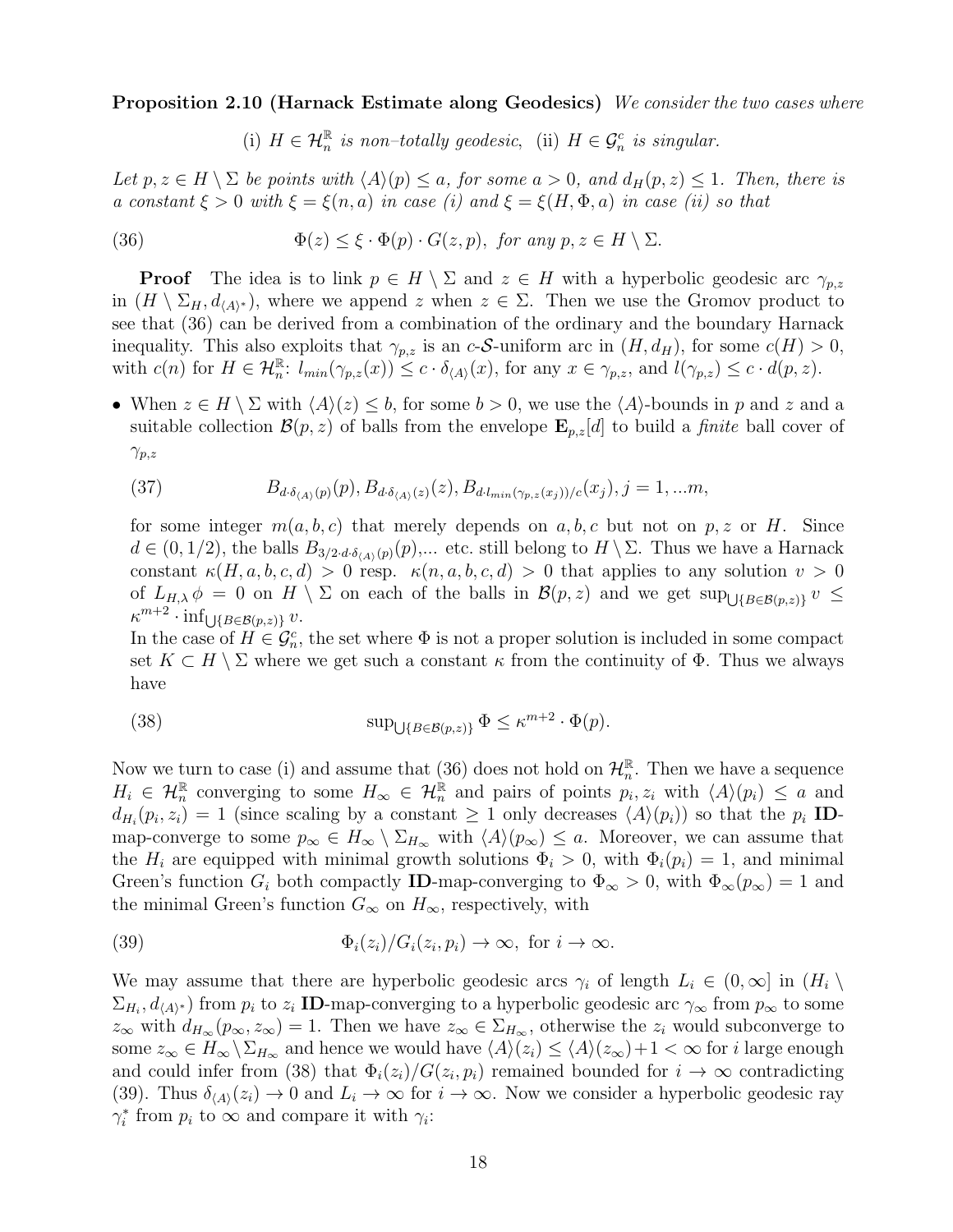• we have  $l_{H_i}(\gamma_i^*) = \infty$  and, hence, the c-S-uniformity of  $\gamma_i^*$  shows that for  $\gamma_\infty(0) = p_\infty$ ,

<span id="page-18-0"></span>(40) 
$$
l_{H_i}(\gamma_i^*|_{[0,t]}) \leq c \cdot \delta_{\langle A \rangle}(\gamma_i^*(t)) \text{ for any } t \geq 0,
$$

and, thus, for  $d_{H_i}(\gamma_i^*(0), \gamma_i^*(t)) \geq 1/2$  we have  $\delta_{\langle A \rangle}(\gamma_i^*(t)) \geq (2 \cdot c)^{-1}$ 

• from  $|\delta_{\langle A \rangle}(a) - \delta_{\langle A \rangle}(b)| \le d_{H_i}(p, q)$ ,  $a, b \in H_i \setminus \Sigma_{H_i}$  we get for  $\varepsilon > 0$ , large enough i and  $s \in (0, L_i)$ :

<span id="page-18-1"></span>(41) 
$$
\delta_{\langle A \rangle}(\gamma_i(s)) \leq d_{H_i}(\gamma_i(s), \gamma_i(L_i)) + \varepsilon.
$$

Since the  $\gamma_i$  compactly ID-map-approximate the hyperbolic geodesic arc  $\gamma_\infty$  from  $p_\infty$  to  $z_\infty$ outside  $z_{\infty}$ , we get from [\(40\)](#page-18-0) and [\(41\)](#page-18-1) for any  $\varepsilon > 0$  and sufficiently large i that  $\gamma_i^*$  diverges from  $\gamma_i$  after some uniformly upper bounded time  $s_0$  so that

(42) 
$$
\delta_{\langle A \rangle}(\gamma_{\infty}(s)) \le d_{H_{\infty}}(\gamma_{\infty}(s), z_{\infty}) \le (2 \cdot c)^{-1} \cdot \eta, \text{ for some small } \eta > 0 \text{ and } s \ge s_0.
$$

Namely, we see from [\(33\)](#page-15-1) and the relation [\[L1,](#page-41-13) Lemma 3.12]

<span id="page-18-2"></span>(43) 
$$
\left| \log \delta_{\langle A \rangle}(a) - \log \delta_{\langle A \rangle}(b) \right| \leq d_{\langle A \rangle}(a, b), \text{ for any } a, b \in H_{\infty} \setminus \Sigma_{H_{\infty}},
$$

that for small  $\eta$ , there is a  $k_0$  so that, for large i and then independent of i, the  $U_k(\gamma_i)$  =  ${x \in (H \setminus \Sigma, d_{\langle A \rangle^*}) | (\gamma_i((k+1) \cdot c) \cdot x)_{p_i} \geq k \cdot c}, \text{ for } k = 1, 2, \ldots m(i), m(i) \to \infty \text{ when }$  $i \to \infty$ , satisfy

<span id="page-18-3"></span>(44) 
$$
\gamma_i^* \cap \mathbf{U}_k(\gamma_i) = \emptyset \text{ for } k \geq k_0.
$$

Thus we can apply the boundary Harnack inequality [\(35\)](#page-16-1) to  $\Phi$  and G on these  $U_k(\gamma_i)$  where both functions are solutions of minimal growth towards the extension of  $U_k(\gamma_i)$  to  $\Sigma_{H_i}$ . The point about the independence of  $k_0$  from i is that the relation [\(43\)](#page-18-2) and the estimate [\(33\)](#page-15-1) also show that there is a constant  $b > 0$  independent of i so that  $\langle A \rangle (q_i) \leq b$  for the first point  $q_i \in \gamma_i$  we reach in  $\gamma_i \cap \partial \mathbf{U}_k(\gamma_i)$  starting from  $p_i$ .

Thus following  $\gamma_i$  from  $p_i$  to  $z_i$ , we use the chain [\(38\)](#page-17-1) of ordinary Harnack estimates until we reach  $q_i$ . After passing  $q_i$  we continue with the boundary Harnack estimate [\(35\)](#page-16-1) on  $\mathbf{U}_k(\gamma_i)$  to get an upper estimate for  $\Phi_i(z_i)/G_i(z_i, p_i)$ , independent of i. This contradiction settles case (i).

In case (ii) argue similarly using chains [\(38\)](#page-17-1) of Harnack estimates on  $H_i = a_i \cdot H$  with  $a_i := d_H(p_i, z_i)^{-1} \geq 1$ . In place of [\(44\)](#page-18-3) we find linking geodesics  $\gamma_i$  and a  $k_0$ , independent of i, so that

(45) 
$$
K \cap \mathbf{U}_k(\gamma_i) = \emptyset \text{ for } k \geq k_0,
$$

and derive a contradiction as in case (i).  $\Box$ 

<span id="page-18-4"></span>To derive estimates for the minimal Green's function of an elliptic operator  $L$  we use  $Doob$ transforms, also called h-transforms  $L<sup>h</sup>$ . They are standard transformations from stochastic analysis for operators L on function spaces: for smooth  $h > 0$  on  $H \setminus \Sigma$ , defined as  $L^h :=$  $h^{-1}Lh$ , i.e., for smooth g we set  $L^h g(x) := h^{-1}(x) L(h \cdot g)(x)$ . We choose  $L = L_{H,\lambda}$  and  $h = \delta_{(A)*}^{-(n-2)/2}$  $\frac{(-n-2)}{A}$ .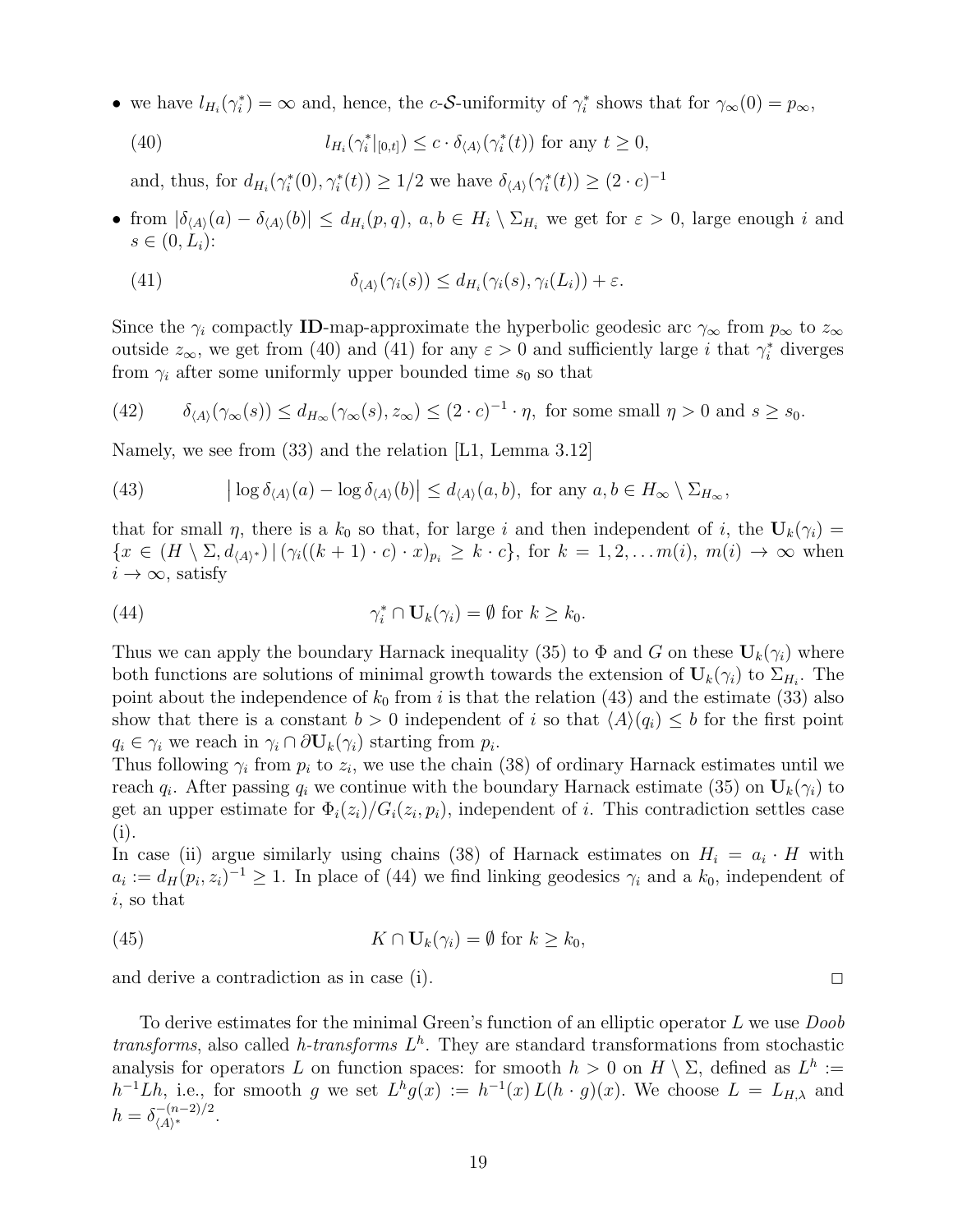Proposition 2.11 (S-Doob Transforms) For any  $H \in \mathcal{H}_n$  we define the S-Doob Transform  $L^{\mathcal{S}} = L_{H,\lambda}^{\mathcal{S}}$  on  $(H \setminus \Sigma, d_{\langle A \rangle^*})$  of  $L = L_{H,\lambda}$  to be the following Schrödinger operator on suitably regular functions (for the present, we consider  $C^2$ -functions  $\phi$ ):

<span id="page-19-0"></span>(46) 
$$
L^{\mathcal{S}}\phi := \delta^2_{\langle A \rangle^*} \cdot L^{\delta^{-(n-2)/2}}_{H,\lambda} \phi = \delta^{(n+2)/2}_{\langle A \rangle^*} \cdot L(\delta^{-(n-2)/2}_{\langle A \rangle^*} \cdot \phi) =
$$

$$
\delta^2_{\langle A \rangle^*} \cdot \left( -\Delta_{\langle A \rangle^*}^2 \cdot g_H \phi + \left( \frac{n-2}{4(n-1)} \operatorname{scal}_H - \lambda \langle A \rangle^2 - \delta^{(n-2)/2}_{\langle A \rangle^*} \Delta_{g_H} \delta^{-(n-2)/2}_{\langle A \rangle^*} \right) \phi \right).
$$

• For a function  $v > 0$ , we set  $u := \delta_{\langle A \rangle^*}^{-(n-2)/2}$  $\chi^{-(n-2)/2} \cdot v$ . Then  $u^{4/(n-2)} \cdot g_H = v^{4/(n-2)} \cdot \langle A \rangle^{*^2} \cdot g_H$  and

<span id="page-19-1"></span>(47) u solves  $L\phi = 0 \Leftrightarrow v$  solves  $L^{\mathcal{S}}\phi = 0$ ,  $Lu \ge c \cdot \delta_{\langle A \rangle}^{-2}$  $\frac{(-2)}{\langle A \rangle^*} \cdot u \Leftrightarrow L^{\mathcal{S}} v = \delta^{(n+2)/2}_{\langle A \rangle^*}$  $\frac{\langle (n+2)/2 \rangle}{\langle A \rangle^*} \cdot Lu \geq c \cdot v,$ 

for some  $c > 0$ . That is, L is  $S$ -adapted  $\Leftrightarrow$   $L^S$  is adapted and weakly coercive.

- The operator  $L^S$  is symmetric on  $(H \setminus \Sigma, d_{\langle A \rangle^*})$  and, thus, the minimal Green's function  $G^S$  of  $L^S$  on  $(H \setminus \Sigma, d_{\langle A \rangle^*})$  satisfies  $G^S(x, y) = G^S(y, x)$ , for  $x \neq y \in H \setminus \Sigma$ .
- The minimal Green's functions G of L on  $(H \setminus \Sigma, d_H)$  and  $G^S$  of  $L^S$  on  $(H \setminus \Sigma, d_{\langle A \rangle^*})$ satisfy

<span id="page-19-2"></span>(48) 
$$
G^{S}(x,y) = \delta^{(n-2)/2}_{\langle A \rangle^*}(x) \cdot \delta^{(n-2)/2}_{\langle A \rangle^*}(y) \cdot G(x,y), \text{ for } x \neq y \in H \setminus \Sigma.
$$

- Assume that there is some  $v > 0$  so that for some  $c > 0$ :  $L^S v \geq c \cdot v$ . Then we have:
	- (i) for any singular  $H \in \mathcal{G}_n^c$  there are constants  $\beta(H, c), \alpha(H, c), \sigma(H, c) > 0$  and
	- (ii) for any non-totally geodesic  $H \in \mathcal{H}_n^{\mathbb{R}}$  there are  $\beta(n,c), \alpha(n,c), \sigma(n,c) > 0$  so that

<span id="page-19-3"></span>(49) 
$$
G^S(x, y) \leq \beta \cdot \exp(-\alpha \cdot d_{\langle A \rangle^*}(x, y)), \text{ for } x, y \in H \setminus \Sigma \text{ and } d_{\langle A \rangle^*}(x, y) > 2 \cdot \sigma.
$$

**Proof** The formula [\(46\)](#page-19-0) for  $L^{\mathcal{S}}$  and the relations [\(47\)](#page-19-1) follow from straightforward computations. The equivalence of the S-adaptedness of L and the adaptedness of  $L^{\mathcal{S}}$  follows easily from the definitions cf. [\[L2,](#page-41-5) Prop. 3.3] for details.

The symmetry of  $L^{\mathcal{S}}$  is seen as follows: for any two functions  $u, v \in C_0^{\infty}(H \setminus \Sigma, \mathbb{R})$  we have, writing  $dV^{\mathcal{S}} = \delta_{\langle A \rangle}^{-n}$  $\chi_{\langle A \rangle^*}^{-n} dV$  for the volume element associated to  $\langle A \rangle^{*^2} \cdot g_H$ :

$$
\int_{H\backslash\Sigma} u\cdot L^{\mathcal{S}}v \, dV^{\mathcal{S}} = \int_{H\backslash\Sigma} u\cdot \delta_{\langle A \rangle^*}^{(n+2)/2} \cdot L_{H,\lambda}(\delta_{\langle A \rangle^*}^{-(n-2)/2} \cdot v) \cdot \delta_{\langle A \rangle^*}^{-n} dV = \int_{H\backslash\Sigma} L_{H,\lambda}(\delta_{\langle A \rangle^*}^{-(n-2)/2} \cdot u) \cdot \delta_{\langle A \rangle^*}^{-(n-2)/2} \cdot v \, dV.
$$

For the transformation law [\(48\)](#page-19-2), we recall that one may characterize  $G^{S}(x, y)$  as the unique function that solves

$$
L_x^{\mathcal{S}} \int_{H \setminus \Sigma} G^{\mathcal{S}}(x, y) u(y) dV^{\mathcal{S}}(y) = u(x) \text{ for any } u \in C_0^{\infty}(H \setminus \Sigma, \mathbb{R}).
$$

We insert the right hand side to check this identity from the identity for  $G$  relative to  $L$ :

$$
\delta_{\langle A \rangle^*}^{(n+2)/2}(x) L_x \int_{H \setminus \Sigma} \delta_{\langle A \rangle^*}^{(n-2)/2}(y) \cdot G(x,y) \cdot u(y) \cdot \delta_{\langle A \rangle^*}^{-n}(y) dV(y) = \delta_{\langle A \rangle^*}^{(n+2)/2}(x) u(x) \delta_{\langle A \rangle^*}^{-(n+2)/2}(x) = u(x).
$$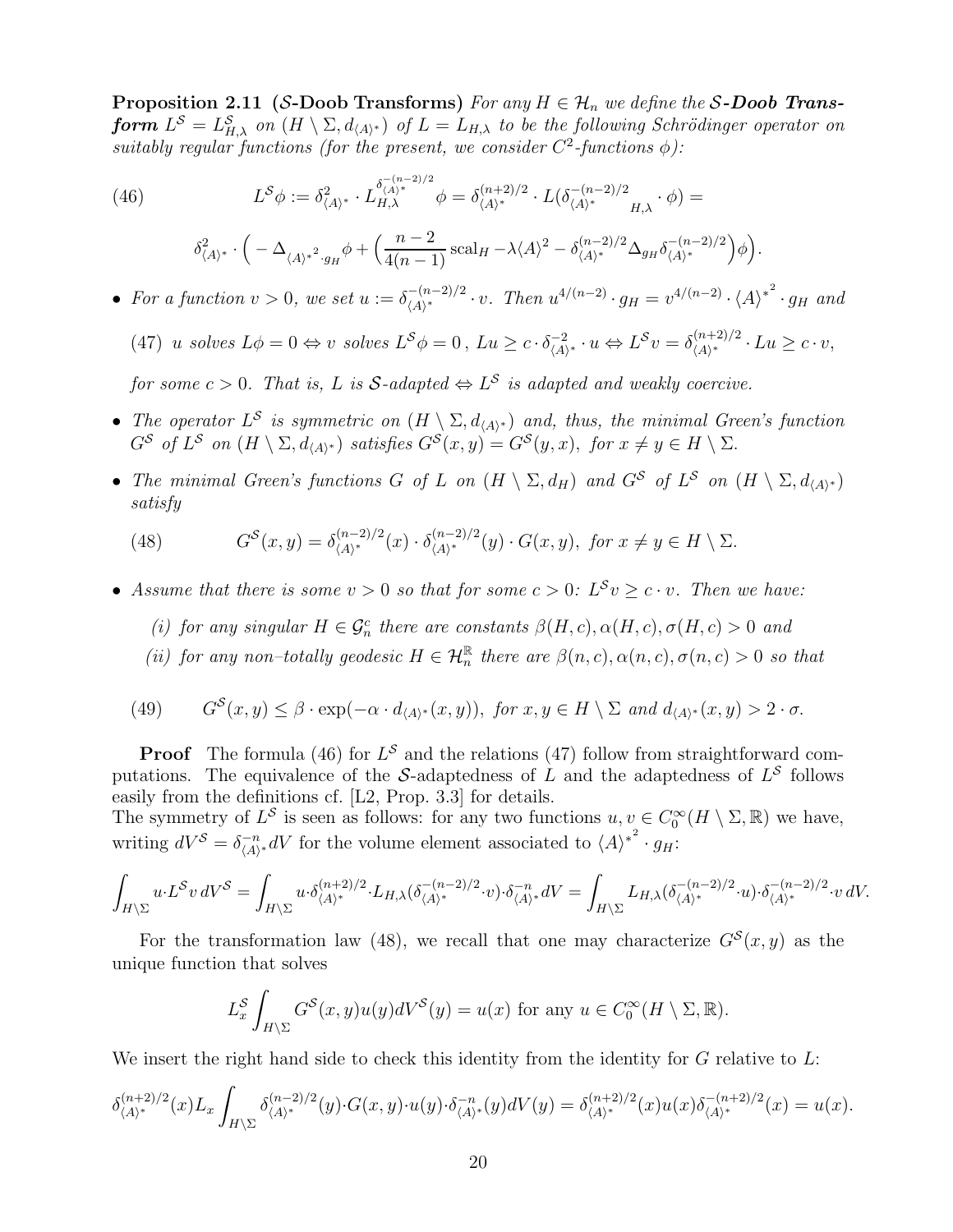Finally, we get [\(49\)](#page-19-3) from the work of Ancona [\[An1,](#page-40-3) Ch. 2], carried out in more detail in [\[KL,](#page-41-20) Proposition 2.13, and  $G^{S}(q, p) = G^{S}(p, q)$ . These results apply due to the uniform ellipticity (more precisely described as adaptedness in [\[An1\]](#page-40-3) and [\[KL\]](#page-41-20)) of  $L^{\mathcal{S}}$  on  $(H \setminus \Sigma, (\langle A \rangle^*)^2 \cdot g_H)$ and the weak coercivity assumption we made for  $L^{\mathcal{S}}$  $\overline{a}$  .  $\overline{a}$  .  $\overline{a}$  .  $\overline{a}$  .  $\overline{a}$ 

<span id="page-20-3"></span>**Remark 2.12** 1. The Whitney smoothed  $\langle A \rangle^*$  satisfies the approximative naturality ax-iom [\(13\)](#page-7-0). This implies that estimates expressed in terms of  $\langle A \rangle^*$  can equally be used for  $\langle A \rangle$  and vice versa. Analytically,  $\langle A \rangle^*$  is merely used intermediately to unfold  $(H \setminus \Sigma, g_H)$ to a smooth manifold. This is a common way to bypass regularity issues from the weaker Lipschitz regularity of  $\langle A \rangle$  in the potential theoretic analysis. The appearance of Whitney smoothings cancels out on the way back from the unfolding to  $(H \setminus \Sigma, g_H)$ , cf. [\[L1,](#page-41-13) Ch. 3] for details.

2. The constants  $\beta(H, c), \alpha(H, c), \sigma(H, c) > 0$ , or  $\beta(n, c), \alpha(n, c), \sigma(n, c) > 0$  when  $H \in \mathcal{H}_n^{\mathbb{R}}$ , in Prop. [2.11](#page-18-4) [\(49\)](#page-19-3) come from the potential theory on the hyperbolic unfolding. They are determined from the hyperbolicity and bounded geometry constants for the hyperbolic un-folding in Prop. [2.3.](#page-11-0) H and any scaled version  $\lambda \cdot H$ ,  $\lambda > 0$  have the same unfolding since  $\langle A \rangle_{\lambda \cdot H} \equiv \lambda^{-1} \cdot \langle A \rangle_H$ . Thus these constants remain unchanged under scalings and blow-ups of  $H$ .

<span id="page-20-1"></span>Corollary 2.13 (Upper  $d_S$ -Estimates) For  $H \in \mathcal{G}$ ,  $p \in H \setminus \Sigma$  and  $B = B_{2\sigma}(p)$  measured relative to the  $(\sigma, \ell)$ -bounded geometry  $d_{\langle A \rangle^*}$ , we have: the distance of any two  $x, y \in H \setminus B$ with respect to  $G(\cdot,p)^{4/(n-2)} \cdot g_H$  is upper bounded by some constant  $D_H > 0$  and  $D_n > 0$ when  $H \in \mathcal{H}_n^{\mathbb{R}}$ .

**Proof** We apply Prop. [2.11](#page-18-4) [\(49\)](#page-19-3) and [\(48\)](#page-19-2) to estimate G. Any two points  $x, y \in (H \setminus \Sigma, d_{\langle A \rangle^*})$ can be joined by a hyperbolic geodesic arc  $\gamma_{x,y}$ , with  $\gamma_{x,y}(0) = x$ . By definition these arcs are parameterized by arc length and we have  $d_{\langle A \rangle^*}(x, y) = l_{d_{\mathcal{S}}}(\gamma_{x, y})$ . We have  $t = d_{\langle A \rangle^*}(\gamma_{p, y}(t), p)$ ,  $g_H(\dot{\gamma}(t), \dot{\gamma}(t)) = \delta^2_{\langle A \rangle^*}(\gamma(t))$  and hence for any  $z = \gamma_{x,y}(t)$  with  $d_{\langle A \rangle^*}(p, z) \geq 2 \cdot \sigma$ ,

<span id="page-20-0"></span>(50)  

$$
G(z,p)^{\frac{4}{n-2}} \cdot g_H(\dot{\gamma}, \dot{\gamma}) = (\langle A \rangle^*)^2(p) \cdot G^{\mathcal{S}}(z,p)^{\frac{4}{n-2}} \leq (\langle A \rangle^*)^2(p) \cdot c \cdot (\exp(-\alpha \cdot d_{\langle A \rangle^*}(z,p)))^{\frac{4}{n-2}}.
$$

Since  $(\exp(-\alpha \cdot t))^{2/(n-2)}$  is integrable on  $\mathbb{R}^{\geq 0}$ , the integral of  $(\exp(-\alpha \cdot d_{\langle A \rangle^*}(\cdot, p)))^{2/(n-2)}$ along  $\gamma_{x,y}|_{[2\cdot\sigma,d_{\langle A\rangle^*}(y,p))}$  is uniformly upper bounded for any  $y\in H\setminus(\Sigma\cup B)$ . For those parts of such a hyperbolic geodesic passing through  $B$  we get uniform upper bounds using the bounded geometry on  $B = B_{2\sigma}(p)$  and the fact that  $G^S(\cdot, p) \le c_0$  on  $\partial B_{\sigma}(p)$ , for some  $c_o > 0$  that is independent of  $p \in H \setminus \Sigma$ . On  $\mathcal{H}_n^{\mathbb{R}}$  the constant  $c_0$  is even independent of  $H$  |KL, Prop. 2.8|.

<span id="page-20-2"></span>The estimate [\(50\)](#page-20-0) is used quite frequently throughout this paper. It also gives upper topological bounds for our minimal factors. This is counterbalanced by lower bounds we get from the  $\lambda > 0$ -condition. This condition allows us to use the Bombieri–Giusti Harnack inequality [\[BG\]](#page-41-18) e.g. in Lemma [2.15](#page-21-0) and Prop. [2.16](#page-22-0) below.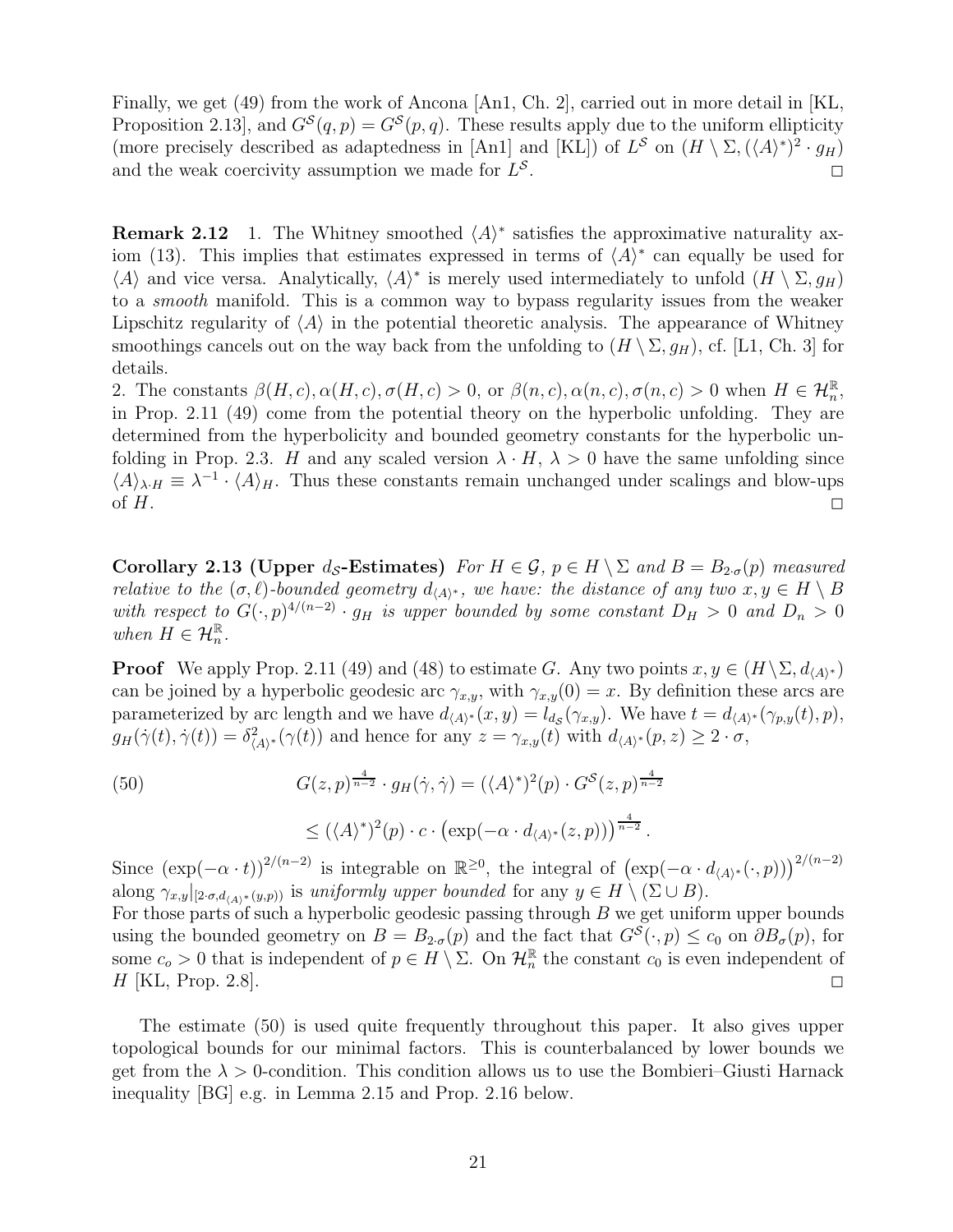**Lemma 2.14 (Diameter Bounds)** For  $H \in \mathcal{G}$  we have the following estimates:

- (i) For  $H \in \mathcal{G}^c$  we have  $\text{diam}(H, d_H) < \infty$  and  $\text{diam}(\widehat{H \setminus \Sigma}, \widehat{d_{\mathcal{S}}}) < \infty$ .
- (ii) For  $H \in \mathcal{G}$  and balls  $(B_r(z), d_H)$ , we have  $\text{diam}\big(\widehat{B_r(z)} \setminus \Sigma, \widehat{d_S}\big) \to 0$  for  $r \to 0$ .
- (iii) There is a continuous map  $\widehat{I_H} : (H, d_H) \to (\widehat{H} \setminus \widehat{\Sigma}, \widehat{d_S})$  that canonically extends the *identity map id* :  $(H \setminus \Sigma, d_H) \to (H \setminus \Sigma, d_S)$ .

**Proof** We start with (i). The assertion that, for  $H \in \mathcal{G}_n^c$ , the *intrinsic* diameter diam(H,  $d_H$ ) is finite is [\[L1,](#page-41-13) Theorem 1.8]. We choose a basepoint  $p \in H \setminus \Sigma$  and consider the ball  $B = B_{2\sigma}(p)$  with radius measured relative to  $d_{\langle A \rangle^*}$ , where  $\sigma$  is the bounded geometry constant for  $d_{\langle A \rangle^*}$  as used in Prop. [2.11](#page-18-4) [\(49\)](#page-19-3). From the boundary Harnack inequality [2.8](#page-16-0) and the compactness of  $\Sigma$  we have a constant  $a > 0$  so that  $\Phi(x) \leq a \cdot G(x, p)$  for any  $x \in$  $H \setminus (\Sigma \cup B)$ . From this, [2.13](#page-20-1) implies that  $\text{diam}((H \setminus \Sigma, d_{\mathcal{S}})) < \infty$  and we infer for the metric completion diam $((\widehat{H\setminus \Sigma}, \widehat{d_{\mathcal{S}}}) ) < \infty$ .

For (ii) we only need to consider  $z \in \Sigma$ . The boundary Harnack inequality can be used to upper estimate  $\Phi$  by  $G(\cdot, p)$  near z. The argument of part (i) shows that the integral of  $(\exp(-\alpha \cdot d_{\langle A \rangle^*}(\cdot, p)))^{2/(n-2)}$  along  $\gamma_{x,y}|_{[2\cdot\sigma,d_{\langle A \rangle^*}(y,p))}$  is uniformly upper bounded for any  $y \in H \setminus (\Sigma \cup B) \cap B_R(z)$  and fixed  $R > 0$ . From this we have  $\text{diam}(B_{r}(z) \setminus \Sigma, \widehat{d_{\mathcal{S}}}) \to 0$  for  $r \rightarrow 0$ .

For (iii) we use that  $\Sigma \subset (H, d_H)$  is homeomorphic to  $\partial_G(H \setminus \Sigma, d_{\langle A \rangle^*}) \setminus \{\infty\}$ , where  $\partial_G$ denotes the Gromov boundary, to define a canonical continuous map

(51) 
$$
I_H: (H, d_H) \to (\widehat{H \setminus \Sigma}, \widehat{d_{\mathcal{S}}}).
$$

From [\(50\)](#page-20-0) we see that  $\text{diam}((\mathbf{U}(z,a),d_{\mathcal{S}})) \to 0$  for  $a \to \infty$ . This shows that  $\bigcap_{a>0} \overline{\mathbf{U}(z,a)}$ , where  $\overline{U(z, a)}$  is the completion in  $\widehat{(H\setminus \Sigma, \widehat{d_{\mathcal{S}}})}$ , contains exactly one point  $z_{\langle A \rangle} \in \widehat{H} \setminus \overline{\Sigma} \setminus (H \setminus$  $\Sigma$ ), the new singular set, and we define

<span id="page-21-1"></span>(52) 
$$
I_H: \Sigma \to \widehat{H \setminus \Sigma} \setminus (H \setminus \Sigma), \text{ by } I_H(z) := z_{\langle A \rangle}, \text{ for } z \in \Sigma.
$$

 $I_H$  extends the identity map on  $H \setminus \Sigma$  to a map  $\widehat{I_H}$  :  $(H, d_H) \to (\widehat{H \setminus \Sigma}, \widehat{d_S})$ . From the previous discussion we also see, for a converging sequence  $a_k \to a$  in  $(H, d_H)$ , that  $d_{\mathcal{S}}(\widehat{I_{H}}(a_{k}), \widehat{I_{H}}(a)) \rightarrow 0$  for  $k \rightarrow \infty$ . That is,  $\widehat{I_{H}}$  is a *continuous* map.

<span id="page-21-0"></span>As a preparation to show that  $\widehat{I_H}$  is a *homeomorphism* we derive the following coarse estimate.

**Lemma 2.15 (Growth Rate for**  $H \in \mathcal{H}_n^{\mathbb{R}}$ ) For any non-totally geodesic  $H \in \mathcal{H}_n^{\mathbb{R}}$  and any  $\lambda \in (0, \lambda_H^{(A)})$  there is some constant  $\beta(H, \lambda) > 0$  so that for the Euclidean ball  $B_R(0)$  and  $R > 0$  large enough we have:

<span id="page-21-2"></span>(53) 
$$
\text{dist}_{d_{\mathcal{S}}}(\partial B_R(0) \cap H \setminus \Sigma, \{0\}) \geq R^{\beta}.
$$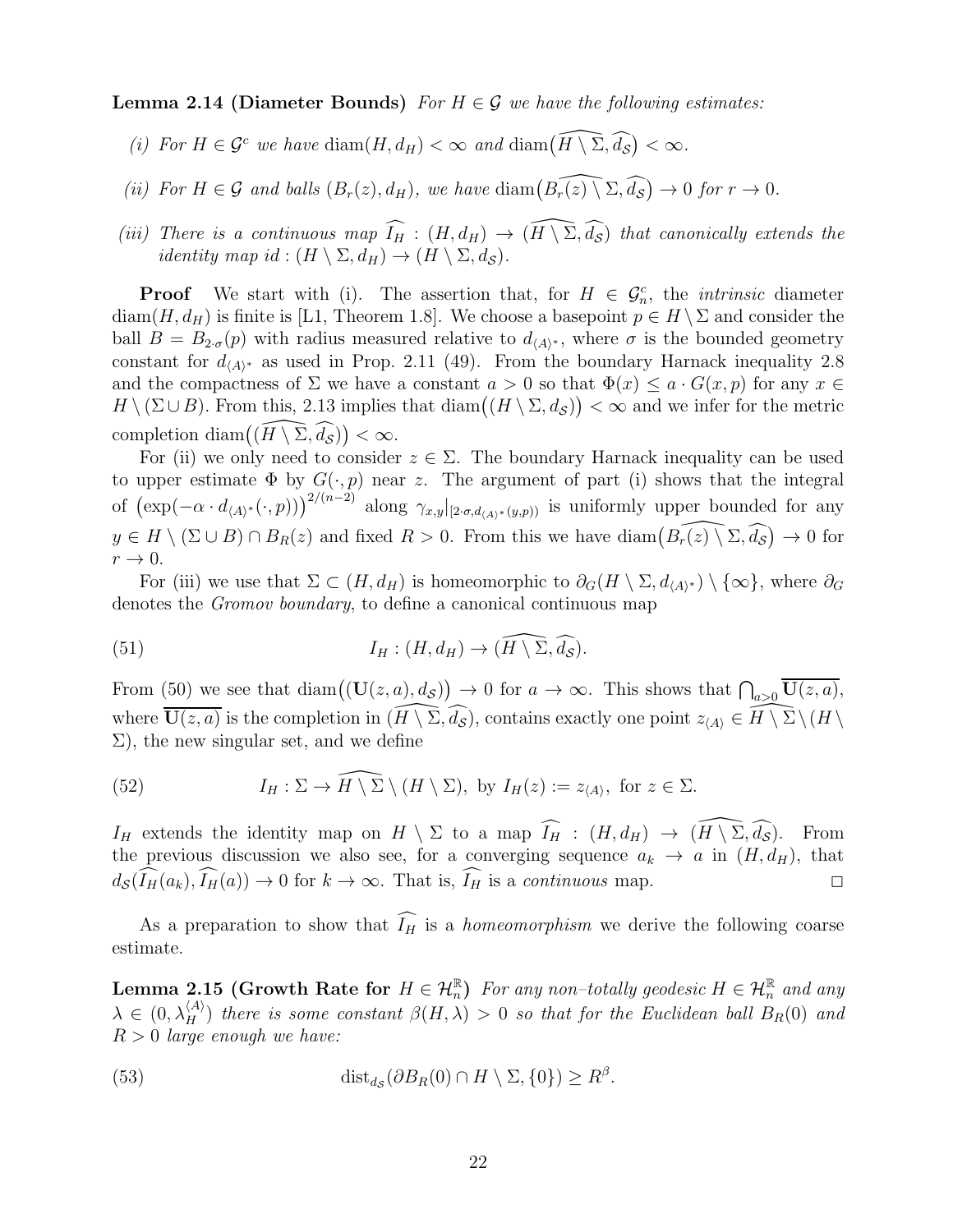In our applications we are not interested in the actual value of  $\beta > 0$  but in the consequence that, for  $R \to \infty$ , the  $d_H$ -distance spheres of radius R do not have  $d_S$ -accumulation points. We need this since, at this stage,  $\partial_{\mathcal{S}}$  for  $H \in \mathcal{H}_n^{\mathbb{R}}$  could contain points at infinity of  $(H \setminus \Sigma, g_H).$ 

**Proof** In the cone case  $H = C$ , we know from [\[L3,](#page-41-14) Th. 4.4] that in terms of polar coordinates  $(\omega, r) \in \partial B_1(0) \cap C \setminus \Sigma \times \mathbb{R}^{>0} \cong C \setminus \Sigma$ :

(54) 
$$
\Phi_C(\omega, r) = \psi(\omega) \cdot r^{\alpha_+} \text{ for } \alpha_+ = -\frac{n-2}{2} + \sqrt{\left(\frac{n-2}{2}\right)^2 + \mu} < 0,
$$

where  $\mu(C, \lambda) > -(n-2)^2/4$  is the ordinary (unweighted) principal eigenvalue of an associated elliptic operator on  $\partial B_1(0) \cap C$ . Now we recall the inheritance result [\[L3,](#page-41-14) Th. 3.13] for cones in  $\mathcal{SC}_n$ . Since this space is compact, we get a constant  $A[n, \lambda] > 0$  depending only on n and  $\lambda$  so that

<span id="page-22-1"></span>(55) 
$$
-\frac{n-2}{2} < -A[n,\lambda] < \alpha_+(C,\lambda) < 0, \text{ for any } C \in \mathcal{SC}_n,
$$

that is,  $-A[n,\lambda] \cdot 2/(n-2) > -1$  and  $(r^{-A[n,\lambda]})^{2/(n-2)}$  is not integrable over  $[1,\infty)$ . For a general  $H \in \mathcal{H}_n^{\mathbb{R}}$ , we get using tangent cones at infinity, cf. E.2 above, that for any  $\omega > 0$ , there are a constant  $k > 0$  and some radius  $\rho > 0$  so that

(56) 
$$
r^{-A[n,\lambda]} \leq k \cdot \Phi(x) \text{ for } x \in \mathbb{P}(0,\omega) \setminus B_{\rho}(0) \text{ with } r = d_H(x,0).
$$

Thus we get a constant  $k^*$  so that for  $r \ge \rho$ :

(57) 
$$
r^{-n} \cdot r^{n-1} \cdot r^{-A[n,\lambda]} \cdot r \leq k^* \cdot \text{Vol}(B_r(z))^{-1} \cdot \int_{B_r(z) \cap H \backslash \Sigma} \Phi \, dV
$$

Now we note that  $\operatorname{scal}_H = -|A|^2$  and since  $\lambda > 0$ , we have

(58) 
$$
\Delta_H \Phi = -\left(\frac{n-2}{4(n-1)} \cdot |A|^2 + \lambda \cdot \langle A \rangle^2\right) \cdot \Phi \le 0,
$$

that is,  $\Phi$  is superharmonic on  $H \setminus \Sigma$ . Therefore, the Bombieri–Giusti Harnack inequality [\[BG,](#page-41-18) Th. 6] applies to  $\Phi$ . Indeed  $\Phi$  meets the requirements of that Harnack inequality since we have  $\Delta_H \Phi \leq 0$  not only on  $B_r(z) \cap H \setminus \Sigma$  but  $\Phi$  is also a weak supersolution on  $B_r(z) \cap H$ . This follows from a standard cut-off argument that uses that the Hausdorff codimension of  $\Sigma$  is > 2. This argument is carried out in detail e.g. in [\[Si2,](#page-41-23) p.334].

From this Harnack inequality we get a constant  $c > 0$  independent of  $H \in \mathcal{H}_n^{\mathbb{R}}$  and of  $r \ge \rho$ so that

(59) 
$$
r^{-A[n,\lambda]} \leq k^* \cdot \text{Vol}(B_r(z))^{-1} \cdot \int_{B_r(z) \cap H \backslash \Sigma} \Phi dV \leq k^* \cdot c \cdot \inf_{B_r(z) \cap H \backslash \Sigma} \Phi.
$$

This and [\(55\)](#page-22-1) yield some  $\beta > 0$  so that for  $R > 0$  large enough,

(60) 
$$
\text{dist}_{d_{\mathcal{S}}}(\partial B_R(0) \cap H \setminus \Sigma, \{0\}) \geq R^{\beta}.
$$

With these results we can prove the following.

<span id="page-22-0"></span> $\Box$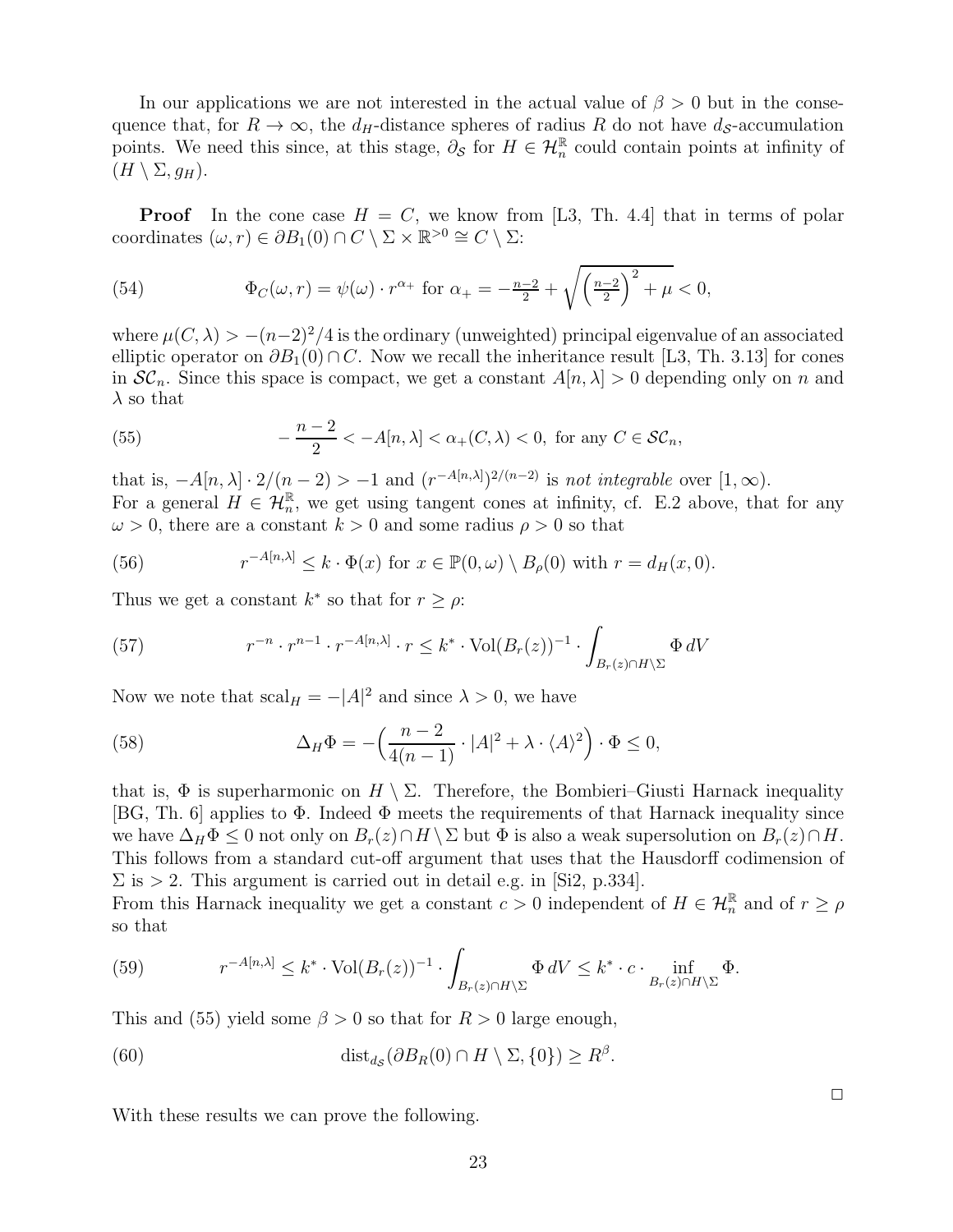Proposition 2.16 (Topology of Minimal Factor Metrics) For any  $H \in \mathcal{G}$  we have:

- (i) For any  $z \in H$  and  $r > 0$ , there are an outer  $d_{\mathcal{S}}$ -radius  $0 < \rho_{\text{out}}(r, z) < \infty$  and an inner  $d_{\mathcal{S}}$ -radius  $0 < \rho_{\text{inn}}(r, z) < \infty$  so that  $(B_{\rho_{\text{inn}}}(z), d_{\mathcal{S}}) \subset (B_r(z), d_H) \subset (B_{\rho_{\text{out}}}(z), d_{\mathcal{S}})$ .
- (ii)  $(H \setminus \Sigma, d_{\mathcal{S}}(\Phi))$  is homeomorphic to  $(H, d_H)$ . Thus we can write it as  $(H, d_{\mathcal{S}})$ . In particular, we have that the **singular set** of  $(H, d<sub>S</sub>)$ ,

(61) 
$$
\Sigma_{\mathcal{S}} := \widehat{H \setminus \Sigma} \setminus (H \setminus \Sigma) \subset (\widehat{H \setminus \Sigma}, \widehat{d_{\mathcal{S}}}),
$$

is homeomorphic to  $\Sigma \subset (H, d_H)$ .

Writing  $(B_a(p), d_H) \subset (B_b(p), d_S)$  means the set-theoretic inclusion  $B_a(p) \subset B_b(p)$  where the radii are measured relative to  $d_H$  and  $d_S$ , respectively.

**Proof** For (i) we first note that  $(B_r(z), d_H) \subset (B_{\rho_{\text{out}}}(z), d_S)$  is just Prop. [2.14\(](#page-20-2)ii). To show the existence of  $\rho_{\text{inn}}$ , we prove that for  $r > 0$  small enough, there is some  $c > 0$  so that  $\Phi \geq c$ on  $B_r(z) \cap H \setminus \Sigma$ . From this we can choose  $\rho_{\text{inn}} = c^{2/(n-2)} \cdot r$ . To get that lower estimate, we recall the Gauß-Codazzi equation:  $|A_H|^2 + 2 \text{Ric}_M(\nu, \nu) = \text{scal}_M - \text{scal}_H + (\text{tr } A_H)^2$ , where tr  $A_H$  is the mean curvature of H. In the non-trivial case  $z \in \Sigma$ , there is an  $m > 0$  and for any constant  $k > 0$  there is a small  $r > 0$  so that:  $\left| \text{Ric}_M(\nu, \nu) \right|, |\text{scal}_M|, |\text{tr } A_H| \leq m$ , whereas  $\langle A \rangle \geq k$  on  $B_r(z) \cap H \setminus \Sigma$ . The bound on |tr  $A_H$ | is part of the chosen class of almost minimizers in D.2. Thus for large  $k \gg 1$  and hence small  $r > 0$ , any solution  $\Phi > 0$  of  $L_{H,\lambda}\phi = 0$  is superharmonic on  $B_r(z) \cap H \setminus \Sigma$ :

(62) 
$$
\Delta_H \Phi = \left(\frac{n-2}{4(n-1)} \cdot \text{scal}_H - \lambda \cdot \langle A \rangle^2\right) \cdot \Phi \le 0.
$$

Almost minimizers share their regularity theory with area minimizers. In particular, we get the same blow-up limits. This implies the validity of the Bombieri–Giusti  $L^1$ –Harnack inequality [\[BG,](#page-41-18) Theorem 6, p. 39] for any  $H \in \mathcal{G}$ . As in the argument of Lemma [2.15,](#page-21-0) the Hausdorff codimension of  $\Sigma$  is  $> 2$  and, hence,  $\Phi$  meets the requirements of that Theorem. Now we recall that intrinsic and extrinsic distances are equivalent: there is a constant  $c(H) \in$  $(0, 1)$  such that for any  $p, q \in H: c \cdot d_{g_{H^n}}(p, q) \leq d_{g_{H^{n+1}}}(p, q) \leq d_{g_{H^n}}(p, q)$  [\[L1,](#page-41-13) Corollary 2.10]. Thus [\[BG,](#page-41-18) Theorem 6, p. 39], which uses extrinsic distances, applies in the following form: for some small  $r_H > 0$  and  $r \in (0, r_H)$  (we may choose  $r_H = \infty$  in the case  $H \in \mathcal{H}_n^{\mathbb{R}}$ ), we have

<span id="page-23-0"></span>(63) 
$$
0 < a \cdot \int_{B_r(z) \cap H \backslash \Sigma} \Phi \, dV =: c \le \inf_{B_r(z) \cap H \backslash \Sigma} \Phi, \text{ for some } a = a(L_{H,\lambda}, r) > 0.
$$

This shows that the map  $I_H : \Sigma \to \Sigma_S$  from [\(52\)](#page-21-1) is *injective*.

 $I_H$  is also *surjective* since any point  $x \in \Sigma_S$  is the  $d_S$ -limit of a sequence of points  $x_k \in H \setminus \Sigma$  and we can choose hyperbolic geodesic arcs  $\gamma_{p,x_k}$  from p to the  $x_k$ . A subsequence of these arcs converges to a hyperbolic geodesic ray that represents some point  $\overline{x} \in \Sigma$  and then we see that  $\{x\} = \bigcap_{a>0} \overline{\mathbb{U}(\overline{x},a)}$ , that is,  $I_H(\overline{x}) = x$ .

Finally, we show that  $\widehat{I_H}^{-1}$  is *continuous*. For compact H, any closed set is mapped onto a compact and thus closed set. For  $H \in \mathcal{H}_n^{\mathbb{R}}$ , we use Lemma [2.15](#page-21-0) to argue similarly. For any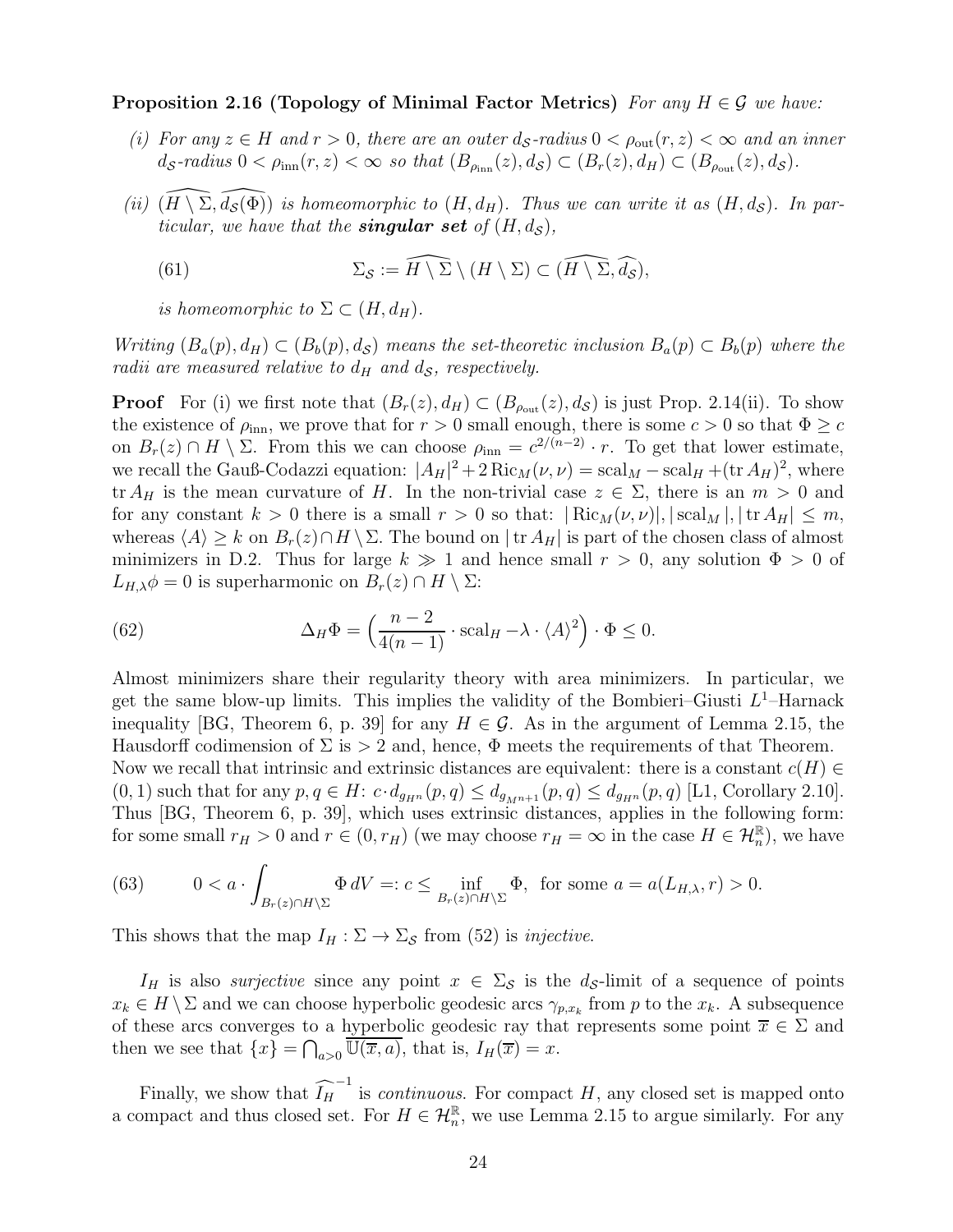$R > 0$  and any closed set  $A \subset H$ , the set  $\widehat{I}_{H}(A \cap \overline{B_{R}(0)})$  is again closed. Since [\(53\)](#page-21-2) shows that the sequence  $\widehat{I}_{H}(\partial B_i(0) \cap H)$ ,  $i = 1, 2, ...,$  has no accumulation points in  $(H, d_S)$ , we infer that  $\widehat{I_H}(A)$  is also closed. This implies that  $\widehat{I_H}$  is a homeomorphism.

**Remark 2.17** We observe that  $(H, d<sub>S</sub>)$  is a *geodesic metric space*. For any two  $p, q \in (H, d<sub>S</sub>)$ we can find  $p_i, q_i \in H \setminus \Sigma$  with  $p_i \to p$ ,  $q_i \to q$ , for  $i \to \infty$ . For small and smoothly bounded neighborhoods U of  $\Sigma$  with  $p_i, q_i \in H \setminus U$  we have, from [\[L1,](#page-41-13) Prop.2.1], a path  $\gamma_U \subset H \setminus U$  joining  $p_i, q_i \in (H, d_{\mathcal{S}})$ . Relative to the intrinsic metric on  $H \setminus U$ , we can assume that  $length(\gamma_U) = d(p_i, q_i)$ . From [2.14](#page-20-2) and BV-compactness results for curves [\[SG,](#page-41-24) Theorem 4 in Section 4.5] we observe that for neighborhoods  $U_k \supset U_{k+1}$  shrinking to  $\Sigma$ , i.e.  $\bigcap_k U_k = \Sigma$ , there is a subsequence of the  $\gamma_{U_k}$  converging to some curve  $\gamma_{p_i,q_i} \subset (H, d_{\mathcal{S}})$  with  $length(\gamma_{p_i,q_i}) = d(p_i,q_i)$  in  $(H,d_{\mathcal{S}})$  and, in turn, for  $i \to \infty$ , there is a subsequence of the  $\gamma_{p_i,q_i} \subset (H, d_{\mathcal{S}})$  converging to the wanted geodesic  $\gamma_{p,q} \subset (H, d_{\mathcal{S}})$  that links p and q.

### <span id="page-24-0"></span>2.3 Codimension Estimate for  $\Sigma_{\mathcal{S}} \subset (H, d_{\mathcal{S}})$

The (partial) regularity theory for any almost minimizer  $H \in \mathcal{G}$  within some smooth ambient manifold  $M^{n+1}$  says that H is smooth except for a singular set  $\Sigma_H$  that has Hausdorff codimension  $\geq 8$  relative to  $M^{n+1}$ , cf. [\[F\]](#page-41-25), [\[Gi,](#page-41-26) Ch. 11]. We extend this estimate to the singular set of  $(H, d<sub>S</sub>)$ . However, this is not an obvious application of Federer's estimate for  $(H, d_H)$  cf. Remark [2.18](#page-24-1) below. We rather imitate Federer's argument in the class of minimal factor geometries.

<span id="page-24-1"></span>**Remark 2.18 (Bishop Deformers)** The identity from  $(H, d_H)$  to  $(H, d_S)$  is not Lipschitz regular since  $\Phi$  diverges towards  $\Sigma$ . However, the Hausdorff dimension is only a bi-Lipschitz invariant. To illustrate this issue recall that there is an (actually Hölder regular) homeomorphism  $\phi : \mathbb{R}^2 \to \mathbb{R}^2$  mapping  $S^1$  to the Koch snowflake  $K \subset \mathbb{R}^2$  with Hausdorff dimension ln 4/ ln 3, cf. [\[Bi\]](#page-41-27). It is conceivable that the deformations of [\[Bi,](#page-41-27) Th.1.1] can be adjusted to show that if  $\Sigma \subset (H, d_H)$  has Hausdorff dimension a, for some  $0 < a < n$ , that, for any b with  $a < b < n$ , there is some non-minimal growth solution  $\omega_b > 0$  of  $L_{H,\lambda} \phi = 0$  so that the singular set of the completion of  $(H \setminus \Sigma, \omega_c^{4/(n-2)} \cdot g_H)$  has Hausdorff dimension  $\geq b$ .

We recall some basic concepts and formulate them for the metric space  $(H, d<sub>S</sub>)$ .

Definition 2.19 (Hausdorff Measure and Dimension) For some  $H \in \mathcal{G}$ , let  $A \subset (H, d_{\mathcal{S}})$ ,  $k \in [0, \infty)$  and  $\delta \in (0, \infty]$ . Then we set

<span id="page-24-2"></span>(64) 
$$
\mathbb{H}_k^{\delta}(A) := \inf \Big\{ \sum_i \operatorname{diam}(S_i)^k \Big| A \subset \bigcup_i S_i, S_i \subset H, \operatorname{diam}(S_i) < \delta \Big\},
$$

(65) 
$$
\mathbb{H}_k(A) := \lim_{\delta \to 0} \mathbb{H}_k^{\delta}(A) = \sup_{\delta} \mathbb{H}_k^{\delta}(A).
$$

 $\mathbb{H}_k(A)$  is the k-dimensional **Hausdorff measure** of A. The infimum of all k so that  $\mathbb{H}_k(A)$  = 0 is the **Hausdorff dimension**  $\dim_{\mathbb{H}}(A) = \dim_{\mathbb{H}}(A \subset (H, d_{\mathcal{S}}))$  of A as a subset of  $(H, d_{\mathcal{S}})$ .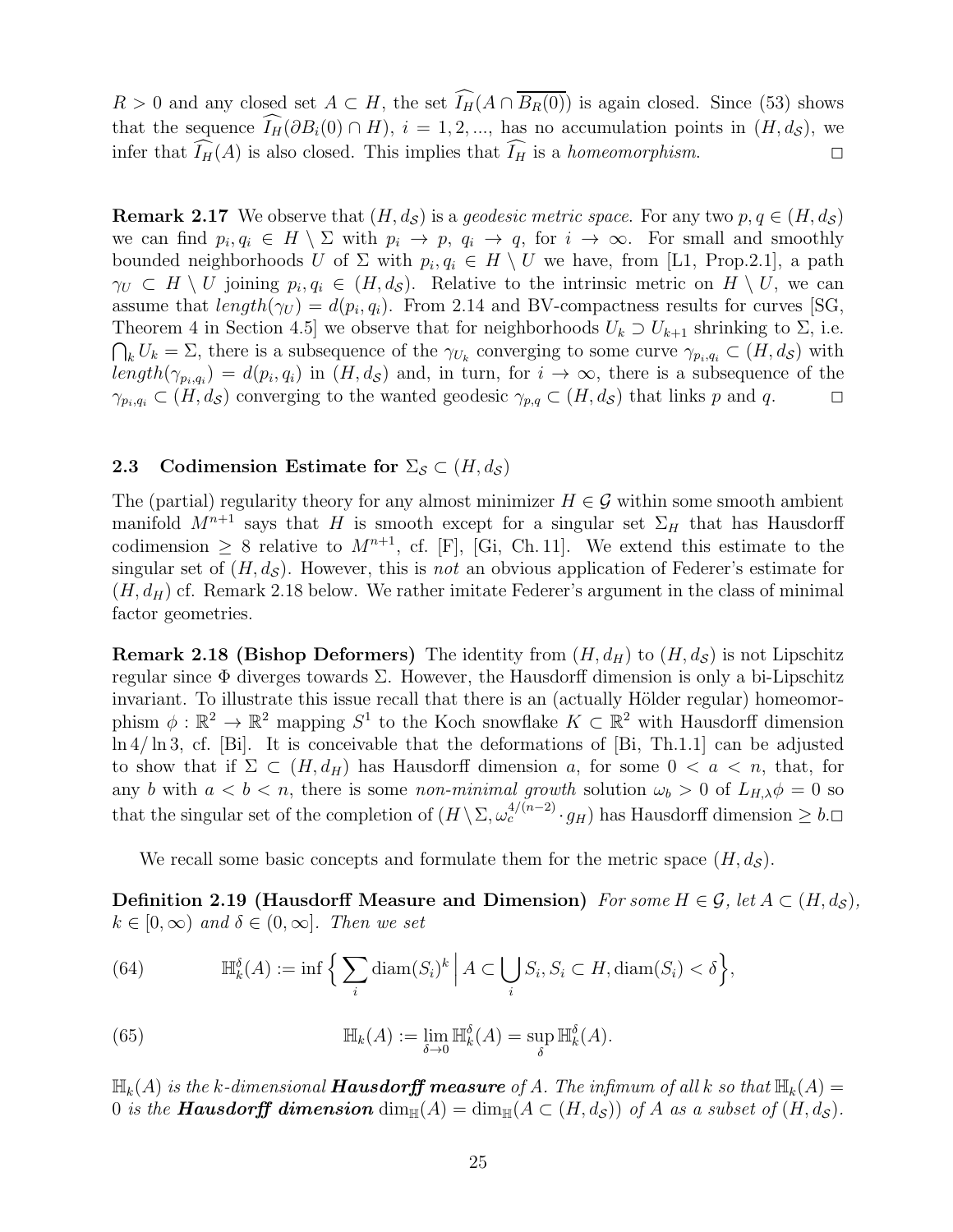Remark 2.20 1. In the literature the definition [\(64\)](#page-24-2) oftentimes contains a multiplicative gauging constant to keep [\(64\)](#page-24-2) consistent with the Riemannian volume of Euclidean unit balls. We are primarily interested in the Hausdorff dimension of  $\Sigma$  and drop this constant.

2. For the same reason we henceforth only consider open ball covers, that is, in [\(64\)](#page-24-2) we assume that  $S_i = B_{r_i}(p_i)$  for some  $p_i \in H$  and  $r_i > 0$ . The resulting measures (occasionally called spherical Hausdorff measures) are equivalent since any  $S_i$  is contained in an open ball  $B_{diam(S_i)}(z_i)$ , for some suitably chosen  $z_i \in H$ , and  $diam(B_{diam(S_i)}(z_i)) \leq 2 \cdot diam(S_i)$ .  $\Box$ 

<span id="page-25-3"></span>**Proposition 2.21** (Basic Properties of  $\mathbb{H}_k^{\infty}(A)$ ) For every  $A \subset (H, d_{\mathcal{S}})$ , we have  $\mathbb{H}_k^{\infty}(A)$  = 0 if and only if  $\mathbb{H}_k(A) = 0$ . For  $\mathbb{H}_k$ -almost all  $x \in A$ , we have

<span id="page-25-2"></span>(66) 
$$
\limsup_{r \to 0} \mathbb{H}_k^{\infty}(A \cap B_r(x)) / r^k \geq 1.
$$

**Proof** For subsets  $A \subset \mathbb{R}^n$  this is [\[Gi,](#page-41-26) Lemma 11.2 and Proposition 11.3]. These results are direct consequences of the definitions of  $\mathbb{H}_k^{\infty}(A)$  and  $\mathbb{H}_k(A)$ . They do not use the regular Euclidean structure of the underlying space and equally apply to  $(H, d<sub>S</sub>)$ .

We also notice that for A compact and  $\delta \in (0,\infty]$ , we have  $\mathbb{H}_k^{\delta}(A) < \infty$  even when A has Hausdorff dimension  $\geq k$ . The definition of  $\mathbb{H}_k^{\delta}$  also readily implies the existence of open neighborhoods  $U(A, k, \eta, \delta)$  of A, for any  $\eta > 0$ , so that  $\mathbb{H}_k^{\delta}(U) \leq \mathbb{H}_k^{\delta}(A) + \eta$ . Moreover, in non-compact cases with  $\mathbb{H}_k^{\delta}(A) = \infty$ , we also write  $\mathbb{H}_k^{\delta}(A) > 0$  to keep the notation consistent.

<span id="page-25-4"></span>Hausdorff dimension of  $\Sigma$  We extend Federer's estimate for the dimension of  $\Sigma$ relative to  $(H, d_H)$  to the case where  $\Sigma \cong \Sigma_S$  is interpreted as a subset of  $(H, d_S)$ .

**Theorem 2.22 (Partial Regularity of**  $(H, d<sub>S</sub>)$ ) The Hausdorff dimension of  $\Sigma$  relative to the minimal factor metric  $(H, d_S)$  is  $\leq n-7$ .

To this end, we note that [\[L3,](#page-41-14) Ch.3], summarized in E.2, and the distance estimates Prop. [2.16\(](#page-22-0)i), providing the extension to the metric completions, translate into a blow-up theory for minimal factor metrics that strongly resembles that for the original almost minimizing geometries.

<span id="page-25-0"></span>**Theorem 2.23 (Blow-Ups)** For  $H \in \mathcal{G}$  we consider  $(H, d_S(\Phi_H))$  and any singular point  $p \in \Sigma_H$ . Then we get the following **blow-up invariance:** Any sequence  $(H, \tau_i \cdot d_{\mathcal{S}}(\Phi_H))$ scaled around p by some sequence  $\tau_i \to \infty$ ,  $i \to \infty$ , subconverges and the limit of any converging subsequence is  $(C, d_{\mathcal{S}}(\Phi_C))$  for some tangent cone C of H in p.

<span id="page-25-1"></span>We only need to specify the notion of convergence. It has two layers: a subsequence of  $H_i = \tau_i \cdot H$ , for some sequence  $\tau_i \to \infty$ , for  $i \to \infty$ , around a given singular point  $x \in \Sigma \subset H^n$  converges to an area minimizing tangent cone  $C^n \subset \mathbb{R}^{n+1}$ . The flat norm convergence becomes a compact  $C^k$ -convergence over regular subsets of  $C$  expressed in terms of a  $C^k$ -convergence of **ID**-maps as in D.2, section [1.3.](#page-6-0) Then the sections  $\Phi_H \circ \Gamma_i$  compactly  $C^k$ -converge to  $\Phi_C$  on C after normalizing the value of the  $\Phi_H \circ \Gamma_i$  in a common base point in  $C \setminus \Sigma_C$ . The fact that the Martin boundary of  $L_{H,\lambda}$  for  $\lambda < \lambda_H^{(A)}$  on  $H \in \mathcal{H}_n^{\mathbb{R}}$  has exactly one point at infinity and again Prop. [2.16\(](#page-22-0)i) show: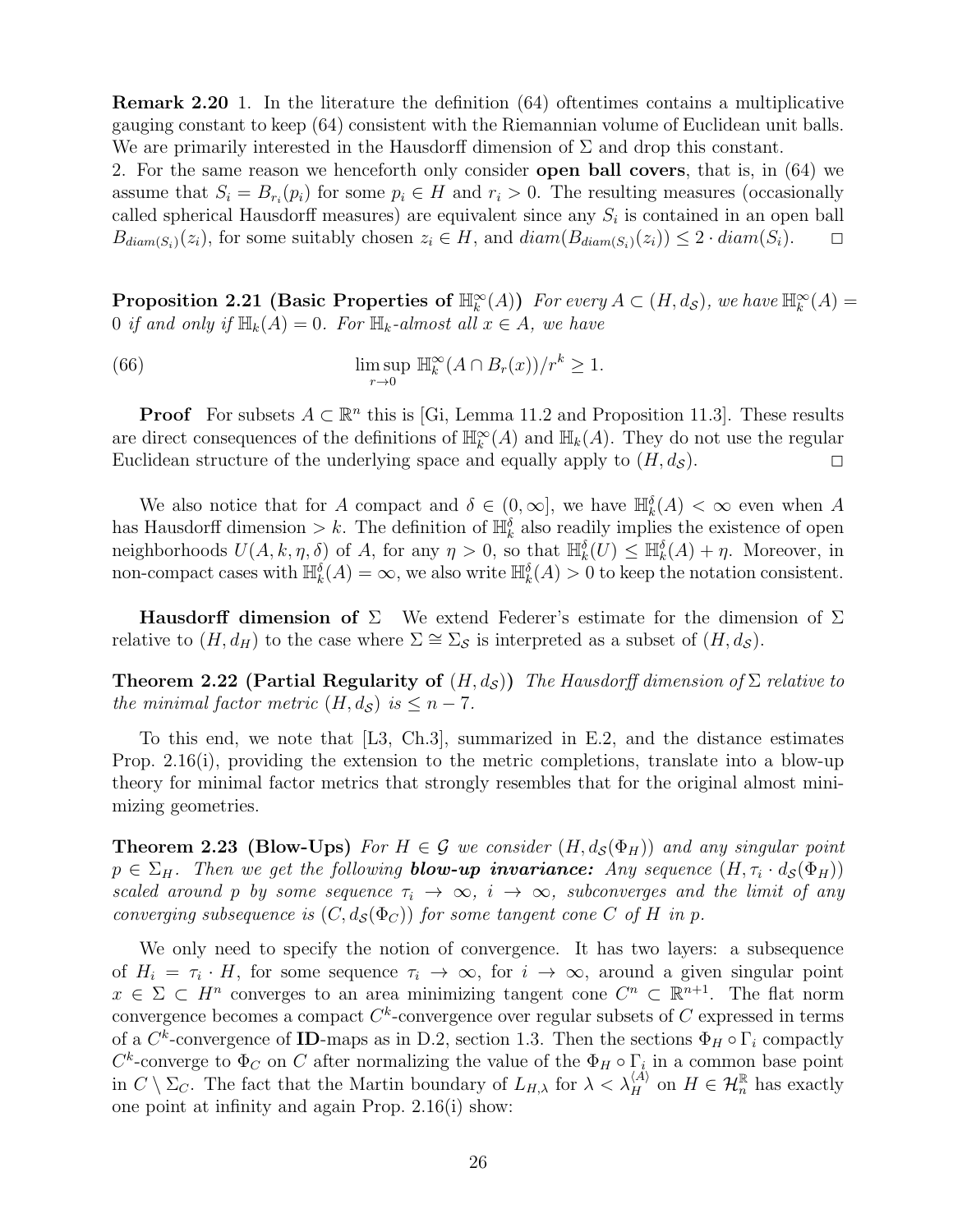**Theorem 2.24 (Euclidean Factors)** For any non-totally geodesic  $H \in \mathcal{H}_n^{\mathbb{R}}$  there is a **unique**<sup>#</sup> space  $(H, d_{\mathcal{S}}(\Phi_H))$ . For  $C \in \mathcal{SC}_n$ , the associated space  $(C, d_{\mathcal{S}}(\Phi_C))$  is invariant under scaling around  $0 \in C$ , that is, it is again a cone.

<span id="page-26-1"></span>In the following we also use details from the proofs of [2.23](#page-25-0) and [2.24](#page-25-1) we cite when we need them. We start with the following auxiliary result.

**Lemma 2.25 (Corresponding Balls)** For  $H \in \mathcal{G}$  and some  $p \in \Sigma_H$  we consider a tangent cone C in p we identify with  $0 \in \mathbb{R}^{n+1}$ . For any ball  $B_r^C(q) \subset B_1(0) \cap C$  of radius  $r \in (0,1)$ in  $(C, d_{\mathcal{S}})$  and any  $\delta > 0$ , there is a ball  $B_r^{H_j}(q_i) \subset B_1(0) \subset (\tau_j \cdot H, d_{\mathcal{S}})$  so that, considered as subsets of the original spaces  $(C, d_C)$  and  $(\tau_j \cdot H, d_{\tau_j \cdot H})$  locally embedded in  $\mathbb{R}^{n+1}$ , we have

<span id="page-26-0"></span> $(67)$  $H_i^{H_j}(q_j) \to B_r^C(q)$  in flat and, from this, in Hausdorff norm, for  $j \to \infty$ .

We call the balls  $B_r^{H_j}(q_j)$  asymptotically **corresponding** to  $B_r^C(q)$ .

**Proof** From D.1 in section [1.3,](#page-6-0) we have a flat norm convergence of some open sets  $O_i \subset \tau_j \cdot H$  to  $B_r^C(q)$ . This also implies Hausdorff convergence from lower volume estimate for the difference set we have from [\[Gi,](#page-41-26) Prop.5.14]. This applies to  $C$  and  $H$  since they are (asymptotically) area minimizing in  $\mathbb{R}^{n+1}$ . For the (almost) minimizing geometries on C and H we have for any given  $\eta > 0$  and i large enough that the  $O_i$  are almost isometric to  $B_r^C(q)$ via ID-maps outside an  $\eta$ -distance tube  $U_n(\Sigma_C)$  around  $\Sigma_C$  cf. D.2.

For the deformed geometries  $(C, d_{\mathcal{S}})$  and  $(H, d_{\mathcal{S}})$  we recall from E.1 and E.2 that the minimal growth solutions converge smoothly to that on C outside such  $\eta$ -distance tubes. Now we reuse the length estimate [\(50\)](#page-20-0) and remark [2.12.](#page-20-3)2 to see that the tube size of the conformally deformed  $\eta$ –distance tube also, and uniformly in j, shrinks to zero when  $\eta \to 0$ . Similarly the size of the complements the ID-map images of these distance tubes in  $O_i$  shrinks to zero when  $i \to \infty$ . From this there are (not necessarily singular) points  $q_i \in H_j$  so that [\(67\)](#page-26-0) holds for the size of the difference set between  $O_i$  and  $B_r^{H_j}(q_j)$  converges to zero when  $i \to \infty$ .  $\Box$ 

<span id="page-26-3"></span>We use this to upper estimate the  $\mathbb{H}_{k}^{\infty}$ -measure of  $\Sigma_{H} \subset (H, d_{\mathcal{S}})$ .

**Proposition 2.26 (Measure under Blow-Ups)** For  $H \in \mathcal{G}$  converging under scaling by some sequence  $\tau_j \to \infty$ , for  $j \to \infty$ , to a tangent cone C of H in  $p \in \Sigma$ , which we identify with  $0 \in C$ , and any radius  $R > 0$ , relative to the minimal factor metrics, we have

(68) 
$$
\mathbb{H}_k^{\infty}(\Sigma_C \cap \overline{B_R(0)}) \geq \limsup_j \mathbb{H}_k^{\infty}(\tau_j \cdot \Sigma_H \cap \overline{B_R(0)}).
$$

<span id="page-26-2"></span>**Proof** We cover  $\Sigma_H \cap \overline{B_1(0)}$  by finitely many balls  $B_i \subset (C, d_{\mathcal{S}})$  so that

(69) 
$$
\mathbb{H}_k^{\infty}(\Sigma_C \cap \overline{B_1(0)}) > \sum_i \text{diam}(B_i)^k - \varepsilon.
$$

We start with a variant of an argument used in [\[F\]](#page-41-25), [\[Gi,](#page-41-26) Ch. 11]. Let  $\tau_j \cdot H$ , scaled around a basepoint  $p \in H$ , compactly converge to a tangent cone C. Then a cover of  $\Sigma \cap K \subset C \cap K$ , for some compact  $K \subset \mathbb{R}^{n+1}$ , by open subsets of  $\mathbb{R}^{n+1}$  also covers  $\Sigma_{\tau_j \cdot H} \cap K$ , for j large enough and the diameter bounds for the covering sets (asympotically) carry over from C to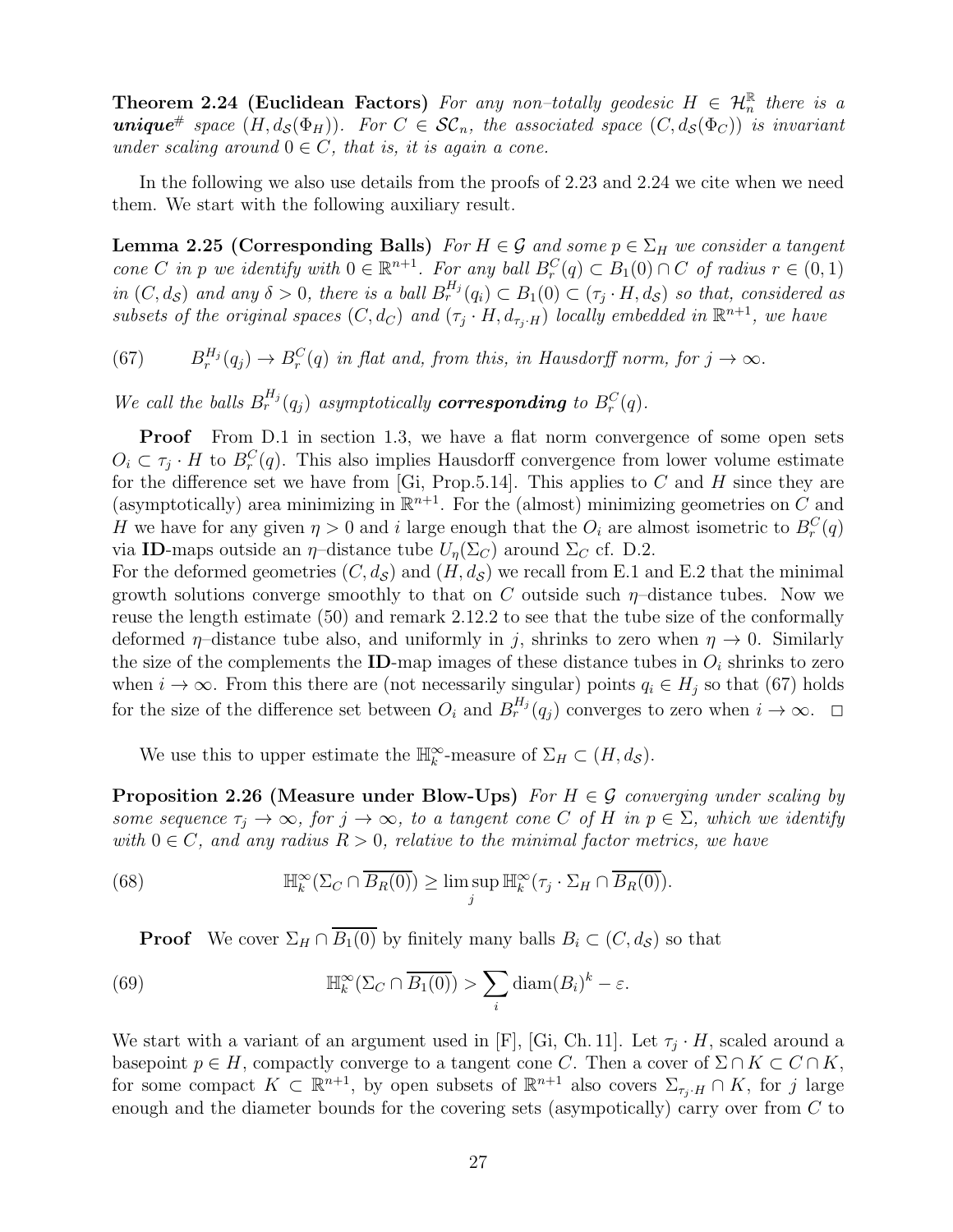$\tau_j \cdot H$ . In the case of  $(H, d_{\mathcal{S}})$  we need to evaluate the diameter with respect to the minimal factor metrics.

From Lemma [2.25](#page-26-1) we find for any  $\delta > 0$  some  $j_{\delta} > 0$  so that for  $j \in (0, j_{\delta})$  there is a family of balls  $B_i^{\delta} \subset \tau_j \cdot (H, d_{\mathcal{S}})$  covering  $\tau_j \cdot \Sigma_H \cap B_1(0)$  with  $\text{diam}(B_i^{\delta}) \leq (1 + \delta) \cdot \text{diam}(B_i)$ , hence

(70) 
$$
\mathbb{H}_k^{\infty}(\tau_j \cdot \Sigma_H \cap \overline{B_1(0)}) \leq \sum_i \text{diam}(B_i^{\delta})^k.
$$

Summarizing, we have  $\limsup_j \mathbb{H}_k^{\infty}(\tau_j \cdot \Sigma_H \cap \overline{B_1(0)}) \leq (1+\delta)^k$ .  $\left(\mathbb{H}_{k}^{\infty}(\Sigma_{C}\cap\overline{B_{1}(0)})+\varepsilon\right)$ . For  $\varepsilon \to 0$  and  $\delta \to 0$ , the claimed estimate [\(68\)](#page-26-2) follows.

<span id="page-27-1"></span>Corollary 2.27 (Cone Reduction) For  $H \in \mathcal{G}$ , assume that  $\mathbb{H}_k(\Sigma_H) > 0$ , for some k. Then there exists a tangent cone C in  $\mathbb{H}_k$ -almost every point  $x \in \Sigma_H$  such that  $\mathbb{H}_k(\Sigma_C) > 0$ .

**Proof** From [\(66\)](#page-25-2) in Prop. [2.21](#page-25-3) we can find for  $\mathbb{H}_k$ -almost every point  $x \in \Sigma_H$  a sequence of radii  $r_i \to 0$  for  $i \to \infty$  such that  $\mathbb{H}_k^{\infty}(A \cap B_{r_i}(x)) \geq r_i^k$ . Then we get the claim from [2.26.](#page-26-3)  $\Box$ 

It is obvious that the dimensions of the singular sets of an area minimizing cone  $C^n \subset \mathbb{R}^{n+1}$ and that of the product cone  $\mathbb{R} \times C^n \subset \mathbb{R}^{n+2}$  differ by one. In the area minimizing case, this is used in the inductive reduction argument for the codimension estimate [\[Gi,](#page-41-26) Th. 11.8]. Minimal factor metrics on  $\mathbb{R}^m \times C^{n-m}$  are no longer Riemannian products. We recall that the eigenfunction  $\Phi_{\mathbb{R}^m \times C^{n-m}}$  with minimal growth towards any point of  $\Sigma$  is unique#, i.e. up to multiplication by a positive constant, from [\[L2,](#page-41-5) Th. 3]. Hence,  $\Phi_{\mathbb{R}^m \times C^{n-m}}$  reflects the symmetries of  $\mathbb{R}^m \times C^{n-m}$ . Following [\[L3,](#page-41-14) Prop. 4.6], we can write  $\Phi_{\mathbb{R}^m \times C^{n-m}}$  in cylindrical coordinates  $x = (z, r, \omega) \in \mathbb{R}^m \times \mathbb{R}^{>0} \times (\partial B_1(0) \cap C \setminus \Sigma_C)$  for  $r = r(x) = \text{dist}(x, \mathbb{R}^m \times \{0\})$ :

$$
\Phi_{\mathbb{R}^m \times C^{n-m}}(\omega, r, z) = \psi(\omega) \cdot r^{\alpha_+} \text{ for some } \alpha_+ < 0 \text{ on } \mathbb{R}^m \times C^{n-m} \setminus \Sigma_{\mathbb{R}^m \times C^{n-m}}.
$$

<span id="page-27-0"></span>Thus  $(\mathbb{R}^m \times C^{n-m}, d_{\mathcal{S}})$  is invariant under translations in  $\mathbb{R}^m$ -direction and under scalings around points in  $\mathbb{R}^m \times \{0\}$ . From this we determine the Hausdorff dimension of  $\mathbb{R}^m \times \{0\}$ .

Lemma 2.28 (Hausdorff Dimension of Axes) Within ( $\mathbb{R}^m \times C^{n-m}$ , d<sub>S</sub>),  $m \ge 1$ , the mplanes  $\mathbb{R}^m \times \{y\}$ ,  $y \in C$  have Hausdorff dimension m. Moreover, for any  $k > 0$  and  $y \in C$ we have  $\mathbb{H}_{k}^{\infty}([0,1]^{m} \times \{0\}) > 0$  if and only if  $\mathbb{H}_{k}^{\infty}([0,1]^{m} \times \{y\}) > 0$ .

**Proof** We use Prop. [2.16](#page-22-0) and the translation invariance of  $(\mathbb{R}^m \times C^{n-m}, d_{\mathcal{S}})$  in  $\mathbb{R}^m$ direction to choose  $\rho > 0$  so that the balls  $B_{\rho}(p_i), p_i \in \mathbb{Z}^m$ , measured relative  $(\mathbb{R}^m \times C^{n-m}, d_{\mathcal{S}})$ , cover  $\mathbb{R}^m \times \{0\} \in \mathbb{R}^m \times C^{n-m}$ . Now we consider the Euclidean lattices  $2^{-j} \cdot \mathbb{Z}^m \subset \mathbb{R}^m$ ,  $j =$ 1, 2, ... and observe that due to the scaling invariance of  $(\mathbb{R}^m \times C^{n-m}, d_{\mathcal{S}})$ , the  $B_{2^{-j} \cdot \rho}(2^{-j} \cdot p_i)$ ,  $p_i \in \mathbb{Z}^m$ , cover  $\mathbb{R}^m \times \{0\} \in \mathbb{R}^m \times C^{n-m}$ . The restriction of the lattice  $2^{-j} \cdot \mathbb{Z}^m$  to the unit cube  $[0,1]^m \subset \mathbb{R}^m$  contains  $2^{j \cdot m}$  points (up to lower orders along  $\partial([0,1]^m)$ ). For these balls, we get for any  $\alpha > m$ :

$$
(71) \ \mathbb{H}_{\alpha}^{\infty}([0,1]^m) \leq \sum_{\{p_i \in [0,1]^m \cap 2^{-j} \cdot \mathbb{Z}^m\}} \text{diam}(B_{2^{-j} \cdot \rho}(2^{-m} \cdot p_i))^{\alpha} = 2^{j \cdot m} \cdot 2^{-j \cdot \alpha} \cdot \rho^{\alpha} \to 0, \text{ for } j \to \infty.
$$

Thus dim<sub>H</sub>([0, 1]<sup>m</sup>  $\subset$  (H, d<sub>S</sub>))  $\leq$  m. In turn, since  $\alpha_+$  < 0 there is some  $\delta_0$  so that for  $\delta \in (0, \delta_0)$  any sets of diameter  $\leq \delta$  that intersects  $\mathbb{R}^m \times \{0\}$  also has diameter  $\leq \delta$  when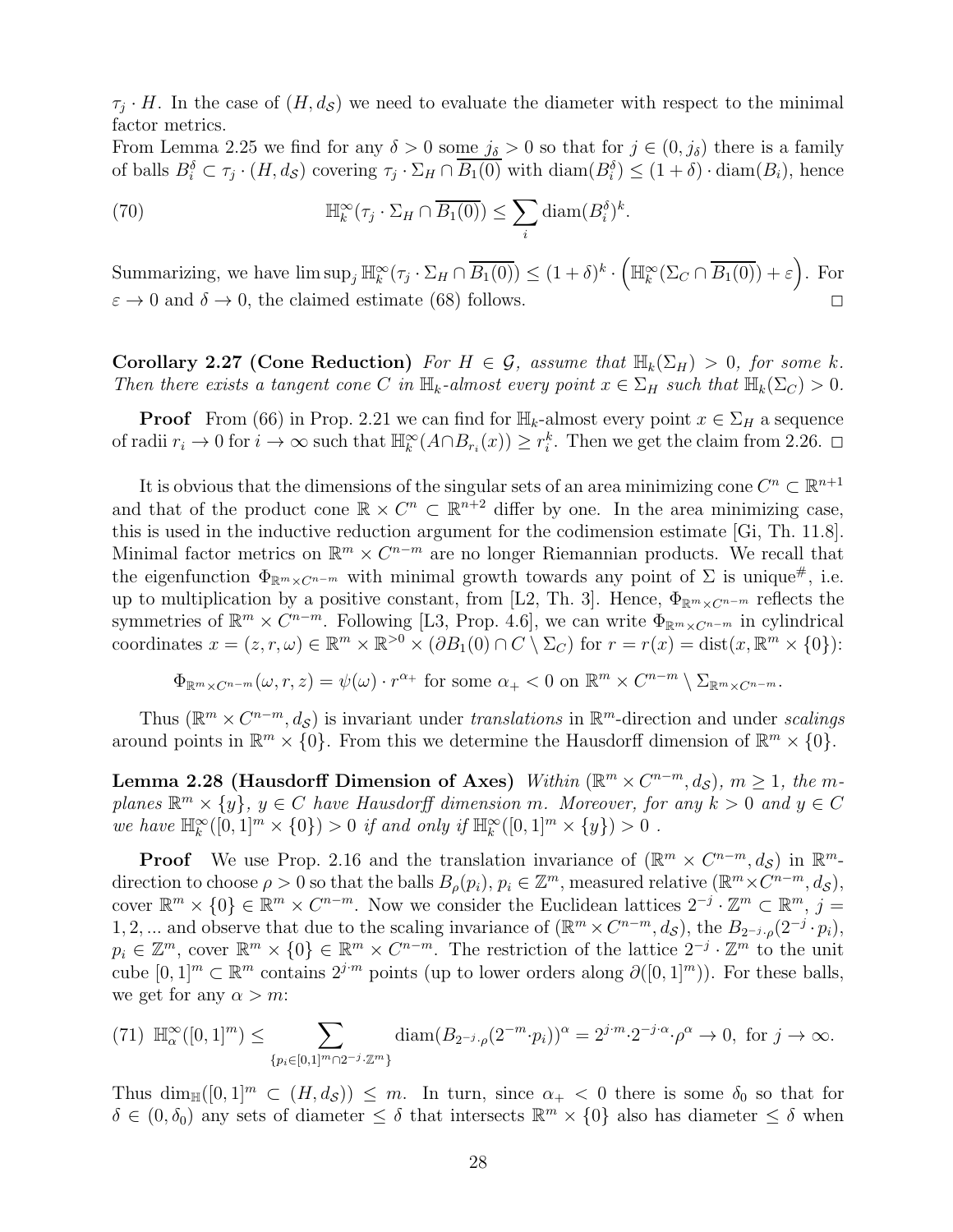computed relative to  $d_H$ . Thus we infer from the area minimizing case where  $\dim_{\mathbb{H}}([0,1]^m \subset$  $(H, d_H)) = m$  that  $\dim_{\mathbb{H}}([0, 1]^m \subset (H, d_S)) \geq m$ . More generally, the translation that maps  $\mathbb{R}^m \times \{0\}$  onto  $\mathbb{R}^m \times \{y\}$ ,  $y \in C$  is *bi-Lipschitz* in terms of  $d_{\mathcal{S}}$ . To see this, we use again that  $d_{\mathcal{S}}$  is  $\mathbb{R}^m$ -translation invariant and that the  $d_{\mathcal{S}}$ -distance of any two points  $x, y \in \mathbb{R}^m \times \{0\}$ remains finite. This follows again from [2.13](#page-20-1) (and [2.14\)](#page-20-2). From a comparison of ball covers, defined as above, we see that, up to this constant (to the power of  $m$ ) we get the same Hausdorff measure estimates as for  $[0,1]^m \times \{0\} \subset \mathbb{R}^m \times \{0\}$  also for  $[0,1]^m \times \{y\} \subset \mathbb{R}^m \times \{y\}$ and vice versa.  $\Box$ 

<span id="page-28-2"></span>Lemma 2.29 (Radial Singularities)  $For C^{n-m} \in \mathcal{SC}_{n-m}$ , assume that  $0 \subsetneq \Sigma_C$ , that is,  $C^{n-m}$  is singular not only in 0 and that for some  $k > 0$ :  $\mathbb{H}_{k}^{\infty}(\Sigma_{\mathbb{R}^m \times C^{n-m}}) > 0$ . Then there is some ball  $B \subset \mathbb{R}^m \times C^{n-m}$  with  $\overline{B} \cap (\mathbb{R}^m \times \{0\}) = \emptyset$  so that  $\mathbb{H}_k^{\infty}(B \cap \Sigma_{\mathbb{R}^m \times C^{n-m}}) > 0$ .

**Proof** Assume there is no such ball. Then we have, using a suitable countable ball cover, that  $\mathbb{H}_{k}^{\infty}(\Sigma_{\mathbb{R}^m \times C^{n-m}} \setminus \mathbb{R}^m \times \{0\}) = 0$ . This means  $\mathbb{H}_{k}^{\infty}(\mathbb{R}^m \times \{0\}) > 0$ , but from this, Lemma [2.28](#page-27-0) also shows that  $\mathbb{H}_k^{\infty}([0,1]^m \times \{0\}) > 0$  for any  $y \in \Sigma_{[0,1]^m \times C^{n-m}}$ , a contradiction.

**Proof of Theorem [2.22](#page-25-4)** From Lemma [2.29](#page-28-2) and Cor. [2.27,](#page-27-1) there are a point  $p \in \mathbb{R}$  $B \cap \Sigma_{\mathbb{R}^m \times C^{n-m}} \setminus \mathbb{R}^m \times \{0\}$  and a tangent cone  $C^*$  in p such that  $\mathbb{H}_k(\Sigma_{C^*}) > 0$ . Since  $p \notin \mathbb{R}^m \times \{0\}$  we know that  $C^*$  can be written as  $C^* = \mathbb{R}^{m+1} \times C^{n-m-1}$ . We iterate this argument until we reach some cone  $C^{\#} = \mathbb{R}^{m+l} \times C^{n-l}$  where  $C^{n-l}$  is singular only in 0. The value  $n - l$  may depend on the chosen sequence of blow-up points but we know from the fact that hypersurfaces in  $\mathcal{H}_n$  for  $n \leq 6$  are regular that  $n - l \geq 7$ . Since we have  $\mathbb{H}_k(\Sigma_{C^{\#}}) > 0$ , we get from [2.28](#page-27-0) that  $k \leq n-7$ .

## <span id="page-28-0"></span>3 Ahlfors Regularity and Semmes Families

We estimate the eccentricity of  $d_{\mathcal{S}}$ -distance balls relative to  $d_H$ -distance balls. This is used to derive the Ahlfors regularity of  $(H, d_{\mathcal{S}}, \mu_{\mathcal{S}})$  and, in the next chapter, also to study the canonical Semmes families relative to  $(H, d<sub>S</sub>, \mu<sub>S</sub>)$ .

#### <span id="page-28-1"></span>3.1 Eccentricity of  $(H, d<sub>S</sub>)$

The qualitative result [2.16](#page-22-0) says that for any  $r > 0$ ,  $p \in H$ , there are  $\kappa \geq 1$ ,  $\rho > 0$  with

<span id="page-28-3"></span>(72) 
$$
(B_{\rho}(p), d_{\mathcal{S}}) \subset (B_{r}(p), d_{H}) \subset (B_{\kappa \cdot \rho}(p), d_{\mathcal{S}}).
$$

We enhance the arguments to control the relations between these radii quantitatively. The **local eccentricity**  $\theta$  of  $d_{\mathcal{S}}$  relative to  $d_H$  for the ball  $(B_r(p), d_H)$  is

(73) 
$$
\vartheta(H, p, r, \Phi) := \inf \{ \kappa \ge 1 \mid (72) \text{ holds for at least one } \rho > 0 \}.
$$

This infimum actually is a minimum since  $(B_{\rho}(p), d_{\mathcal{S}})$  and  $(B_{r}(p), d_{H})$  are open. In turn, this  $\vartheta$  determines a unique  $\rho(\vartheta) > 0$  that satisfies [\(72\)](#page-28-3). The parameters  $\vartheta$  and  $\rho$  depend differently on the gauging of  $\Phi$ , that is, on choosing a positive multiple of  $\Phi$ :

<span id="page-28-4"></span>(74) 
$$
\vartheta(\lambda \cdot \Phi) = \vartheta(\Phi) \text{ but } \varrho(\lambda \cdot \Phi) = \lambda^{2/(n-2)} \cdot \varrho(\Phi), \text{ for } \lambda > 0.
$$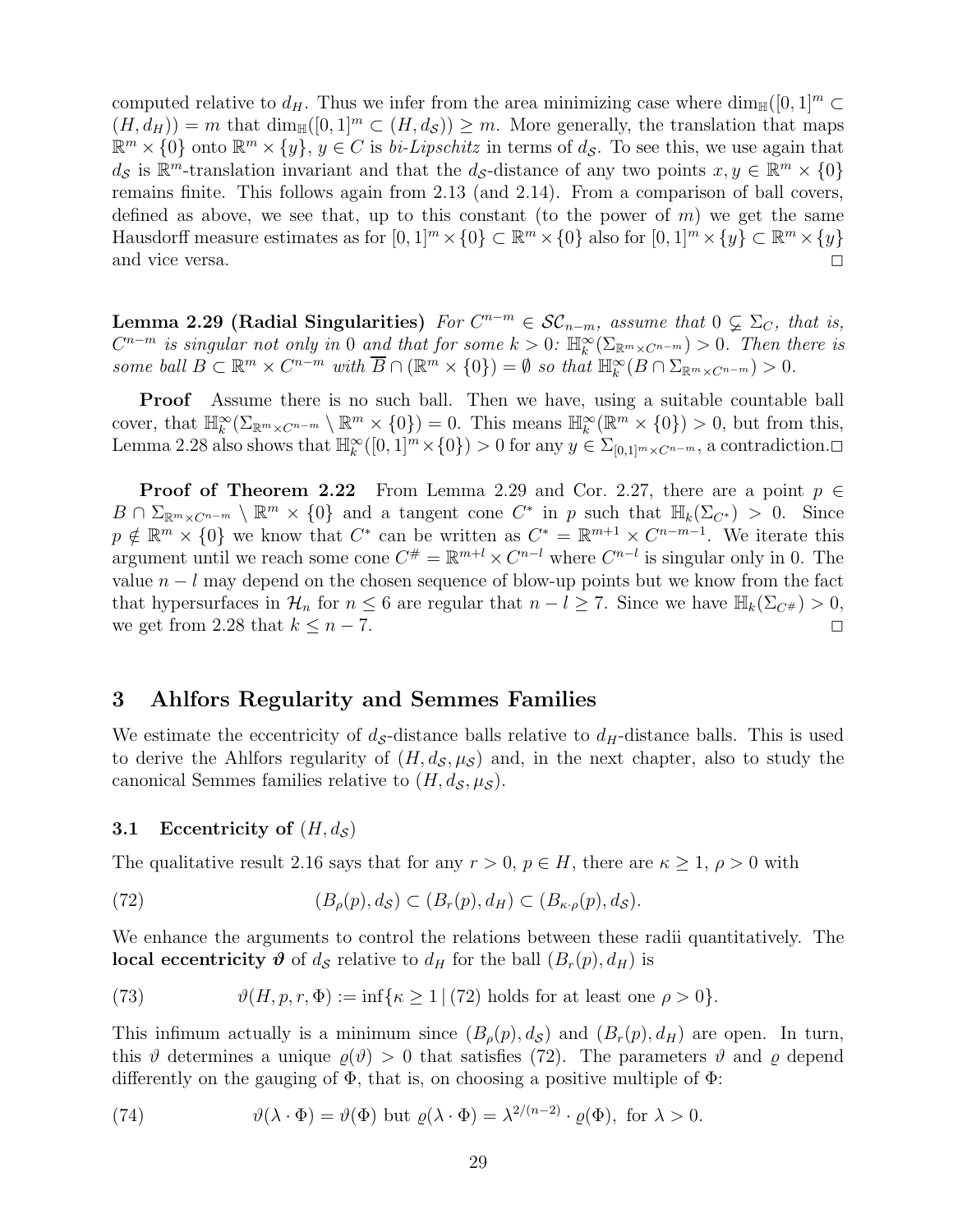**Proposition 3.1 (Eccentricity of**  $(H, d<sub>S</sub>)$ ) We consider the two cases where

(i)  $H \in \mathcal{H}_n^{\mathbb{R}}$  is non-totally geodesic, (ii)  $H \in \mathcal{G}_n^c$  is singular.

Then we have a common upper bound for  $\vartheta(H, p, r, \Phi)$  for any minimal factor metric:

(75) 
$$
\Theta_n \geq \vartheta(H, p, r, \Phi), \text{ depending only on } n,
$$

for any  $r > 0$  in case (i) and for sufficiently small  $r > 0$  in case (ii).

**Proof** For  $H \in \mathcal{H}_n^{\mathbb{R}}, \tau > 0$  and  $v \in H$ , we also have  $\tau \cdot (H - v) \in \mathcal{H}_n^{\mathbb{R}}$ . Thus it is enough to consider that  $p = 0$  and  $r = 1$ . Now we assume there is a compactly converging sequence of pointed spaces  $(H_i, 0)$  with limit  $(H_\infty, 0)$  for  $H_i, H_\infty \in \mathcal{H}_n^{\mathbb{R}}$  equipped with, via **ID**-maps, also converging minimal growth solutions  $\Phi_i$  such that  $\vartheta[i] := \vartheta(H_i, 0, 1, \Phi_i) \to \infty$ .

We select regular points  $q_i \in \partial B_{1/2}(0) \subset H_i$  with  $a_n \geq \langle A \rangle (q_i) \geq b_n > 0$ , for constants  $a_n > b_n > 0$ , and  $q_i \to q_\infty \in \partial B_{1/2}(0) \subset H_\infty$ , for  $i \to \infty$ . This can done due to the naturality of  $\langle A \rangle$  and the compactness of  $\mathcal{H}_n^{\mathbb{R}}$ .

We choose  $s_i > 0$  so that  $s_i \cdot \Phi_i(q_i) = 1$ . From elliptic theory the  $s_i \cdot \Phi_i$  compactly subconverge to a solution  $\Phi_{\infty} > 0$  of  $L_{H_{\infty},\lambda} \phi = 0$  on  $H_{\infty} \setminus \Sigma_{H_{\infty}}$  with  $\Phi_{\infty}(q_{\infty}) = 1$ . Since  $q_{\infty}$  is a regular point, there is a radius  $\eta \in (0, \min\{1, \delta_{\langle A \rangle}(p_i)\}/4)$ , for large i and then independent of i, so that  $B_{2\cdot\eta}(q_i)$  is regular and, via ID-maps, nearly isometric to  $B_{2\cdot\eta}(q_{\infty})$  in  $C^3$ -norm. Then, we have Harnack inequalities for positive solutions of  $L_{H_i,\lambda}\phi = 0$  on  $B_{2\eta}(q_i)$  with constants independent of *i*. From this  $s_i \cdot \Phi_i(q_i) = 1$  implies uniform lower estimates  $k > 0$ , for any *i*:

<span id="page-29-1"></span>(76) 
$$
k \leq \int_{B_{\eta}(q_i)} s_i \cdot \Phi_i dV \leq \int_{B_2(p_i) \cap H_i \backslash \Sigma} s_i \cdot \Phi_i dV.
$$

For  $H_i \in \mathcal{H}_n^{\mathbb{R}}$  we have  $\text{Ric}_M, \text{scal}_M, \text{tr } A_H \equiv 0$  and the Bombieri–Giusti inequality [\(63\)](#page-23-0) yields

<span id="page-29-2"></span>(77) 
$$
\inf_{B_2(0) \cap H_i \backslash \Sigma_i} s_i \cdot \Phi_i \ge l, \text{ for a constant } l = l(L_{H_i,\lambda}) > 0, \text{ independent of } i.
$$

As in the proof of Prop. [2.16,](#page-22-0) this implies a lower positive estimate for the  $d_{\mathcal{S}}(s_i \cdot \Phi_i)$ -distance  $d_i$  of  $(\partial B_1(0), d_{H_i})$  to 0:  $d_i \geq \Delta$ , for some  $\Delta > 0$  which can be chosen independently of *i*. To disprove that  $\vartheta[i] \cdot \Delta \to \infty$ , for  $i \to \infty$ , we consider any  $z \in \partial B_1(0)$ . We recall from Prop. [2.10](#page-16-2) that due to  $a_n \ge \langle A \rangle (q_i) \ge b_n > 0$  and  $s_i \cdot \Phi_i(q_i) = 1$  we have some  $\xi > 0$  with  $\xi = \xi(n)$  so that for the minimal Green's function  $G_i$  on  $H_i$ :

<span id="page-29-0"></span>(78) 
$$
s_i \cdot \Phi_i(z) \leq \xi \cdot G_i(z, q_i)
$$
, for any  $z \in \overline{B_1(0)} \cap H_i \setminus \Sigma_{H_i} \subset \overline{B_2(q_i)} \cap H_i \setminus \Sigma_{H_i}$ .

Moreover, we may assume that  $B_{\eta}(q_i)$  is the ball  $B = B_{2\sigma}(q_i)$  in the hyperbolic picture of Cor. [2.13](#page-20-1) and that from elliptic estimates  $\Phi_i(z) \leq c_\eta \cdot \Phi_i(q_i)$ , for some  $c_\eta \geq 1$ , depending only on  $\eta$ , and any  $z \in B_{\eta}(q_i)$ . From this, [\(78\)](#page-29-0) and integrating  $G_i^{2/(n-2)}$  $i^{2/(n-2)}(\cdot, q_i)$  as in Cor. [2.13](#page-20-1) [\(50\)](#page-20-0), outside  $B_{\eta}(q_i)$ , along a hyperbolic geodesic arc from  $q_i$  to z we get a common upper bound  $\Theta_n^* \cdot \Delta$  for the  $\vartheta[i] \cdot \delta_i \ge \vartheta[i] \cdot \Delta$  contradicting the assumption.

Finally we reduce case (ii), that is,  $H \in \mathcal{G}_n^c$ , to that of  $H \in \mathcal{H}_n^{\mathbb{R}}$ . Here we claim that there is a radius  $r_H > 0$  so that  $\Theta_n := \Theta_n^* + 1$  is an upper bound for  $\vartheta(H, p, r, \Phi)$ , for any  $p \in H$ ,  $r \in (0, r_H)$ . Otherwise there is a sequence of points  $p_i \in H$  and radii  $r_i > 0$ , with  $r_i \to 0$ , so that  $\vartheta[i] := \vartheta(H, p_i, r_i, \Phi) \to \infty$ . We use the scaling invariance of  $L_{H,\lambda}\phi = 0$  and scale  $g_H$  to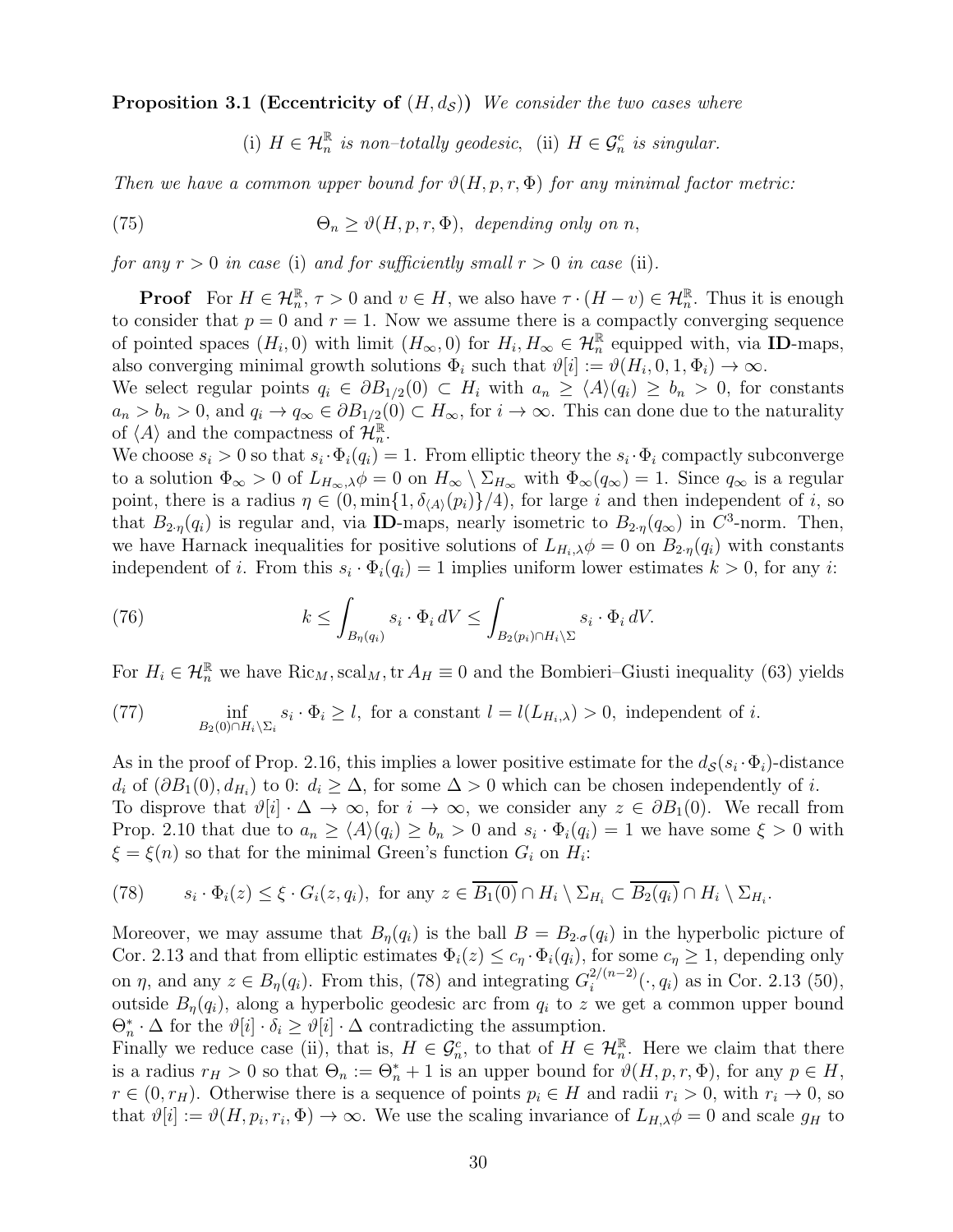$r^{-2} \cdot g_H$  and thereby  $(B_r(p), g_H)$  to  $(B_1(p), r^{-2} \cdot g_H)$ . Then there is a compactly converging subsequence of the pointed spaces  $H_i := (H, r_i^{-1} \cdot d_H, p_i)$ , which contain  $(B_1(p_i), r_i^{-1} \cdot d_H, p_i)$ , with limit pointed space  $(H_{\infty}, d_{H_{\infty}}, 0)$  for  $H_{\infty} \in \mathcal{H}_{n}^{\mathbb{R}}$ . Now we can repeat the argument of case (i), applied to these  $H_i$ , and see that  $\Theta_n := \Theta_n^* + 1$  upper bounds  $\vartheta(H, p, r, \Phi)$ , for  $r \in (0, r_H)$ ,  $r_H > 0$  small enough.

#### <span id="page-30-0"></span>3.2 Ahlfors *n*-Regularity of  $(H, d_S, \mu_S)$

The Hausdorff estimate Th[.2.22](#page-25-4) suggests a canonical extension of the Riemannian volume measure  $\Phi^{2\cdot n/(n-2)} \cdot \mu_H$  on  $H \setminus \Sigma$  to a measure  $\mu_S$  on  $(H, d_S)$ , where  $\mu_H$  is the *n*-dimensional Hausdorff measure on  $(H^n, d_H) \subset (M^{n+1}, g_M)$ . In turn,  $\mu_H$  is the extension of the Riemannian volume on  $(H^n \setminus \Sigma, g_H) \subset (M^{n+1}, g_M)$  using that also  $\mathbb{H}^n(\Sigma) = 0$  relative to  $(H^n, d_H)$ .

**Definition 3.2** (Minimal Factor Measures  $\mu_{\mathcal{S}}$ ) For any  $H \in \mathcal{G}_n$  equipped with a minimal  $\emph{factor metric $\Phi^{4/(n-2)}\cdot g_H$, we define the minimal factor measure $\mu_{\mathcal{S}}$ on $H$ by}$ 

(79) 
$$
\mu_{\mathcal{S}}(E) := \int_{E \setminus \Sigma_H} \Phi^{2 \cdot n/(n-2)} \cdot d\mu_H \text{ for any Borel set } E \subset H.
$$

We establish a number of regularity properties of  $\mu_{\mathcal{S}}$ , in particular, we will see that this is a locally finite Borel measure on  $(H, d<sub>S</sub>)$  making  $(H, d<sub>S</sub>, \mu<sub>S</sub>)$  a **metric measure space** cf. Rm[.3.6](#page-34-0) below. The local finiteness of the measure follows from the following volume estimates.

<span id="page-30-1"></span>**Proposition 3.3 (Finiteness of**  $\mu_{\mathcal{S}}$ ) For any non-totally geodesic H  $\in \mathcal{G}$  equipped with some minimal factor metric  $d_{\mathcal{S}}(\Phi)$  we have:

- for  $H \in \mathcal{G}_n^c$ , the total volume is finite:  $\mu_{\mathcal{S}}(H) < \infty$ ,
- for  $H \in \mathcal{H}_n^{\mathbb{R}}$ , any  $q \in H$  and any  $r > 0$ :  $\mu_{\mathcal{S}}(B_r(q), d_{\mathcal{S}}) < \infty$ .

**Proof** We first show for  $H \in \mathcal{G}_n^c$  that  $\mu_{\mathcal{S}}(H, d_{\mathcal{S}}) < \infty$ . This amount to prove that  $|\Phi|_{L^{2n/(n-2)}} < \infty$ . We derive this from the minimal growth condition for  $\Phi$  towards  $\Sigma$ . Note that the optimal estimate for *general* (super)solutions  $v > 0$  of  $L_{H,\lambda} \phi = 0$ , from the Bombieri–Giusti Harnack inequality, is  $|v|_{L^p} < \infty$ ,  $p < n/(n-2)$ .

Our supersolution  $\Phi > 0$  properly solves  $L_{H,\lambda} \phi = 0$  on some small neighborhood U of  $\Sigma$ . Thus we only need to verify that  $Vol(U \setminus \Sigma, \Phi^{2n/(n-2)} \cdot g_H) < \infty$  since  $K := (H \setminus \Sigma) \setminus U$  is compact and regular and, hence,  $Vol(K, \Phi^{2n/(n-2)} \cdot g_H) < \infty$ . On U we can compare  $\Phi > 0$ with the minimal Green's function G. We know from the boundary Harnack inequality [2.8](#page-16-0) that for some base point  $p \in K$ , with  $dist_{\langle A \rangle^*}(p, U) \geq 2 \cdot \sigma$ , there is a constant  $c \geq 1$  so that

(80) 
$$
c^{-1} \cdot G(\cdot, p) \leq \Phi \leq c \cdot G(\cdot, p) \text{ on } U \setminus \Sigma.
$$

From [\[L2,](#page-41-5) Prop. 3.12, Step 2]  $G(\cdot, p)$  minimizes the variational integral

(81) 
$$
J_U(f) := \int_{U \setminus \Sigma} |\nabla_H f|^2 + V_\lambda \cdot f^2 dV, \text{ for } V_\lambda := \frac{n-2}{4(n-1)} \cdot \text{scal}_H - \lambda \cdot \langle A \rangle^2,
$$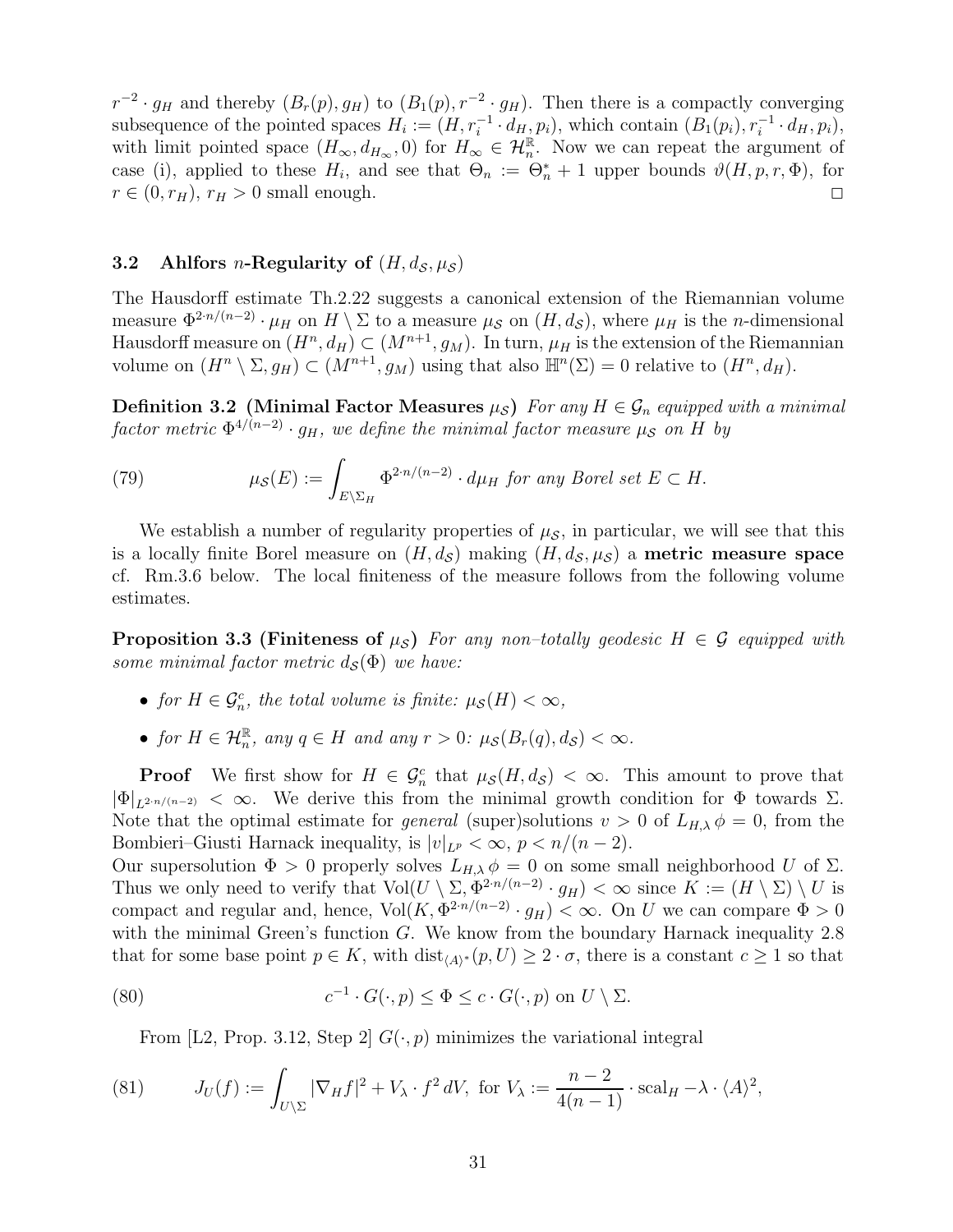running over all  $f \in H^{1,2}_{\langle A \rangle}$  $\chi_{\langle A \rangle}(H \setminus \Sigma)$  with  $f|_{\partial U} = G(\cdot, p)$  in the trace sense. In particular, using simple test functions we see that  $J_U(G(\cdot, p)) < \infty$ . From this and the S-adaptedness of  $L_{H,\lambda}$ , we have for  $C_F := \int_{\overline{V}} |\nabla F|^2(x) + V_\lambda \cdot F(x)^2 dV$ , for some  $C^{2,\alpha}$ -extension F of  $G(\cdot, p)|_{\partial V}$  to  $V$ ,

<span id="page-31-0"></span>
$$
(82)\ \ \int_{U\backslash\Sigma}\langle A\rangle^2(x)\cdot G(x,p)^2\,dV\leq (\lambda^{\langle A\rangle}_{L,H}-\lambda)^{-1}\cdot\int_{U\backslash\Sigma}|\nabla G(\cdot,p)|^2(x)+V_\lambda\cdot G(x,p)^2\,dV+C_F<\infty.
$$

From [\(48\)](#page-19-2), [\(49\)](#page-19-3), [\(13\)](#page-7-0) and since  $dist_{\langle A \rangle^*}(p,U) \geq 2 \cdot \sigma$  we get some  $\alpha^{\circ}, \beta^{\circ} > 0$  so that for  $x \in U \setminus \Sigma$ :

(83) 
$$
G(x,p) \le \langle A \rangle^{(n-2)/2}(p) \cdot \langle A \rangle^{(n-2)/2}(x) \cdot \beta^{\circ} \cdot \exp(-\alpha^{\circ} \cdot d_{\langle A \rangle}(x,p)).
$$

With this inequality and [\(82\)](#page-31-0), we get, for some  $c^{\circ} > 0$ ,

(84) 
$$
\int_{U\setminus\Sigma} G(x,p)^{4/(n-2)+2} dV \leq c^{\circ} \int_{U\setminus\Sigma} \langle A \rangle^{2}(x) G(x,p)^{2} dV < \infty.
$$

For the volume element  $dV(g_H)$  of  $g_H$ , we have  $dV(\Phi^{4/(n-2)} \cdot g_H) = \Phi^{2\cdot n/(n-2)} \cdot dV(g_H)$ . From this, writing  $2 \cdot n/(n-2) = 4/(n-2) + 2$ , we have:

$$
(85) \ \text{Vol}(U \setminus \Sigma, \Phi^{4/(n-2)} \cdot g_H) = \int_{U \setminus \Sigma} \Phi^{2 \cdot n/(n-2)}(x) \, dV \leq c^{2 \cdot n/(n-2)} \cdot \int_{U \setminus \Sigma} G(x, p)^{4/(n-2)+2} \, dV < \infty.
$$

Thus for  $H \in \mathcal{G}_n^c$  we have  $\mu_{\mathcal{S}}(H, d_{\mathcal{S}}) < \infty$ . For  $H \in \mathcal{H}_n^{\mathbb{R}}$  the localization of this argument to balls shows that  $\mu_S(B_r(q), d_S) < \infty$ .

We refine this finiteness result to volume growth estimates. To this end we set

(86) 
$$
\mu_{\mathcal{S}}(B_r(q)) = \text{Vol}(B_r(q), d_{\mathcal{S}}) = \int_{B_r(q) \cap H \backslash \Sigma} \Phi^{2 \cdot n/(n-2)} \cdot d\mu_H,
$$

where we write  $Vol(B_r(q), d_{\mathcal{S}})$  to notationally simplify considerations where we measure distances and volumes with respect to different metrics. These mixed measurements are used to stepwise employ compactness arguments not directly applicable to  $(H, d<sub>S</sub>, \mu<sub>S</sub>)$ .

<span id="page-31-2"></span>Theorem 3.4 (Ahlfors Regularity of Minimal Factors) For  $H \in \mathcal{G}_n$ , the metric measure space  $(H, d_S, \mu_S)$  is **Ahlfors n-regular**. That is, there are constants  $A(H, \Phi)$ ,  $B(H, \Phi)$ 0, so that for any  $r \in [0, \text{diam}(H, d_S))$  and any  $q \in H$ :

<span id="page-31-1"></span>(87) 
$$
A \cdot r^n \leq \mu_{\mathcal{S}}(B_r(q), d_{\mathcal{S}}) \leq B \cdot r^n.
$$

For  $H \in \mathcal{H}_n^{\mathbb{R}}$  the constants only depend on the dimension, that is, we have  $A(n), B(n) > 0$ . More generally, for any  $H \in \mathcal{G}_n$ , there is some small  $r_{H,\Phi} > 0$  so that [\(87\)](#page-31-1) holds for these constants  $A(n), B(n) > 0$  provided  $q \in \Sigma_H$  and  $r \in (0, r_{H,\Phi}).$ 

<span id="page-31-3"></span>Corollary 3.5 (Doubling and Volume Decay) For any  $H \in \mathcal{G}_n$ , there is a  $C(H, \Phi) > 0$ , and  $C(n) > 0$  for  $H \in \mathcal{H}_n^{\mathbb{R}}$ , so that for radii and volumina relative to  $(H, d_{\mathcal{S}}, \mu_{\mathcal{S}})$ :

- (i)  $\mu_{\mathcal{S}}$  is **doubling**: for any  $q \in H$  and  $r \in [0, \text{diam}(H, d_{\mathcal{S}}))$ :
	- (88)  $\mu_S(B_{2r}(q)) \leq C \cdot \mu_S(B_r(q)).$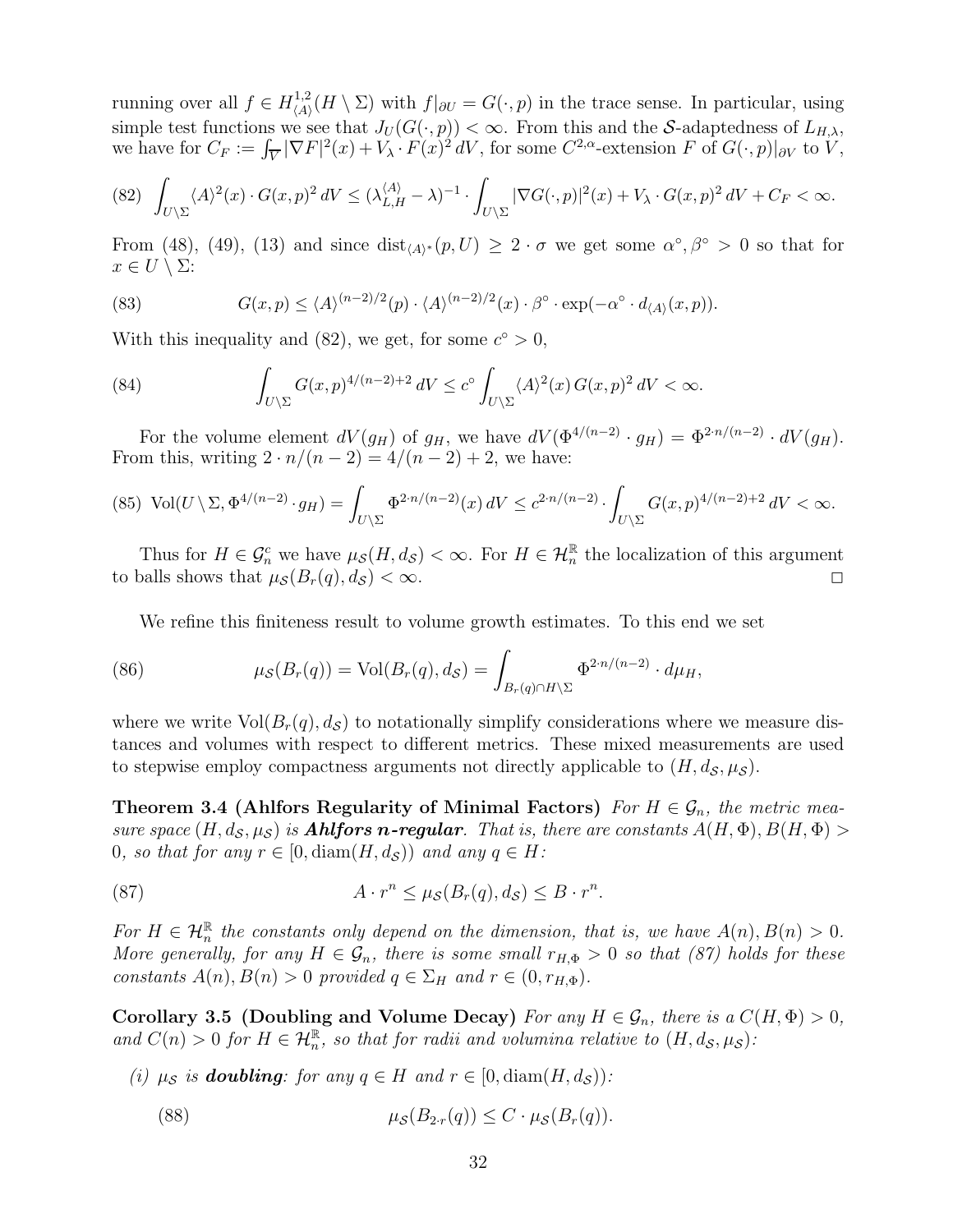(ii) For balls  $B_* \subset B \subset H$ , we have a **relative lower volume decay** of order n. In different terms, the upper regularity dimension of  $\mu_{\mathcal{S}}$  is at most n:

(89) 
$$
\text{diam}(B_*)^n/\text{diam}(B)^n \leq C \cdot \mu_{\mathcal{S}}(B_*)/\mu_{\mathcal{S}}(B).
$$

**Proof of [3.4](#page-31-2)** We use Prop. [3.1](#page-28-4) to treat radius and volume estimates from separate compactness results for the spaces and the eigenfunctions.

• To this end we introduce a **radial gauge** of  $d_S(\Phi)$  for  $H \in \mathcal{G}$  in a given  $p \in H$ :

<span id="page-32-1"></span>(90) 
$$
(B_1(p), d_{\mathcal{S}}) \subset (B_1(p), d_H) \subset (B_{\kappa_0}(p), d_{\mathcal{S}}),
$$

where we replace  $\Phi$  for some suitable multiple  $k \cdot \Phi$ ,  $k > 0$ . Under this gauge it is enough to estimate  $\text{Vol}((B_1(p), d_H), d_{\mathcal{S}}(\Phi))$ , that is, the unit ball relative to  $d_H$  but with volume measured relative to  $d_{\mathcal{S}}$  for some  $\Phi$  satisfying [\(72\)](#page-28-3). When  $(B_1(p), d_{\mathcal{S}})$  is given and needs to remain unchanged (e.g. this happens in [\(98\)](#page-33-0) below), there is an  $a > 0$  with

<span id="page-32-0"></span>(91) 
$$
(B_1(p), \Phi^{4/(n-2)} \cdot g_H) \subset (B_1(p), a^2 \cdot g_H) \subset (B_{\kappa_0}(p), \Phi^{4/(n-2)} \cdot g_H).
$$

Then we reinterpret  $(B_1(p), \Phi^{4/(n-2)} \cdot g_H)$  as  $(B_1(p), (a^{-2} \cdot \Phi^{4/(n-2)}) \cdot a^2 \cdot g_H)$  and  $(B_{\kappa_0}(p), \Phi^{4/(n-2)} \cdot g_H)$  $g_H$ ) as  $(B_{\kappa_0}(p),(a^{-2}\cdot\Phi^{4/(n-2)})\cdot a^2\cdot g_H)$ . This yields a radial gauge not relative to H but to  $a \cdot H$  that equally belongs to  $\mathcal{G}$ .

• For  $H \in \mathcal{H}_n^{\mathbb{R}}$  a radial gauge relative to  $a \cdot H$ , for some  $a > 0$ , suffices to get the volume estimates without gauging since we derive uniform estimates valid in the gauged case for all  $H \in \mathcal{H}_n^{\mathbb{R}}$ . For  $H \in \mathcal{G}_n^c$  we use the Bombieri–Giusti  $L^1$ –Harnack inequality [\(63\)](#page-23-0) to get a positive lower estimate  $b > 0$  for  $\Phi$  on  $H \setminus \Sigma$  and this means that we only need to ensure  $(91)$  for  $a \geq b$ .

We split the proof into five Claims. In Claims 1 and 2 we assume a radial gauge [\(90\)](#page-32-1), whereas in Claims 3–5 we drop it and use [\(91\)](#page-32-0) and the associated reduction to the gauged case.

**Claim 1.** The  $d_{\mathcal{S}}$ -volume of the  $d_H$ -unit ball in  $H \in \mathcal{H}_n^{\mathbb{R}}$  satisfies

(92) 
$$
a_n^* \le \text{Vol}((B_1(0), d_H), d_{\mathcal{S}}(\Phi)), \text{ for some } a_n^* > 0 \text{ depending only on } n.
$$

Proof of Claim 1. We assume there were a sequence

<span id="page-32-2"></span>(93) 
$$
H_i \in \mathcal{H}_n^{\mathbb{R}} \text{ with } \text{Vol}((B_1(0), d_{H_i}), d_{\mathcal{S}}(\Phi_i)) \to 0 \text{ for } i \to \infty.
$$

We start with the case  $\Phi_i \equiv a_i \cdot G_i(\cdot, p_i)$  for  $p_i \notin (B_1(0), d_{H_i}) \subset H_i$ , where  $G_i$  is the minimal Green's function on  $H_i \setminus \Sigma_{H_i}$ , so that via **ID**-maps  $p_i \to p_\infty$  for some regular point  $p_{\infty} \notin (B_1(0), d_{H_{\infty}}) \subset H_{\infty}$ , and where the  $a_i > 0$  are chosen so that  $\Phi_i$  satisfies the gauge [\(90\)](#page-32-1). We know from [\[L2,](#page-41-5) Prop. 3.12] that the  $G_i(\cdot, p_i)$  converge compactly to  $G_{\infty}(\cdot, p_{\infty})$ , for the minimal Green's function  $G_{\infty}$  on  $H_{\infty} \setminus \Sigma_{H_{\infty}}$ . From this and the finiteness of  $Vol((B_1(0), d_{H_\infty}), d_{\mathcal{S}}(G_\infty))$ , from [3.3,](#page-30-1) we infer that our assumption [\(93\)](#page-32-2) implies that  $a_i \to 0$  for  $i \to \infty$ .

Now we recall from Prop. [2.3](#page-11-0) and Prop. [2.11](#page-18-4) [\(49\)](#page-19-3) that the constants  $\alpha, \beta > 0$  and  $\sigma > 0$  for the estimate  $G_i^{\mathcal{S}}(x, y) \leq \beta \cdot \exp(-\alpha \cdot d_{\langle A \rangle^*}(x, y))$ , which we have for  $d_{\langle A \rangle^*}(x, y) \geq 2 \cdot \sigma$ , only depend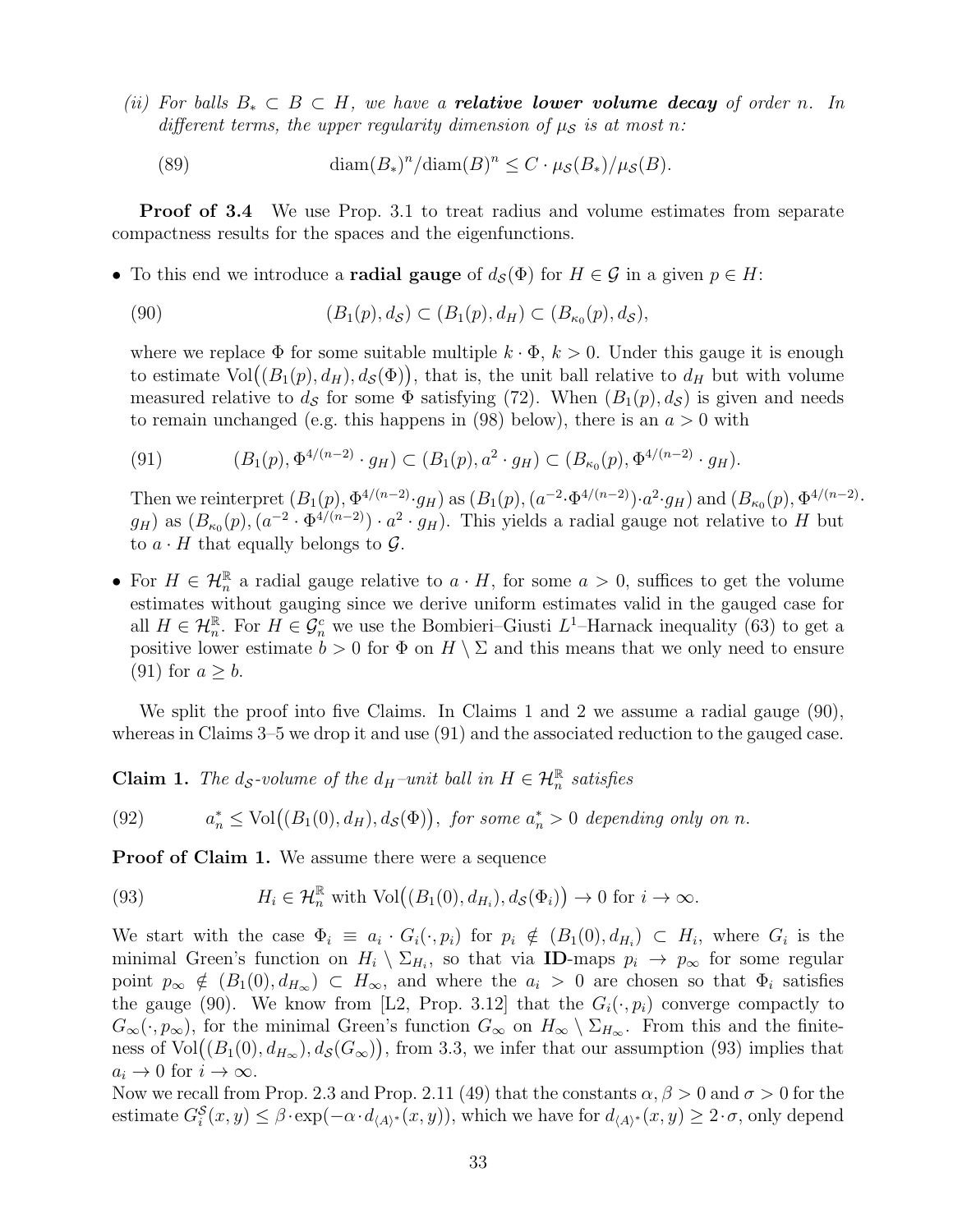on n. From [\(50\)](#page-20-0) we get a common finite upper bound for the  $d<sub>S</sub>$ -length of hyperbolic geodesic rays from  $p_i$  to 0. Since  $a_i \to 0$  for  $i \to \infty$ , this shows that  $(B_1(0), d_S(\Phi_i)) \nsubseteq (B_1(0), d_{H_i})$  for i large enough, contradicting the chosen radial gauge.

This argument extends to more general  $\Phi_i$  satisfying [\(93\)](#page-32-2) since we know that under scalings and blow-ups of a given  $H \in \mathcal{G}$ , and similarly on  $\mathcal{H}_n^{\mathbb{R}}$ , the boundary Harnack inequality [2.8](#page-16-0) applies with a *common* Harnack constant that is independent of i, cf. Remark [2.12.](#page-20-3)2.  $\square$ 

**Claim 2.** The volume of the  $d_{\mathcal{S}}$ -unit ball in  $H \in \mathcal{H}_n^{\mathbb{R}}$  satisfies

(94) Vol
$$
((B_1(0), d_H), d_S(\Phi)) \le b_n^*
$$
, for some  $b_n^* > 0$  depending only on n.

Proof of Claim 2. This time we assume there were a sequence

(95) 
$$
H_i \in \mathcal{H}_n^{\mathbb{R}} \text{ with } \text{Vol}((B_1(0), d_{H_i}), d_{\mathcal{S}}(\Phi_i)) \to \infty, \text{ for } i \to \infty.
$$

Again, it is enough to consider the case  $\Phi_i \equiv a_i \cdot G_i(\cdot, p_i)$ , for  $p_i \notin (B_1(0), d_{H_i}) \subset H_i$ , where  $G_i$  is the minimal Green's function on  $H_i \setminus \Sigma_{H_i}$  so that via **ID**-maps  $p_i \to p_\infty$  for some regular point  $p_{\infty} \notin (B_1(0), d_{H_{\infty}}) \subset H_{\infty}$  and where the  $a_i > 0$  are chosen so that  $\Phi_i$ satisfies the gauge [\(90\)](#page-32-1). We use again that the  $G_i(\cdot, p_i)$  converge compactly to  $G_{\infty}(\cdot, p_{\infty})$ . This time we additionally use, from the proof of [3.3,](#page-30-1) that  $J_{H_i\setminus (B_{\sigma}(p_i),d_{\langle A\rangle^*} )}(G_i)$  upper bounds  $Vol(B_1(0), G_i^{4/(n-2)} \cdot g_H)$ . To upper bound  $J_{H_i \setminus (B_\sigma(p_i), d_{\langle A \rangle^*})}(G_i)$  we can choose cut-off functions  $\phi_i \geq 0$  with  $\phi_i = G_i$  on  $\partial B_{\sigma}(p_i)$  and  $\phi_i \equiv 0$  outside  $B_{2\sigma}(p_i)$  so that  $J_{H_i\setminus (B_{\sigma}(p_i),d_{\langle A \rangle^*})}(\phi_i) \leq c$ , where  $c > 0$  does not depend on *i*.

Then [\(93\)](#page-32-2) implies that  $a_i \to \infty$ , for  $i \to \infty$  and we now show that this contradicts the second inclusion of the radial gauge [\(90\)](#page-32-1). To this end we note that the compact ID-map convergence  $G_i(\cdot, p_i) \to G_\infty(\cdot, p_\infty)$  shows that the  $L^1$ -norm of  $G_i(\cdot, p_i)$  on  $(B_1(0), d_{H_i})$  remains positively lower bounded. The Bombieri–Giusti  $L<sup>1</sup>$ –Harnack inequality [\(63\)](#page-23-0) and the argument of Prop. [2.16](#page-22-0) (ii) therefore show that  $(B_1(0), d_{H_i}) \nsubseteq (B_{\kappa_0}(0), d_{\mathcal{S}})$  for *i* large enough.  $\Box$ 

**Claim 3.** For constants  $a_n^*, b_n^* > 0$  depending only on n, we have for any  $H \in \mathcal{H}_n^{\mathbb{R}}$ :

(96) 
$$
a_n^* \cdot r^n \le \text{Vol}(B_r(q), d_{\mathcal{S}}) \le b_n^* \cdot r^n, \text{ for any } r > 0.
$$

**Proof of Claim 3.** To determine the volume growth rate of balls in  $H$  in terms of  $r$ , we use [\(91\)](#page-32-0), as explained above, to see that the volume estimates from claims 1 and 2 hold also without the radial gauge. That is, we have for any  $H \in \mathcal{H}_n^{\mathbb{R}}$ :

(97) 
$$
a_n^* \leq \text{Vol}\big((B_1(0), d_H), d_{\mathcal{S}}(\Phi)\big) \leq b_n^*.
$$

Similarly, for  $H \in \mathcal{H}_n^{\mathbb{R}}$  we also have  $r^{-1} \cdot H \in \mathcal{H}_n^{\mathbb{R}}$  and we apply the unit ball estimate to  $r^{-1} \cdot H \in \mathcal{H}_n^{\mathbb{R}}$  and then rescale  $r^{-1} \cdot H$  to H. Then the identity

<span id="page-33-0"></span>(98) 
$$
\text{Vol}(B_r(0), \Phi^{4/(n-2)} \cdot g_H) = r^n \cdot \text{Vol}(B_1(0), \Phi^{4/(n-2)} \cdot r^{-2} \cdot g_H),
$$

shows:  $a_n^* \cdot r^n \leq \text{Vol}(B_r(0), \Phi^{4/(n-2)} \cdot g_H) \leq b_n^* \cdot r^n$ 

34

 $\overline{a}$  .  $\overline{a}$  .  $\overline{a}$  .  $\overline{a}$  .  $\overline{a}$  .  $\overline{a}$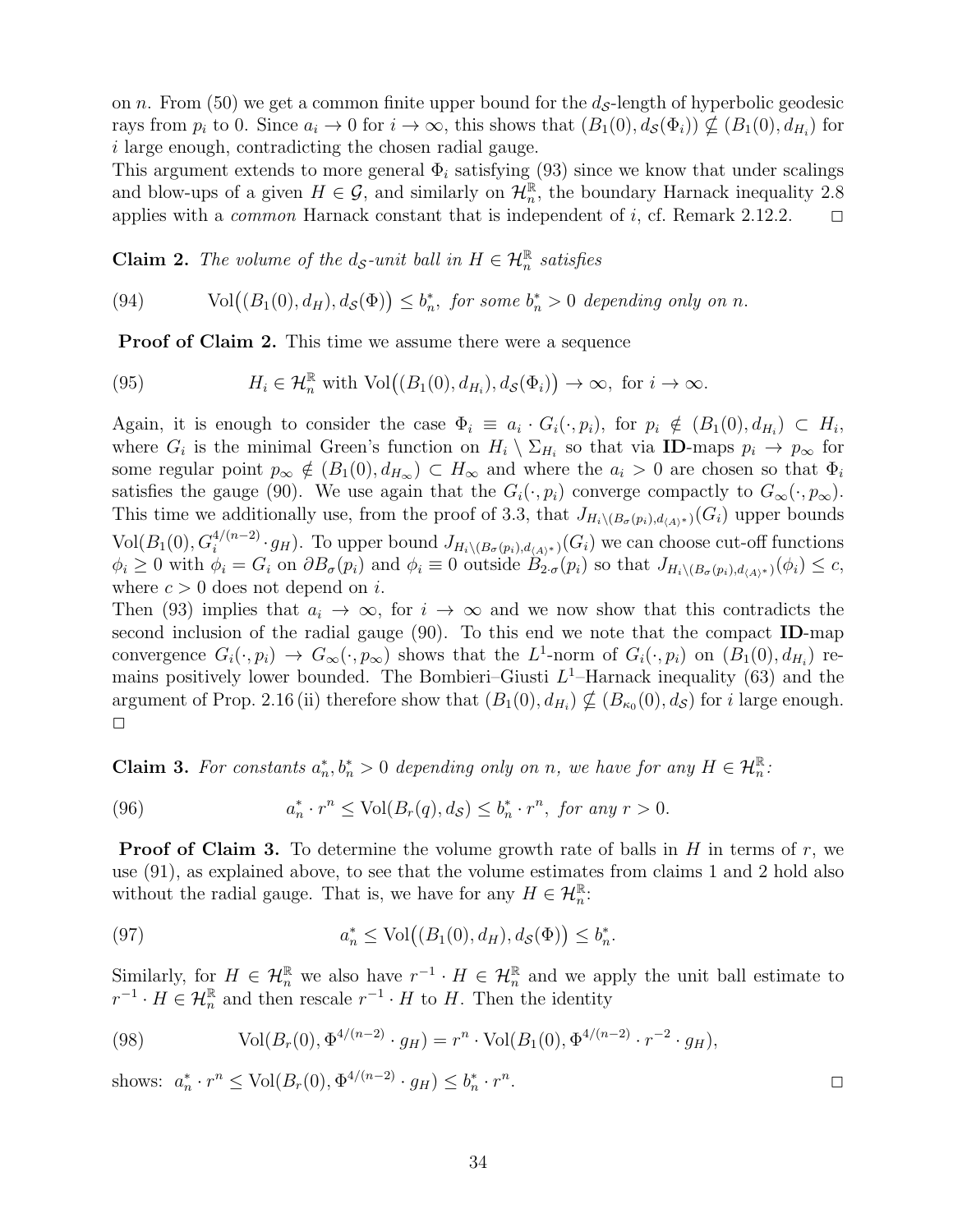**Claim 4.** For  $H \in \mathcal{G}_n^c$  and  $r \in (0, r_H)$ , for a suitably small  $r_{H,\Phi} > 0$ , we have for  $q \in \Sigma_H$ :

 $a_n \cdot r^n \leq \text{Vol}(B_r(q), d_{\mathcal{S}}) \leq b_n \cdot r^n$ , for  $a_n, b_n > 0$  depending only on n.

**Proof of Claim 4.** We first consider one fixed  $H \in \mathcal{G}_n^c$  and assume a radial gauge. Then there are constants  $b > a > 0$  and some small  $r > 0$  so that:  $a \leq Vol(B_1(q), \Phi^{4/(n-2)} \cdot r^{-2}$ .  $g_H$ )  $\leq$  b, for any  $q \in \Sigma_H$  and  $r \in (0, r_H)$ . Otherwise we had a converging sequence of points  $q_i \in \Sigma_H$  and of radii  $r_i \to 0$ , for  $i \to \infty$  so that these volumina would either converge to 0 or  $\infty$ . Both cases can be ruled out as in Claim 1 and 2 for  $H \in \mathcal{H}_n^{\mathbb{R}}$  above.

Moreover, the constants  $b > a > 0$  can be chosen to depend only on the dimension. Otherwise we had a compactly converging sequence  $r_i^{-1} \cdot H_i \in \mathcal{G}_n^c$  with  $r_i \to 0$ , for  $i \to \infty$ , and of unit balls  $(B_1(q_i), \Phi^{4/(n-2)} \cdot r_i^{-2})$  $i^{2} \cdot g_{H_i}$ ) satisfying a radial gauge, so that, again, the associated volumina converge either to 0 or to  $\infty$ . Both cases can be excluded as before.

Finally, we recall that  $\Phi \geq \overline{b} > 0$  for some constant  $\overline{b} > 0$  from the L<sup>1</sup>-Harnack inequality [\(63\)](#page-23-0). Then [\(98\)](#page-33-0) in the argument for Claim 3 applies to all  $r \in (0, r_{H,\Phi})$ , possibly after replacing  $r_{H,\Phi}$  by  $b \cdot r_{H,\Phi}$ , since we only need to use  $\overline{a} \ge \overline{b}/r$  in [\(91\)](#page-32-0) to find a radial gauge for any  $(B_1(q_i), \Phi^{4/(n-2)} \cdot r_i^{-2})$  $\overline{a}_i^2 \cdot g_{H_i}$ ). This shows that there are  $\overline{a}_n, b_n > 0$  depending only on n so that  $\overline{a}_n \cdot r^n \le \text{Vol}(B_r(q), d_{\mathcal{S}}) \le \overline{b}_n \cdot r^n$  for any  $H \in \mathcal{G}_n^c$  and  $r \in (0, r_{H,\Phi})$ .

Claim 5. For any  $H \in \mathcal{G}_n^c$  there are constants  $a(H, \Phi), b(H, \Phi) > 0$  so that for any  $r \in [0, \text{diam}(H, d_{\mathcal{S}})]$  and any  $q \in H$ :  $a \cdot r^n \leq \mu_{\mathcal{S}}(B_r(q), d_{\mathcal{S}}) \leq b \cdot r^n$ .

<span id="page-34-0"></span>**Proof of Claim 5.** This readily follows from claim 4. For  $I := [r_H, \text{diam}(H, d_S)]$  we define a := min{a<sub>n</sub>, inf{Vol(B<sub>r</sub>(q), d<sub>S</sub>)/r<sup>n</sup> | r ∈ I}}, b := max{b<sub>n</sub>, sup{Vol(B<sub>r</sub>(q), d<sub>S</sub>)/r<sup>n</sup> | r ∈ I}}. □

**Remark 3.6 (Regularity of**  $\mu_{\mathcal{S}}$ **)** As a consequence of the estimates in Prop. [3.4](#page-31-2) and [3.3,](#page-30-1) we see that  $\mu_{\mathcal{S}}$  is an **outer regular measure**, that is, we have for Borel subsets  $E \subset H$ :

(99) 
$$
\mu_{\mathcal{S}}(E) = \inf \{ \mu_{\mathcal{S}}(A) \mid E \subset A, A \subset H \text{ open} \}.
$$

From Prop. [3.3](#page-30-1) we know that  $\mu_{\mathcal{S}}(H) < \infty$  for  $H \in \mathcal{G}_n^c$ . Thus for any  $\varepsilon > 0$  there is a neighborhood  $U_{\varepsilon}$  of  $\Sigma$  in H so that  $\mu_{\mathcal{S}}(U_{\varepsilon} \setminus \Sigma) < \varepsilon$ . This also holds for non-compact  $H \in \mathcal{G}_n$ from  $\mu_{\mathcal{S}}(B_r(q)) < \infty$  using suitable ball covers of  $\Sigma$ . From this we see that  $\mu_{\mathcal{S}}$  is a **Borel** measure on  $(H, d<sub>S</sub>)$  cf. [\[H-T,](#page-41-9) pp. 62–64].

**Remark 3.7 (Ahlfors Regularity of**  $H \in \mathcal{G}$ ) We note in passing that the original almost minimizers  $H \in \mathcal{G}_n$  are Ahlfors *n*-regular as well. For  $H \in \mathcal{H}_n^{\mathbb{R}}$  this is [\[Gi,](#page-41-26) Prop. 5.14 and Rm. 5.15] and there are constants  $w_n > v_n > 0$  depending only on n so that  $v_n \leq$  $\text{Vol}((B_1(0), d_H), d_H) \leq w_n$  for any  $H \in \mathcal{H}_n^{\mathbb{R}}$ . For  $H \in \mathcal{G}_n^c$  the Ahlfors *n*-regularity follows similarly from the almost optimal isoperimetric inequality  $|\text{Vol}((B_r(p), d_H), d_H) - \text{Vol}(P_r)| \le$  $K \cdot r^{n+2\alpha}$ , for some  $\alpha \in (0,1)$ ,  $K > 0$ , and sufficiently small  $r > 0$ , where  $P_r$  is an area minimizing Plateau solution with boundary data H along  $\partial B_r(p)$  and  $c_n$  is the Euclidean volume of the unit ball.  $\Box$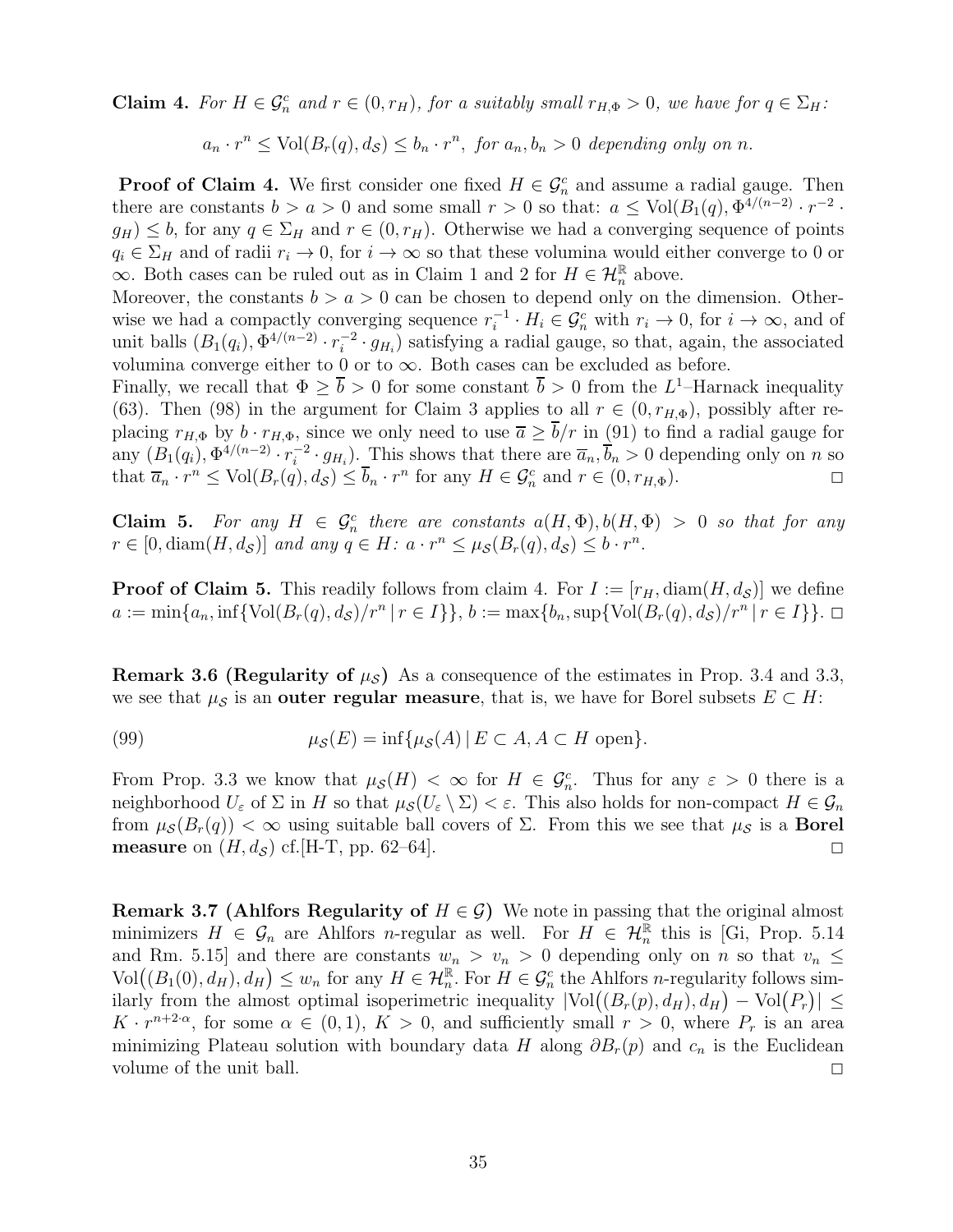#### <span id="page-35-0"></span>3.3 Poincaré and Sobolev Inequalities

We start with some estimates for the minimal Green's function on the twisted S-double cones we introduced in Prop. [2.5.](#page-12-0) Henceforth we use a fixed size parameter  $d \le \min\{1, c\}/2$  from [2.5,](#page-12-0) Step 2 and recall that d is independent of the chosen  $p, q \in H$ , that is, it depends only on  $H \in \mathcal{G}$  and for  $H \in \mathcal{H}_n^{\mathbb{R}}$  it only depends on n.

We consider the canonical Semmes families  $\Gamma_{p,q}$  and their envelopes  $\mathbf{E}_{p,q}$  for some hyperbolic geodesic  $\gamma_{p,q}$ . Due to the symmetry of the definition in p versus q it will be enough to analyze the part/side closer to  $p$  than to  $q$ . To make this precise, we introduce some terminology. For  $\gamma \in \Gamma_{p,q}$  we consider those  $z \in \gamma$  closer to p than to q, measured in  $\gamma$ -arc length and define:

 $(100)$  $^+[z] := \text{subcurve of } \gamma \in \Gamma_{p,q} \text{ from } p \text{ to } z, \text{ and we have } l_H(\gamma^+[z]) = l_{min}(\gamma_{p,q}(z)).$ 

For the midpoint  $m_{\gamma}$  of each such  $\gamma$  we define the **half-curve family** and the **half-envelope** 

(101) 
$$
\Gamma^+_{p,q}[d] := \{ \gamma[m_\gamma] \mid \gamma \in \Gamma_{p,q}[d] \} \text{ and } \mathbf{E}^+_{p,q}[d] := \bigcup_{z \in \gamma_{p,m} \setminus \{p\}} B_{d \cdot l_{min}(\gamma_{p,q}(z))/c}(z).
$$

The counterparts starting from q are denoted by  $\Gamma_{p,q}^{-}[d]$  and  $\mathbf{E}_{p,q}^{-}[d]$ . We have  $\mathbf{E}_{p,q}^{+}[d] \cap \mathbf{E}_{p,q}^{-}[d] =$  $B_{d \cdot l(\gamma_{p,q}(m))/c}(m)$ , i.e. in some arguments the points in  $B_{d \cdot l(\gamma_{p,q}(m))/c}(m)$  are counted twice. The particular choice of our core curve  $\gamma_{p,q}$  gives us a good control over the analysis on the  $\mathbf{E}_{p,q}^+[d]$ . We start with a variant of the Harnack inequality that controls the supersolutions  $\Phi > 0$  of Def. [1.1](#page-2-2) on  $\mathbf{E}_{p,q}^+[d]$  transversally to the core geodesic  $\gamma_{p,q}$ .

<span id="page-35-2"></span>Lemma 3.8 (Transversal Harnack Inequalities) There are constants  $C(H, \Phi) > 0$ , and  $C(n) > 0$  for  $H \in \mathcal{H}_n^{\mathbb{R}}$ , so that for  $B_{d \cdot l_H(\gamma^+[z])/c}(z) \subset \mathbf{E}_{p,q}^+[d]$  and any  $p,q \in H$ :

<span id="page-35-1"></span>(102) 
$$
\sup_{B_{d \cdot l_H(\gamma^+[z])/c}(z)} \Phi \le C \cdot \inf_{B_{d \cdot l_H(\gamma^+[z])/c}(z)} \Phi.
$$

**Proof** We first prove this for general positive solutions  $u > 0$  of  $L_{H,\lambda} \phi = 0$  on  $\mathbf{E}_{p,q}[1] \subset H \setminus \Sigma$ . We can scale any of these ball  $B_{d \cdot l_H(\gamma^+[z])/c}(z)$  to unit size where the underlying geometry becomes uniformly bounded in  $C^3$ -norm, cf. [\(29\)](#page-14-0) in Prop. [2.5,](#page-12-0) Step 2, independently of  $z$  and also of  $H$ . After scaling around any such  $z$ , the exponential map pull-backs of  $L_{H,\lambda} = -\Delta + \frac{n-2}{4(n-1)} \cdot \text{scal}_H - \lambda \cdot \langle A \rangle^2$  to the Euclidean unit ball in the tangent space have uniformly bounded coefficients independent of z. From this the Harnack inequality holds for positive solutions of the pull-back equations with the same Harnack constant on any of these unit balls. This relation is invariant under scalings and it survives the exponential map transfer and rescaling back to  $B_{d \cdot l_H(\gamma^+[z])/c}(z)$ .

For  $H \in \mathcal{H}_n^{\mathbb{R}}$  this gives [\(102\)](#page-35-1) for a constant that merely depends on n. When  $H \in \mathcal{G}^c$  there is a compact set  $K \subset H \setminus \Sigma$  so that  $\Phi > 0$  is a solution on  $H \setminus (\Sigma \cup K)$  where we can apply the argument to balls in  $\mathbf{E}_{p,q}[d]$  disjoint from K. All balls with a non-empty intersection with K belong to another still compact subset  $K^* \subset H \setminus \Sigma$  where we find a constant satisfying [\(102\)](#page-35-1) right from the continuity of  $\Phi > 0$  on  $H \setminus \Sigma$ .

<span id="page-35-4"></span>Corollary 3.9 (Path Integral Estimate) There is a constant  $k(H, \Phi) > 0$ , with  $k(n) > 0$ for  $H \in \mathcal{H}_n^{\mathbb{R}}$ , so that for any  $p, q \in H$ :

<span id="page-35-3"></span>(103) 
$$
l_{\mathcal{S}}(\gamma^+[z]) = \int_{\gamma^+[z]} \Phi^{2/(n-2)} ds \leq k \cdot l_H(\gamma^+[z]) \cdot \Phi^{2/(n-2)}(z), \text{ for any } \gamma \in \Gamma^+_{p,q}[d].
$$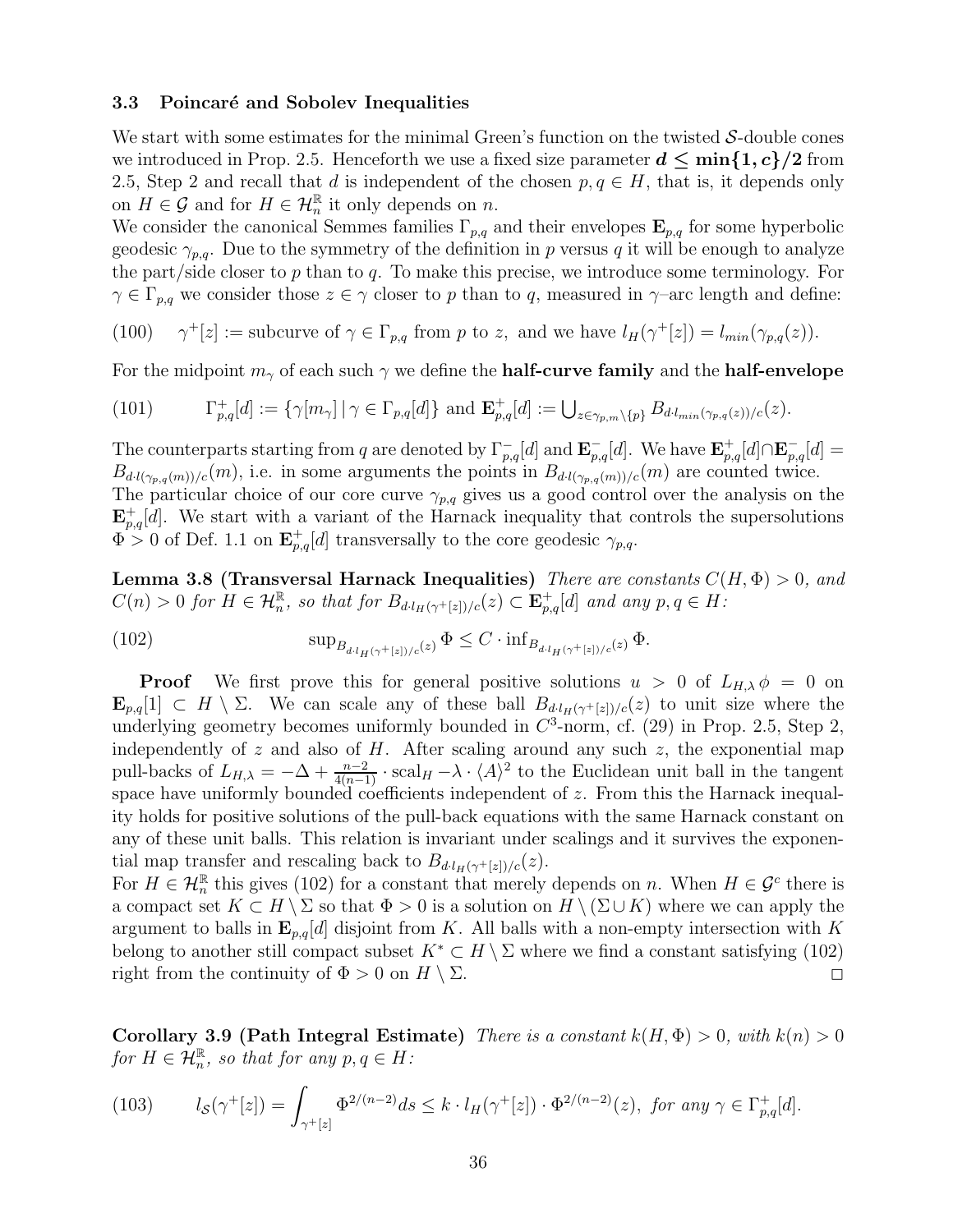**Proof** By Lemma [3.8](#page-35-2) it is enough to consider the subcurves  $\gamma^+[z]$  of the core  $\gamma_{p,q}$ . Since [\(103\)](#page-35-3) is scaling invariant, we may assume that  $l_H(\gamma^+[z]) = 1$ . We may multiply the inequality by a constant so that  $\Phi(z) = 1$ . The c-S-uniformity of  $(H, d_H)$  implies that  $\langle A \rangle(z) \leq c$  and that  $d_H(p, z) \leq l_H(\gamma^+[z]) \leq c \cdot d_H(p, z)$  and we can apply Prop. [2.10](#page-16-2) to get a constant  $\xi > 0$ with  $\Phi(x) \leq \xi \cdot G(x, z)$ , for any  $x, z \in H \setminus \Sigma$ . From [\(50\)](#page-20-0) we know that the contributions of integrals  $\int_{\gamma^+[z]} G(\cdot, z)^{2/(n-2)} ds$  outside  $B_{\delta_{\langle A \rangle}(z)}(z)$  are uniformly upper bounded. We have  $\Phi(x) \leq c^*$  for  $x \in B_{\delta_{\langle A \rangle}(z)}(z)$ , for some  $c^*(H, \Phi) > 0$ . Namely, for  $H \in \mathcal{G}_n^c$  this follows for any such ball that intersects the compact set K where  $\Phi$  is only a supersolution. But for these balls such an upper estimate follows from the continuity of  $\Phi$ . For balls away from K, and for  $H \in \mathcal{H}_n^{\mathbb{R}}$ , we get the bound from elliptic estimates starting from  $\Phi(z) = 1$  since, in the hyperbolic picture, the balls have bounded geometry, a fixed radius and the operator has uniformly bounded coefficients. For  $H \in \mathcal{H}_n^{\mathbb{R}}$  this also shows that  $c^*(n) > 0$ . Thus we get some  $k^* > 0$  with the asserted dependencies and  $\int_{\gamma^+[z]} \Phi^{2/(n-2)} ds \leq k^* = l_H(\gamma^+[z]) \cdot \Phi^{2/(n-2)}(z)$ .

Now we show that the canonical Semmes families of curves  $\Gamma_{p,q}[d]$  with the probability measure  $\sigma_{p,q}[d]$  on  $(H, d_H, \mu_H)$  we have defined in Prop. [2.5](#page-12-0) are still Semmes families in  $(H, d<sub>S</sub>, \mu<sub>S</sub>)$ . This and the volume relations [3.5](#page-31-3) imply Poincaré, Sobolev and isoperimetric inequalities for  $(H, d_{\mathcal{S}}, \mu_{\mathcal{S}})$ .

<span id="page-36-1"></span>**Theorem 3.10 (Semmes Families on**  $(H, d_{\mathcal{S}}, \mu_{\mathcal{S}}))$  For  $H \in \mathcal{G}_n$ , there is some constant  $C_{\cal S}(H,\Phi)>0,$   $C_{\cal S}(n)>0$  for  $H\in {\cal H}_n^{\mathbb R},$  so that for  $p,q\in H,$  the family  $\Gamma_{p,q}$  and the probability measure  $\sigma_{p,q}$  on  $\Gamma_{p,q}$ , from [2.5,](#page-12-0) satisfy the two Semmes axioms relative to  $(H, d_{\mathcal{S}}, \mu_{\mathcal{S}})$ :

- (i) For any  $\gamma \in \Gamma_{p,q}: l_{\mathcal{S}}(\gamma|_{[s,t]}) < C_{\mathcal{S}} \cdot d_{\mathcal{S}}(\gamma(s), \gamma(t)),$  for  $s, t \in I_{\gamma}$ .
- (ii) For any Borel set  $A \subset X$ , the assignment  $\gamma \mapsto l_{\mathcal{S}}(\gamma \cap A)$  is  $\sigma$ -measurable with

<span id="page-36-0"></span>
$$
(104) \qquad \int_{\Gamma_{p,q}} l_{\mathcal{S}}(\gamma \cap A) d\sigma(\gamma) \leq C_{\mathcal{S}} \cdot \int_{A_{C_{\mathcal{S}},p,q}} \left( \frac{d_{\mathcal{S}}(p,z)}{\mu_{\mathcal{S}}(B_{d_{\mathcal{S}}(p,z)}(p))} + \frac{d_{\mathcal{S}}(q,z)}{\mu_{\mathcal{S}}(B_{d_{\mathcal{S}}(q,z)}(q))} \right) d\mu_{\mathcal{S}}(z)
$$
  
for  $A_{C_{\mathcal{S}},p,q} := (B_{C_{\mathcal{S}} \cdot d_{\mathcal{S}}(p,q)}(p) \cup B_{C_{\mathcal{S}} \cdot d_{\mathcal{S}}(p,q)}(q)) \cap A.$ 

**Proof of Property (i)** In the case of  $H \in \mathcal{H}_n^{\mathbb{R}}$  we first prove that there is a constant  $c^*(n) > 0$  so that  $l_{\mathcal{S}}(\gamma_{x,y}) < c^*(n) \cdot d_{\mathcal{S}}(x,y)$  for an arbitrary hyperbolic geodesic arc  $\gamma_{x,y} \subset H$ linking two points  $x, y \in H$  with  $d_H(x, y) = 1$ . For this we choose the midpoint  $m \in \gamma_{x,y}$  of this c-S-uniform curve in  $(H, d_H)$ , measured in terms of curve length relative to  $d_H$ . Now we use the gauge  $\Phi(m) = 1$  and apply [\(103\)](#page-35-3) to the two subcurves of  $\gamma_{x,y}$  starting from m. Since  $\gamma_{x,y}$  is c-S-uniform we have a length estimate  $l_{\mathcal{S}}(\gamma_{x,y}) \leq l_n$ , for some  $l_n > 0$  depending only on *n*. The *c*-S-uniformity also shows that there is a ball  $B_{r_n}(m)$  of radius  $r_n > 0$  where we have  $\langle A \rangle \le a_n$  and thus we find a uniform Harnack estimate  $b_n > 0$  so that  $\Phi(m) \ge b_n$ . The Bombieri–Giusti Harnack inequality then gives, as in [\(76\)](#page-29-1) and [\(77\)](#page-29-2), a lower estimate  $e_n > 0$ for  $\Phi$  on  $B_{2c}(m)$  and from this we infer a lower estimate  $e_n^* > 0$  for  $d_{\mathcal{S}}(x, y)$ , that is, we have  $l_{\mathcal{S}}(\gamma_{x,y}) \leq l_n/e_n^* \cdot d_{\mathcal{S}}(x,y).$ 

In particular, this applies to any subcurve of the core geodesic we have in any of our families  $\Gamma_{p,q}[d]$ . In turn, the transversal Harnack inequality [\(102\)](#page-35-1) yields a constant  $C_0(n) \geq l_n/e_n^* > 0$ so that for any other  $\gamma \in \Gamma_{p,q}[d]$  we have  $l_{\mathcal{S}}(\gamma|_{[s,t]}) < C_0 \cdot d_{\mathcal{S}}(\gamma(s), \gamma(t))$ , for  $s, t \in I_{\gamma}$ .

For  $H \in \mathcal{G}_n^c$  the subset where  $\Phi$  is not a proper solution belongs to some compact  $K \subset H \setminus \Sigma$ .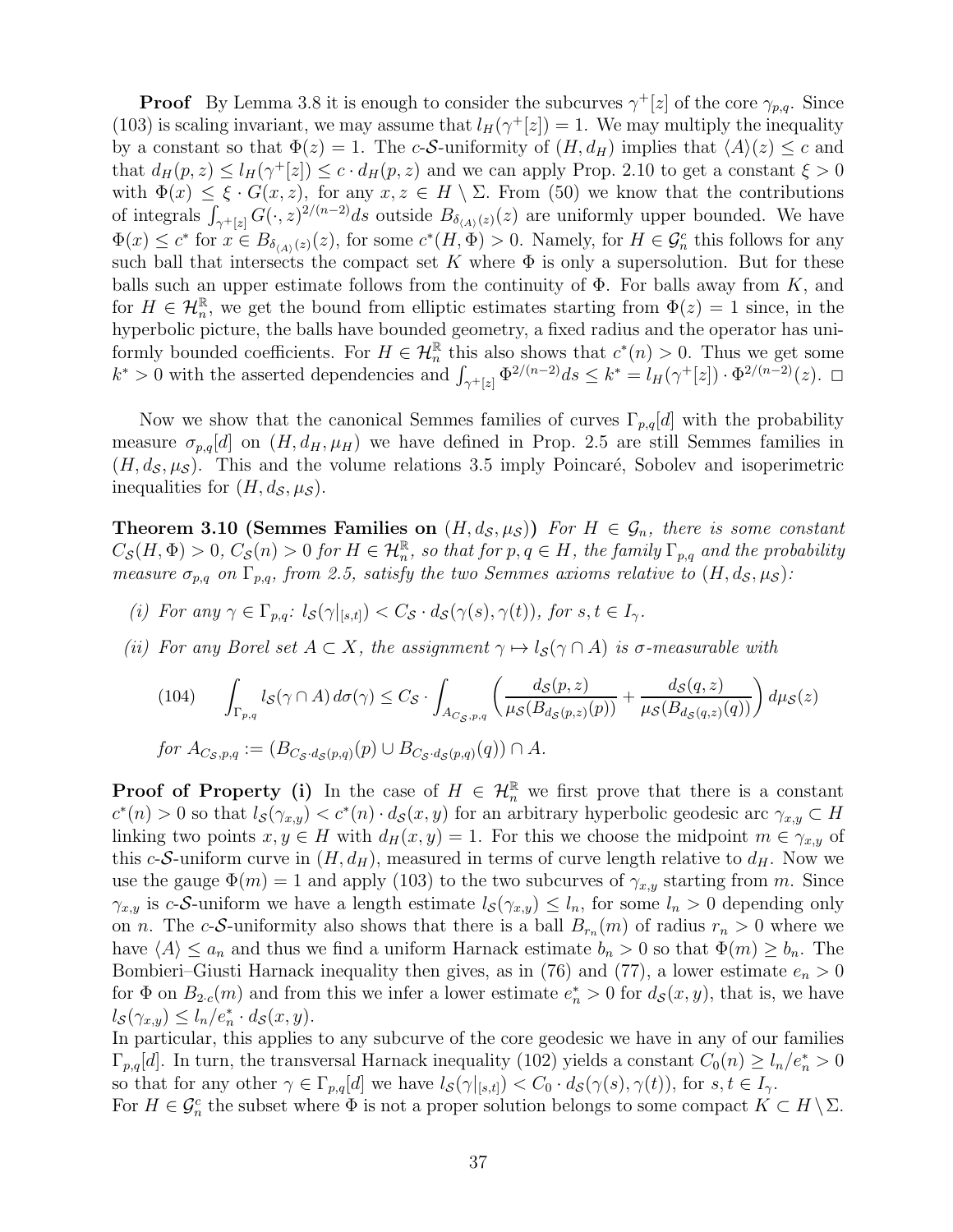Since any hyperbolic geodesic arc  $\gamma_{x,y} \subset H$  is a c-S-uniform curve in  $(H, d_H)$ , we have  $l_H(\gamma_{x,y}) \leq c \cdot d_H(x,y)$ . The contributions on K of the conformal deformation by the upper and lower positively bounded function  $\Phi$  merely alter c to another constant that depends on the chosen H and  $\Phi$ . We combine this with the argument for case (i) outside K to infer the claim for  $H \in \mathcal{G}_n^c$ . 2

Proof of Property (ii) By Prop. [3.4,](#page-31-2) Lemma [3.9](#page-35-4) and since both sides of [\(104\)](#page-36-0) result from smooth deformations of  $(H, d_H)$ , they are still finite Borel measures:

$$
\mu_1(A) := \int_{\Gamma_{p,q}} l_{\mathcal{S}}(\gamma \cap A) d\sigma(\gamma) \text{ and } \mu_2(A) := \int_{A_{C,p,q}} \left( \frac{d_{\mathcal{S}}(p,z)}{\mu_{\mathcal{S}}(B_{d_{\mathcal{S}}(p,z)}(p))} + \frac{d_{\mathcal{S}}(q,z)}{\mu_{\mathcal{S}}(B_{d_{\mathcal{S}}(q,z)}(q))} \right) d\mu_{\mathcal{S}}(z).
$$

To derive inequality [\(104\)](#page-36-0) we make a series of simplifications.

- We have  $\mathbf{E}_d(p,q) \cap \Sigma \subset \{p,q\}$ . Thus to check [\(104\)](#page-36-0) we only need to consider Borel sets  $A \subset H \setminus \Sigma$ .
- From the  $\sigma$ -additivity and the regularity of the  $\mu_i$  we only need to show  $\mu_1(B) \leq C \cdot \mu_2(B)$ for arbitrarily small balls  $B = B_{\varepsilon(x)}(x)$  for some  $\varepsilon(x) > 0$  with  $B_{3-\varepsilon(x)}(x) \subset H \setminus \Sigma$  for any  $x \in H \setminus \Sigma$ , for some  $C > 0$  independent of B and of x.
- We may assume that for any  $x \in H \setminus \Sigma$  the ball  $B = B_{\varepsilon(x)}(x)$  is small enough so that

<span id="page-37-0"></span>(105) 
$$
1/2 \cdot \Phi^{\frac{2}{n-2}}(x) \le \Phi^{\frac{2}{n-2}}(y) \le 2 \cdot \Phi^{\frac{2}{n-2}}(x), \text{ for } y \in B.
$$

Then we have for  $A := B$ :

(106) 
$$
1/2 \cdot \int_{\Gamma_{p,q}} l_{\mathcal{S}}(\gamma \cap A) d\sigma(\gamma) \leq \int_{\Gamma_{p,q}} \Phi^{\frac{2}{n-2}}(x) \cdot l_H(\gamma \cap A) d\sigma(\gamma) \leq ...
$$

Since  $\Gamma_{p,q}$  is a Semmes family relative to  $(H, d_H, \mu_H)$ , we have from Prop. [2.5:](#page-12-0)

$$
(107) \qquad \Phi^{\frac{2}{n-2}}(x) \cdot \int_{\Gamma_{p,q}} l_H(\gamma \cap A) d\sigma(\gamma) \leq \Phi^{\frac{2}{n-2}}(x) \cdot C \cdot \int_{A_{C,p,q}} \frac{d(q,z)}{\mu_H(B_{d(q,z)}(q))} d\mu_H(z) \leq \dots
$$

Using [\(105\)](#page-37-0) again and  $d(\gamma(s), \gamma(t)) \leq l_H(\gamma|_{[s,t]}) < c \cdot d(\gamma(s), \gamma(t))$ , for any  $\gamma \in \Gamma_{p,q}$ ,  $s, t \in I_{\gamma}$ , and also that  $a \cdot r^n \leq \mu_H(B_r(q)) \leq b \cdot r^n$ , we get a constant  $C_1 > 0$ , depending only on  $(H, \Phi)$ , or depending only on  $n$  for  $H \in \mathcal{H}_n^{\mathbb{R}}$ , with

$$
(108)\quad 2\cdot C\cdot \int_{A_{C,p,q}} \Phi^{\frac{2}{n-2}}(z)\cdot \frac{d(q,z)}{\mu(B_{d(q,z)}(q))} d\mu_H(z) \leq C_1\cdot \int_{A_{C,p,q}} \Phi^{\frac{2}{n-2}}(z)\cdot \frac{l_H(\gamma_q[z])}{l_H(\gamma_q[z])^n} d\mu_H(z) \leq \dots
$$

Now we apply Lemma [3.9,](#page-35-4)  $l_H(\gamma_q[z])^{-1} \leq k \cdot \Phi^{\frac{2}{n-2}}(z)/l_{\mathcal{S}}(\gamma_q[z])$  for any  $z \in H \setminus \Sigma \cap B_\rho(q)$ :

(109) 
$$
C_1 \cdot k^{n-1} \cdot \int_{A_{C,p,q}} \Phi^{\frac{2}{n-2}}(z) \cdot \left(\Phi^{\frac{2}{n-2}}(z) / l_{\mathcal{S}}(\gamma_q[z])\right)^{n-1} d\mu_H(z) = ...
$$

Finally, we get from  $d_{\mathcal{S}}(\gamma(s), \gamma(t)) \leq l_{\mathcal{S}}(\gamma|_{[s,t]}) < C_0 \cdot d_{\mathcal{S}}(\gamma(s), \gamma(t))$  for any  $\gamma \in \Gamma_{p,q}, s, t \in I_{\gamma}$ , the Ahlfors regularity of  $(H, d_{\mathcal{S}}, \mu_{\mathcal{S}})$  saying that  $a \cdot r^n \leq \mu_{\mathcal{S}}(B_r(q), d_{\mathcal{S}}) \leq b \cdot r^n$  (Theorem [3.4\)](#page-31-2)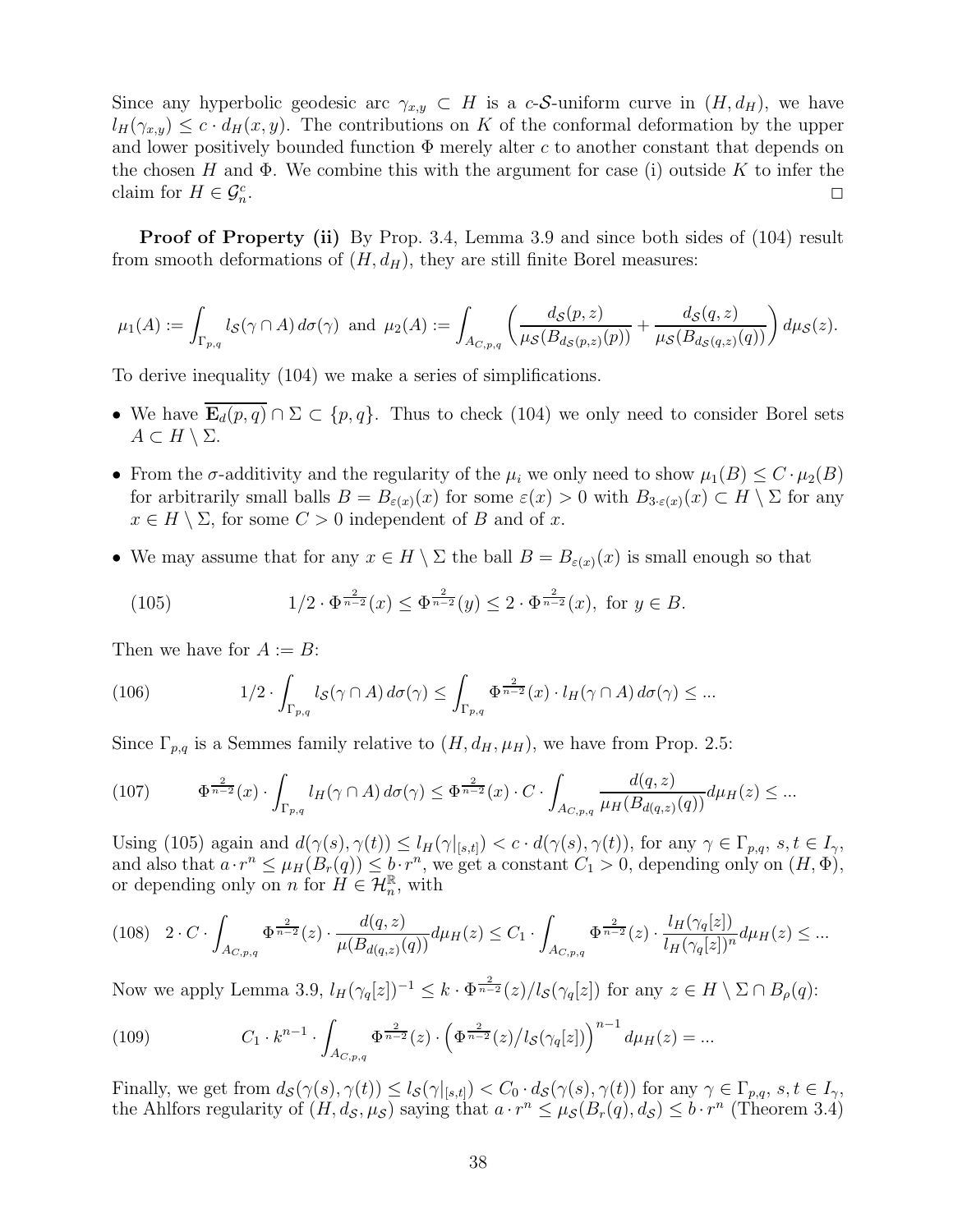and the eccentricity estimate of Prop. [3.1](#page-28-4) some new constant  $C_2 > 0$ , with the same dependencies, so that:

$$
(110) \quad C_1 \cdot k^{n-1} \cdot \int_{A_{C,p,q}} \frac{l_{\mathcal{S}}(\gamma_q[z])}{l_{\mathcal{S}}(\gamma_q[z])^n} \cdot \Phi^{2n/(n-2)}(z) \cdot d\mu_H(z) \le C_2 \cdot \int_{A_{C_2,p,q}} \frac{d_{\mathcal{S}}(q,z)}{\mu_{\mathcal{S}}(B_{d_{\mathcal{S}}(q,z)}(q))} d\mu_{\mathcal{S}}(z).
$$

Thus we can choose  $C_S$  to be the maximum of  $C_0$  and  $C_2$ .

A standard application of Prop. [3.10](#page-36-1) and the doubling property is the following weak  $(1, 1)$ –Poincaré inequality [\[H-T,](#page-41-9) Ch.14.2]. To state it, we recall that a measurable function  $w \geq 0$  on  $(H, d_{\mathcal{S}})$  is an upper gradient of a measurable function u if  $|u(x) - u(y)| \leq \int_{c} w(s) ds$ holds for all rectifiable curves c joining x to y, for any pair  $x, y \in H$ .

<span id="page-38-0"></span>**Proposition 3.11 (Poincaré Inequality I)** For any  $H \in \mathcal{G}$ , there are  $C_0(H, \Phi) > 0$ ,  $\gamma_0(H,\Phi)\,\geq\, 1, \, \, depending \,\, only \,\, on \,\, n \,\, for \,\, H \,\in\, \mathcal H_n^{\mathbb R}, \,\, so \,\, that \,\, for \,\, any \,\, pair \,\, of \,\, concentric \,\, balls.$  $B \subset \gamma_0 \cdot B \subset (H, d_S)$ , for any function u on H, integrable on bounded balls, and any upper gradient w of u we get:

$$
(111) \int_B |u - u_B| \, d\mu_{\mathcal{S}} \le C_0 \cdot \operatorname{diam}(B) \cdot \int_{\gamma_0 \cdot B} w \, d\mu_{\mathcal{S}}, \text{ for } f_B := \int_B f \, d\mu_{\mathcal{S}} := \int_B f \, d\mu_{\mathcal{S}}/\mu_{\mathcal{S}}(B).
$$

<span id="page-38-1"></span>The volume decay property *of order n* in Cor. [3.5\(](#page-31-3)ii) allows us to improve this Poincaré inequality to the following Sobolev inequality.

Corollary 3.12 (Sobolev Inequality) For any  $H \in \mathcal{G}$ , there is a constant  $C_1(H, \Phi) > 0$ , depending only on n for  $H \in \mathcal{H}_n^{\mathbb{R}}$ , so that for some open ball  $B \subset H$ , an  $L^1$ -function u on B and any upper gradient w of u on B, we have

(112) 
$$
\left(\int_B |u - u_B|^{n/(n-1)} d\mu_{\mathcal{S}}\right)^{(n-1)/n} \leq C_1 \cdot \text{diam}(B) \cdot \int_B w d\mu_{\mathcal{S}}.
$$

**Proof of [3.11](#page-38-0) and [3.12](#page-38-1)** Cor. [3.5](#page-31-3) and Prop. [3.10](#page-36-1) imply the underlying Poincaré inequality [3.11,](#page-38-0) see [\[H-T,](#page-41-9) 14.2, p. 396]. From this we get the refinement to the Sobolev inequality [3.12](#page-38-1) from [\[H-T,](#page-41-9) Th. 9.1.15(i)], for  $p = 1$  and  $Q = n$ , see also [\[M,](#page-41-16) Th. 4.5 and Rm. 4.6] and [\[Se\]](#page-41-15). One first uses cut-off functions to restrict the support to  $H \setminus \Sigma$  and then one extends the inequalities to H using that the Hausdorff dimension of  $\Sigma \subset (H, d_{\mathcal{S}})$  is  $\leq n-3$ .  $\square$ 

In turn, Cor[.3.12](#page-38-1) and the doubling property of  $(H, d_{\mathcal{S}}, \mu_{\mathcal{S}})$  show, cf. [\[H-T,](#page-41-9) Remark 9.1.19], that Prop[.3.11](#page-38-0) can be improved so that we can drop the scaling factor  $\gamma_0$ .

Corollary 3.13 (Poincaré Inequality II) For any  $H \in \mathcal{G}$ , there are  $C_1 > 0$ , with the same dependencies as in [3.11,](#page-38-0) so that for any function u on H, integrable on bounded balls, and any upper gradient w of u, we get

<span id="page-38-2"></span>(113) 
$$
\int_{B} |u - u_{B}| d\mu_{\mathcal{S}} \leq C_{1} \cdot \text{diam}(B) \cdot \int_{B} w d\mu_{\mathcal{S}}, \text{ for any ball } B \subset (H, d_{\mathcal{S}}).
$$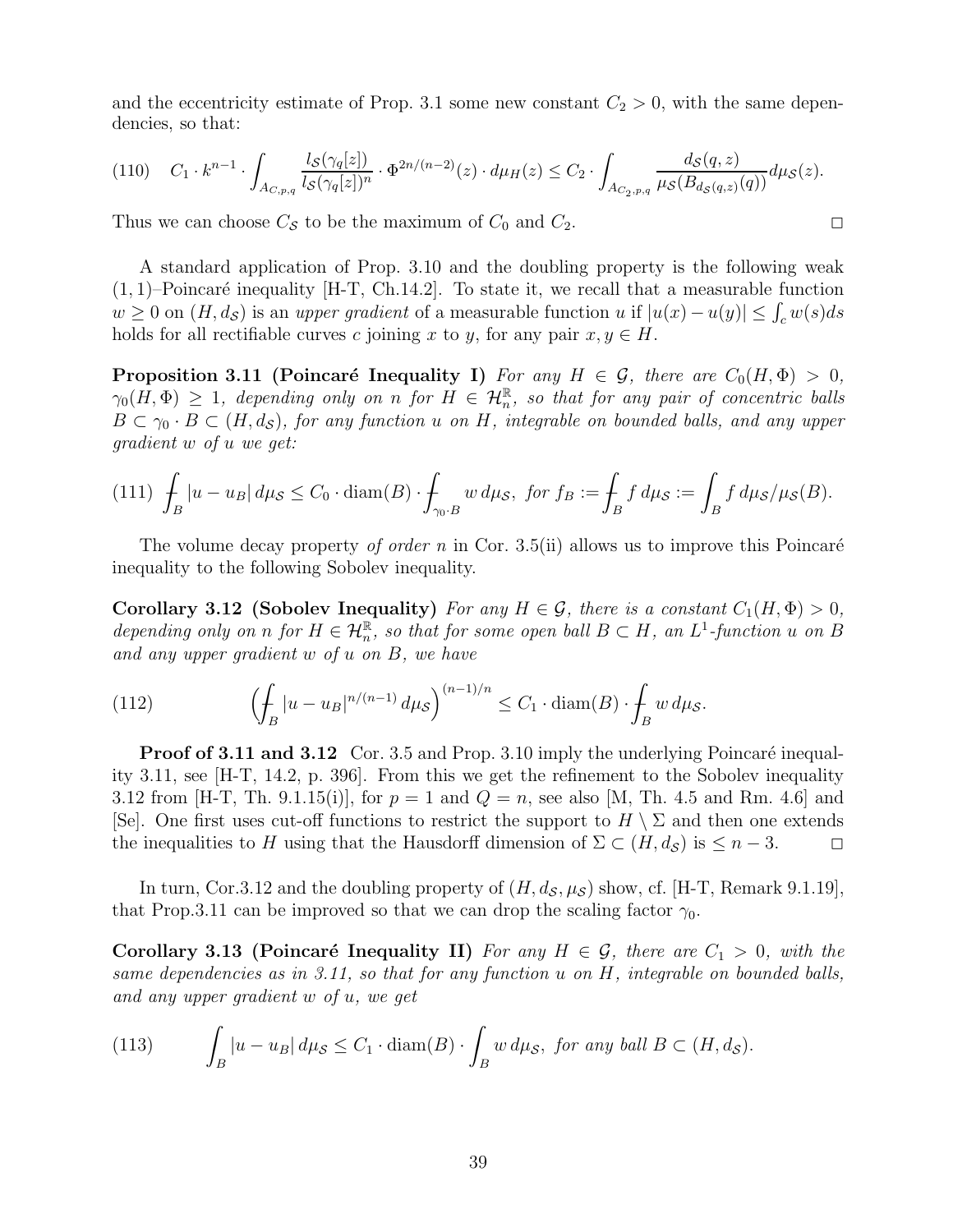#### <span id="page-39-0"></span>3.4 Oriented Minimal Boundaries

We extend the Riemannian hypersurface area i.e. the element  $d\mu_S^{n-1} = \Phi^{2 \cdot n/(n-2)} \cdot d\mu_H^{n-1}$ , on  $H \setminus \Sigma$  to  $(H, d_{\mathcal{S}}, \mu_{\mathcal{S}})$  to formulate the isoperimetric inequality and the concept of oriented minimal boundaries. To this end we employ the  $BV$  (= bounded variations) approach of Ambrosio [\[A\]](#page-40-0) and Miranda [\[M\]](#page-41-16) on complete metric spaces with a doubling measure supporting a Poincaré inequality. By the results in the last two sections this theory applies to  $(H, d<sub>S</sub>, \mu<sub>S</sub>)$ . We reformulate [\[M,](#page-41-16) Definition 4.1] as follows:

**Definition 3.14 (Perimeters in**  $(H, d_S, \mu_S)$ ) For some Borel set E and an open set  $\Omega$  in  $(H, d_{\mathcal{S}}, \mu_{\mathcal{S}}),$  for  $H \in \mathcal{G}_n$ , we define the **perimeter**  $\mu_{\mathcal{S}}^{n-1}$  $\mathcal{S}^{n-1}(\partial E \cap \Omega), \; as$ 

<span id="page-39-1"></span>(114) 
$$
\inf \left\{ \liminf_{k \to \infty} \int_{\Omega} |\nabla u_k| \, d\mu_{\mathcal{S}} \, \middle| \, L^1_{\text{loc}}(\Omega) \text{-converging sequences } u_k \to \chi_E, u_k \in \text{Lip}_{\text{loc}}(\Omega) \right\},
$$

where  $\chi_E$  is the characteristic function of E and, for  $u \in \text{Lip}_{loc}(\Omega)$ , we use the particular upper gradient  $|\nabla u|(x) := \liminf_{\varrho \to 0} \sup_{y \in \overline{B_{\varrho}(x)}} |u(x) - u(y)| / \varrho$  cf.[\[M,](#page-41-16) p.982]. We call E a Caccioppoli set in  $(H, d_S, \mu_S)$  provided  $\mu_S^{n-1}$  $S^{n-1}(\partial E \cap \Omega) < \infty$ , for any bounded  $\Omega$ .

For a smoothly bounded open set  $E \subset \mathbb{R}^n$  the perimeter is the hypersurface area of the boundary  $\partial E$  in  $\Omega$  that equals its  $(n-1)$ -dimensional Hausdorff measure, see [\[Gi,](#page-41-26) Example 1.4]. In general, only the expression  $\mu_S^{n-1}$  $S^{n-1}(\partial E \cap \Omega)$  is relevant and well-defined.

The perimeter [\(114\)](#page-39-1) satisfies the coarea formula [\[M,](#page-41-16) Prop. 4.2] and thus we find many non-trivial Caccioppoli sets e.g. [\[M,](#page-41-16) Cor. 4.4], we have  $\mu_S^{n-1}$  $\int_{\mathcal{S}}^{n-1} (\partial B_r(q)) < \infty$ , for almost any  $r > 0$ and  $q \in H$ . From the lower semi-continuity of perimeters and the compactness of the BVfunction space in the  $L<sub>loc</sub><sup>1</sup>$ -function space [\[M,](#page-41-16) Prop.3.6 and 3.7] we get, as in [\[Gi,](#page-41-26) Th.1.20]:

**Proposition 3.15 (Plateau Problems in**  $(H, d_{\mathcal{S}}, \mu_{\mathcal{S}})$ ) Let  $\Omega \subset H$  be a bounded open and orientable set and let  $A \subset H$  be a Caccioppoli set. Then there exists a set  $E \subset H$  coinciding with A outside  $\Omega$  and such that

(115) 
$$
\mu_{\mathcal{S}}^{n-1}(\partial E \cap \Omega) \leq \mu_{\mathcal{S}}^{n-1}(\partial F \cap \Omega)
$$

for every Borel set  $F \subset H$  with  $F = A$  outside  $\Omega$ .

The classical regularity theory of [\[Gi,](#page-41-26) Ch.8] applies in the manifold  $H \setminus \Sigma$ . It shows that such a minimizer E can be assumed to be an open subset of  $\Omega$  with boundary  $\partial E$  and so that  $\partial E \cap \Omega \setminus \Sigma$  is an area minimizing hypersurface smooth outside a set of Hausdorff dimension  $\leq n-7$ . In this case we call  $\partial E$  an oriented minimal boundary.

<span id="page-39-2"></span>From the Poincaré inequality [\(113\)](#page-38-2) and the Ahlfors *n*-regularity we have [\[M,](#page-41-16) Remark 4.6]:

Corollary 3.16 (Isoperimetric Inequality) For  $H \in \mathcal{G}$  there is a constant  $\gamma(H, \Phi) > 0$ , depending only on n when  $H \in \mathcal{H}_n^{\mathbb{R}}$ , so that for any Caccioppoli set  $U \subset H$ :

(116) 
$$
\min\{\mu_{\mathcal{S}}(B_{\rho}\cap U),\mu_{\mathcal{S}}(B_{\rho}\setminus U)\}^{(n-1)/n}\leq \gamma\cdot\mu_{\mathcal{S}}^{n-1}(B_{\rho}\cap\partial U),\text{ for any } \rho>0,
$$

From this and again the Ahlfors regularity, we have a counterpart of Euclidean volume growth estimates in [\[Gi,](#page-41-26) Prop. 5.14] for area minimizing hypersurfaces in  $(H, d<sub>S</sub>, \mu<sub>S</sub>)$ .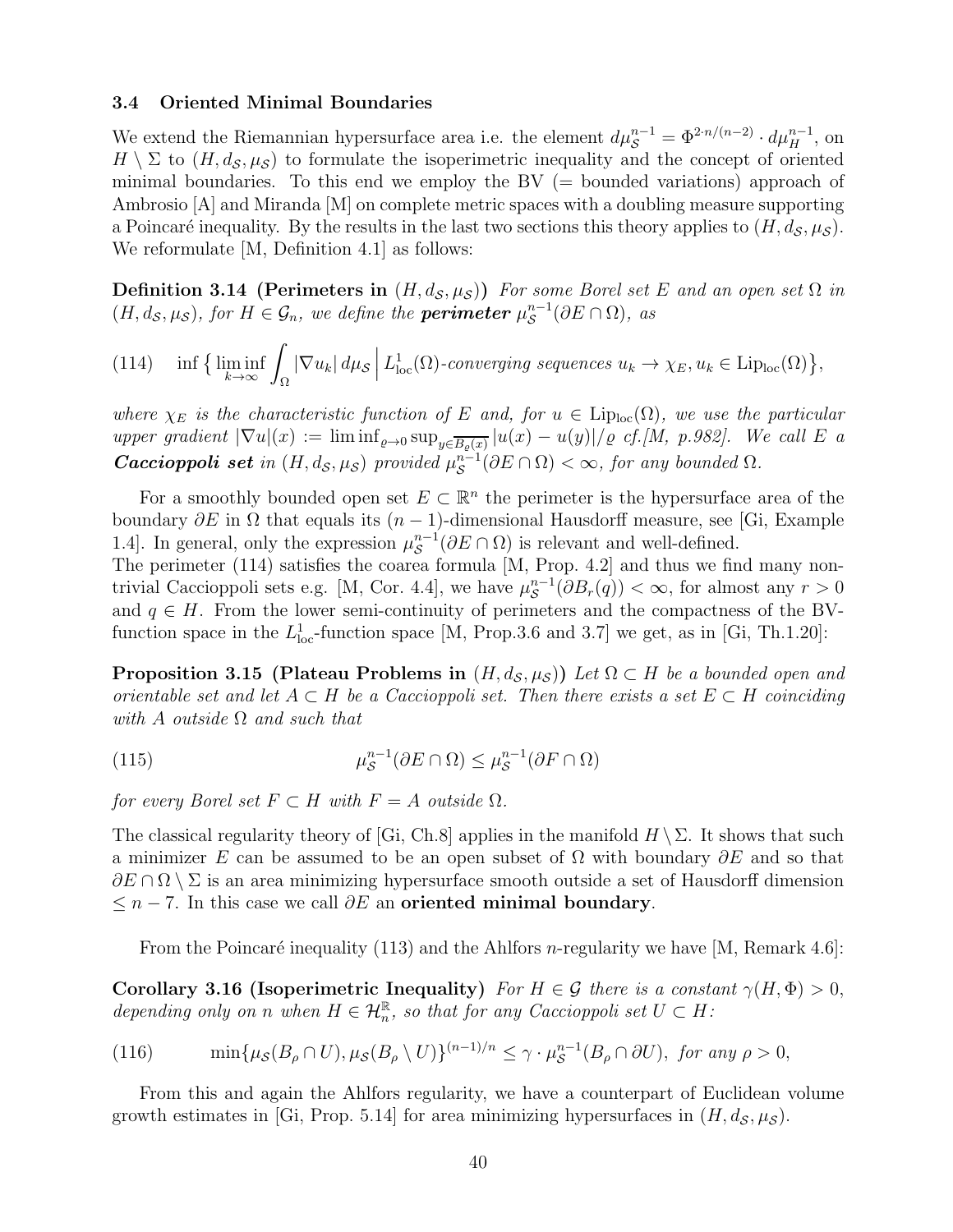**Proposition 3.17 (Volume Growth of Area Minimizers)** For  $(H, d_S, \mu_S)$ , some open  $subset \Omega \subset H$  and an oriented minimal boundary  $L^{n-1} \subset \Omega$  bounding an open set  $L^+ \subset \Omega$ there are constants  $\kappa, \kappa^+(H, \Phi) > 0$ , so that for any  $p \in L$ :

(117) 
$$
\kappa \cdot r^{n-1} \leq \mu_{\mathcal{S}}^{n-1}(L \cap B_r(p)) \text{ and } \kappa^+ \cdot r^n \leq \mu_{\mathcal{S}}(L^+ \cap B_r(p)),
$$

for  $r \in [0, (A/B)^{1/n} \cdot \text{dist}(p, \partial \Omega)/4)$ , where  $0 < A < B$  are the Ahlfors constants. For  $H \in \mathcal{H}_n^{\mathbb{R}}, \, \kappa, \kappa^+ > 0$  depend only on n.

**Proof** We start with the inequality for  $L^+$ . Since L is area minimizing, we get

(118) 
$$
\mu_S^{n-1}(L \cap B_r(p)) \le \mu_S^{n-1}(L^+ \cap \partial B_r(p)).
$$

Since  $r \mapsto \mu_{\mathcal{S}}(L^+\cap B_r(p))$  is nondecreasing and bounded, it is differentiable almost everywhere on  $\mathbb{R}^{>0}$ . For almost any  $r > 0$  we therefore get the following two inequalities:

(119) 
$$
\mu_{\mathcal{S}}^{n-1}(\partial(L^+\cap B_r(p))) = \mu_{\mathcal{S}}^{n-1}(L\cap B_r(p)) + \mu_{\mathcal{S}}^{n-1}(L^+\cap \partial B_r(p)).
$$

(120) 
$$
\mu_{\mathcal{S}}^{n-1}(\partial(L^+\cap B_r(p)))\leq 2\cdot \mu_{\mathcal{S}}^{n-1}(L^+\cap \partial B_r(p))=2\cdot \frac{\partial}{\partial r}\mu_{\mathcal{S}}(L^+\cap B_r(p)).
$$

From the Ahlfors regularity, we notice that for  $U = L^+\cap B_r(p)$ ,  $r \in [0, (A/B)^{1/n}$  dist $(p, \partial\Omega)/4)$ and  $\rho = \text{dist}(p, \partial \Omega)$  we have for  $s \ge (B/A)^{1/n}$  and  $q \in H$ :  $\mu_{\mathcal{S}}(B_r(p)) \le B \cdot r^n \le \mu_{\mathcal{S}}(B_{s \cdot r}(q)).$ From this we have for  $B_r(p) \cap B_{s}r(q) = \emptyset$ ,  $B_r(p) \cup B_{s}r(q) \subset B_{\rho}(p)$ :

(121) 
$$
\mu_{\mathcal{S}}(B_{\rho}(p) \cap U) \leq \mu_{\mathcal{S}}(B_{\rho}(p) \setminus U)
$$

and the isoperimetric inequality Cor. [3.16](#page-39-2) for  $U = L^+ \cap B_r(p) \subset B_\rho(p)$  shows:

(122) 
$$
\mu_{\mathcal{S}}(L^+\cap B_r(p))^{(n-1)/n}\leq 2\cdot\gamma\cdot\frac{\partial}{\partial r}\mu_{\mathcal{S}}(L^+\cap B_r(p)).
$$

Integration gives the lower bound:  $\mu_{\mathcal{S}}(L^+ \cap B_r(p)) \geq \kappa^+ \cdot r^n$ , for some  $\kappa^+ > 0$ . The same estimate applies to  $L^- = H \setminus \overline{L^+}$ . From this we get the inequality for  $\mu_S^{n-1}$  $S^{n-1}(L \cap B_r(p))$  using again the isoperimetric inequality:  $\gamma \cdot \mu_S^{n-1}$  $S^{n-1}(L \cap B_r) \geq (\kappa^+ \cdot r^n)^{(n-1)/n}.$ 

## References

- <span id="page-40-0"></span>[A] Ambrosio, L.: Some fine properties of sets of finite perimeter in Ahlfors regular metric measure spaces, Adv. Math. 159 (2001), 51–67
- <span id="page-40-2"></span>[AFP] Ambrosio, L., Fusco, N. and Pallara, D.: Functions of Bounded Variation and Free Discontinuity Problems, Clarendon Press (2000)
- <span id="page-40-3"></span>[An1] Ancona, A.: Negatively curved manifolds, elliptic operators, and the Martin boundary, Ann. of Math. 125 (1987), 495–536
- <span id="page-40-4"></span>[An2] Ancona, A.: Théorie du potentiel sur les graphes et les variétés, in: Ecole d'été de Prob. de Saint-Flour XVIII-1988, LNM 1427, Springer (1990), 1-112
- <span id="page-40-5"></span>[BHK] Bonk, M., Heinonen, J., Koskela, P.: Uniformizing Gromov hyperbolic spaces, Astérisque 270, SMF (2001)
- <span id="page-40-1"></span>[B-T] Bonk, M., Capogna, L., Hajłasz, P., Shanmugalingam, N. and Tyson, J.: Analysis in Metric Spaces, Notices of the AMS 67 (2020), 253-256